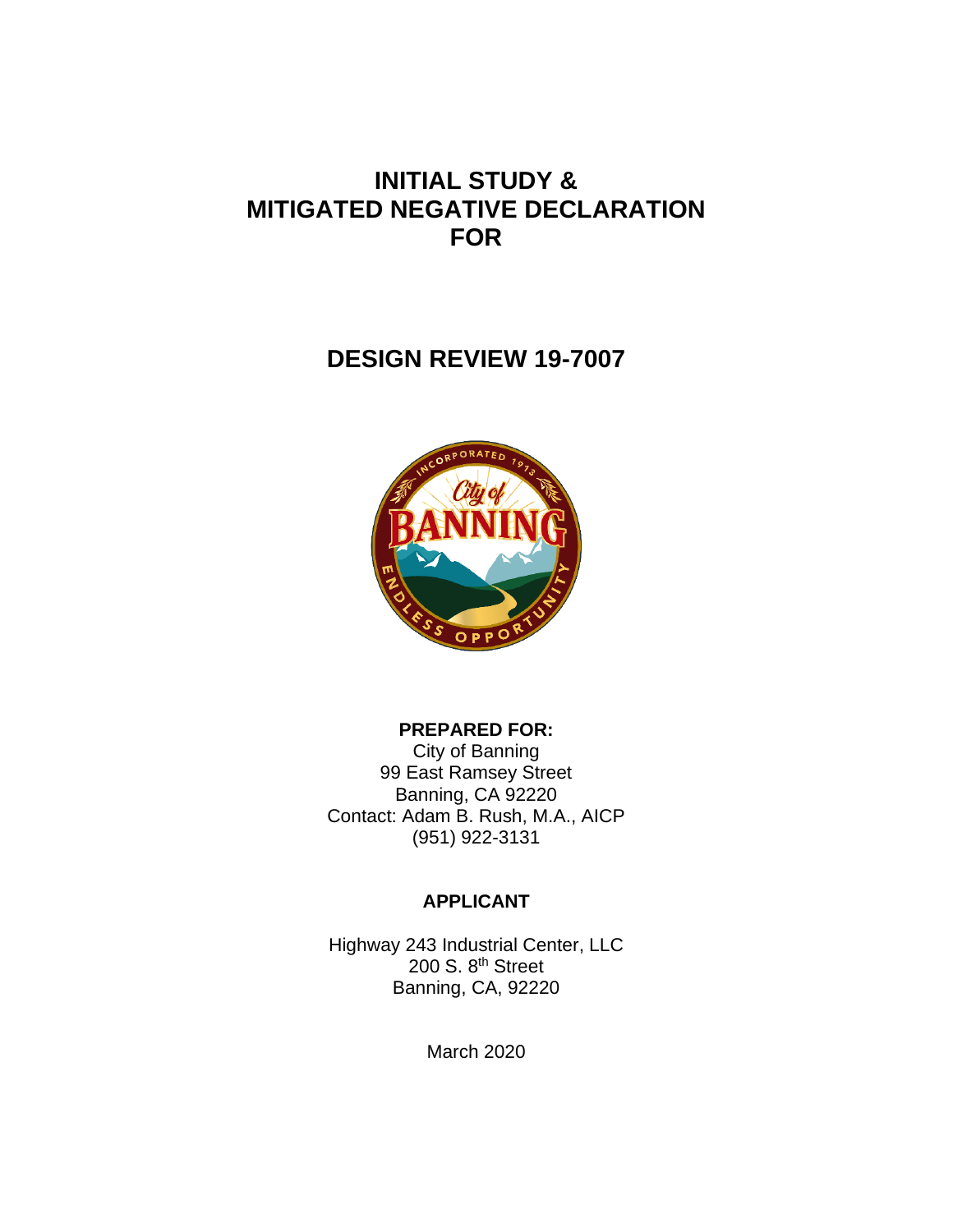# **Table of Contents**

| Wildfire               |  |
|------------------------|--|
|                        |  |
|                        |  |
|                        |  |
| <b>LIST OF FIGURES</b> |  |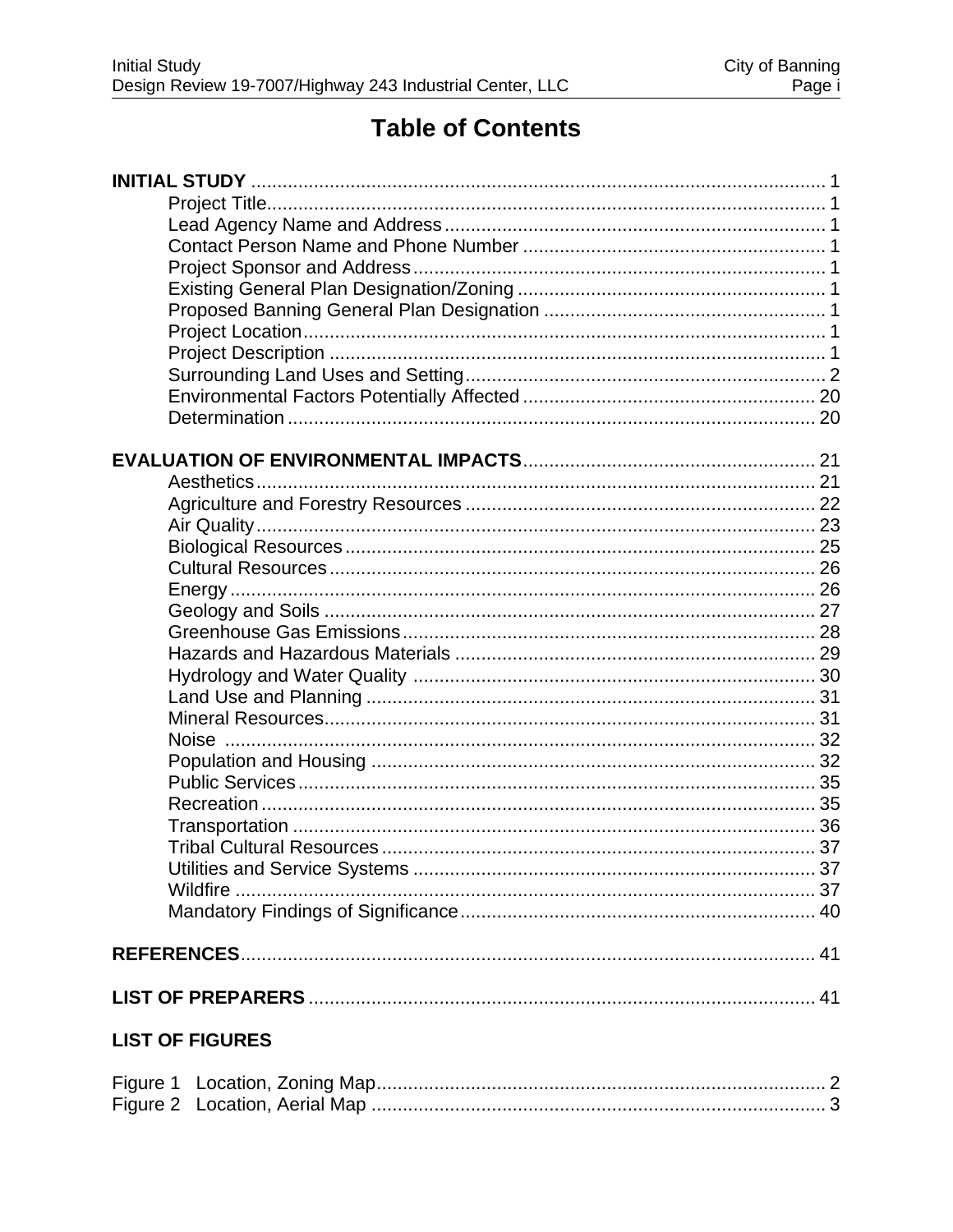|--|--|--|

# **LIST OF TABLES**

| Table 2 Residential Opportunity Sites Gains or Losses by Zone  34 |  |
|-------------------------------------------------------------------|--|

## **APPENDICES**

The following technical studies in support of this Initial Study are available to the public for review at the Community Development Department, Planning Division.

City of Banning General Plan 2006 City of Banning Municipal Code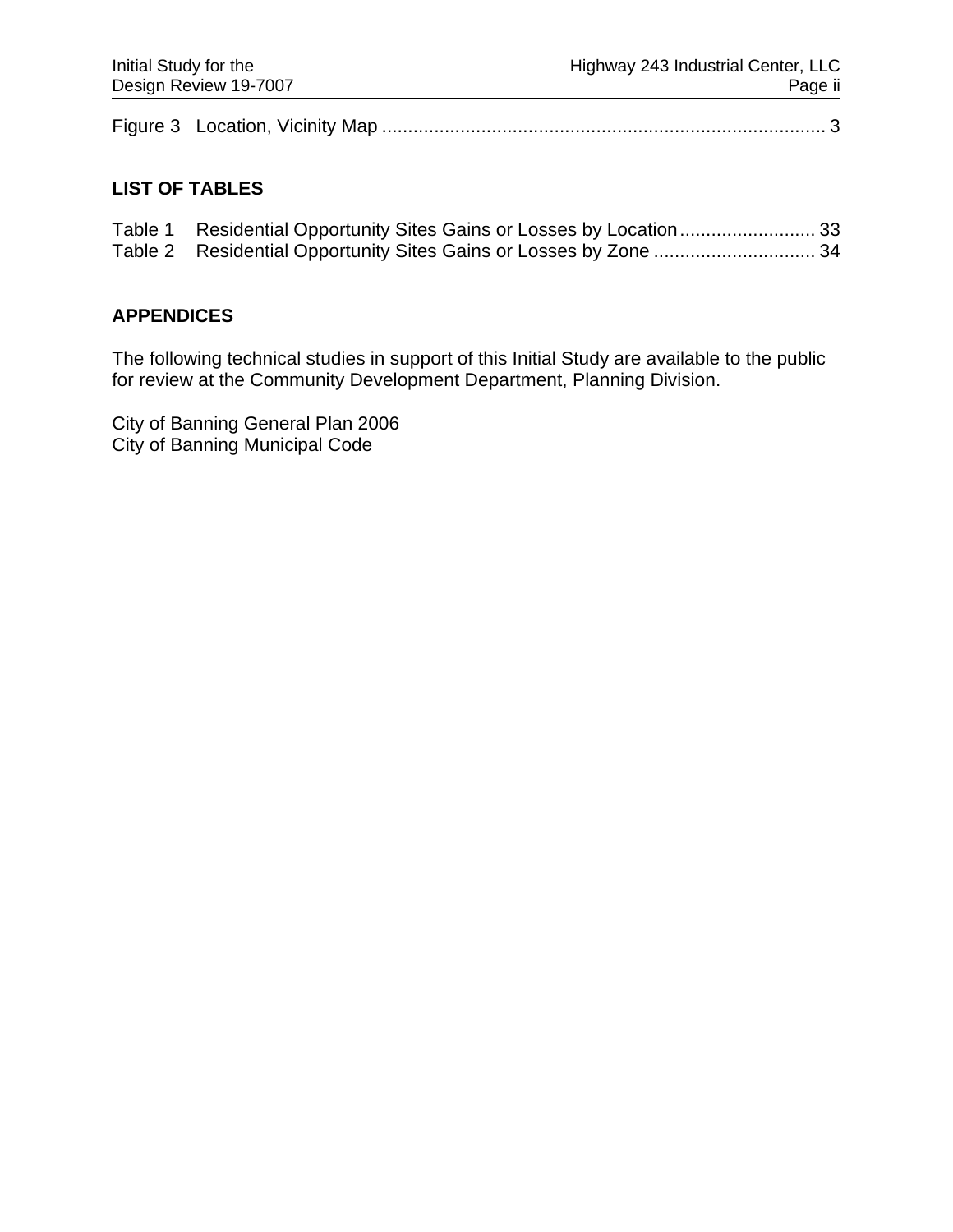# **CITY OF BANNING INITIAL STUDY**

| <b>Project Title:</b>                                                  | Highway 243 Industrial Center, LLC<br>(Design Review 19-7007; Environmental Assessment 18-1501) |
|------------------------------------------------------------------------|-------------------------------------------------------------------------------------------------|
| <b>Lead Agency Name:</b>                                               | City of Banning Community Development Department<br><b>Planning Division</b>                    |
| <b>Address:</b>                                                        | 99 E. Ramsey Street<br>Banning, CA 92220                                                        |
| <b>Contact Person:</b><br><b>Phone Number:</b>                         | Adam B. Rush, AICP<br>(951) 922-3131                                                            |
| <b>Project Sponsor:</b><br><b>Address:</b>                             | Highway 243 Industrial Center, LLC<br>200 South Eighth Street<br>Banning, CA 92220              |
| <b>Existing General Plan and Zoning Designation:</b><br>1. 540-220-013 | Industrial General Plan & Zone                                                                  |

# (per GPA19-2503)

#### **Proposed General Plan and Zoning Designation:**

**1.** 540-220-013 Industrial General Plan & Zone (per GPA19-2503)

**Project Location (Address/Nearest cross-streets):** The Project is located at 200 South Eighth Street; more specifically, at the northeast corner of  $S. 8<sup>th</sup>$  Street and W. Lincoln Ave.

**Project Description:** The project site is an approximate 3.2-acre vacant lot located at the northeast corner of 8th Street and W. Lincoln Ave. The applicant proposes to redevelop of a former recycling center through the siting and construction of two industrial shell buildings. The larger of the two buildings is approximately 30,000 square feet and the second is 24,131 square feet, with both buildings located on a 3.2-acre site. The Project is located at the northeast corner of 8<sup>th</sup> Street and W. Lincoln St. (APN: 540-220-013). The proposed project is located on a vacant lot in the Industrial (I) Zoning District.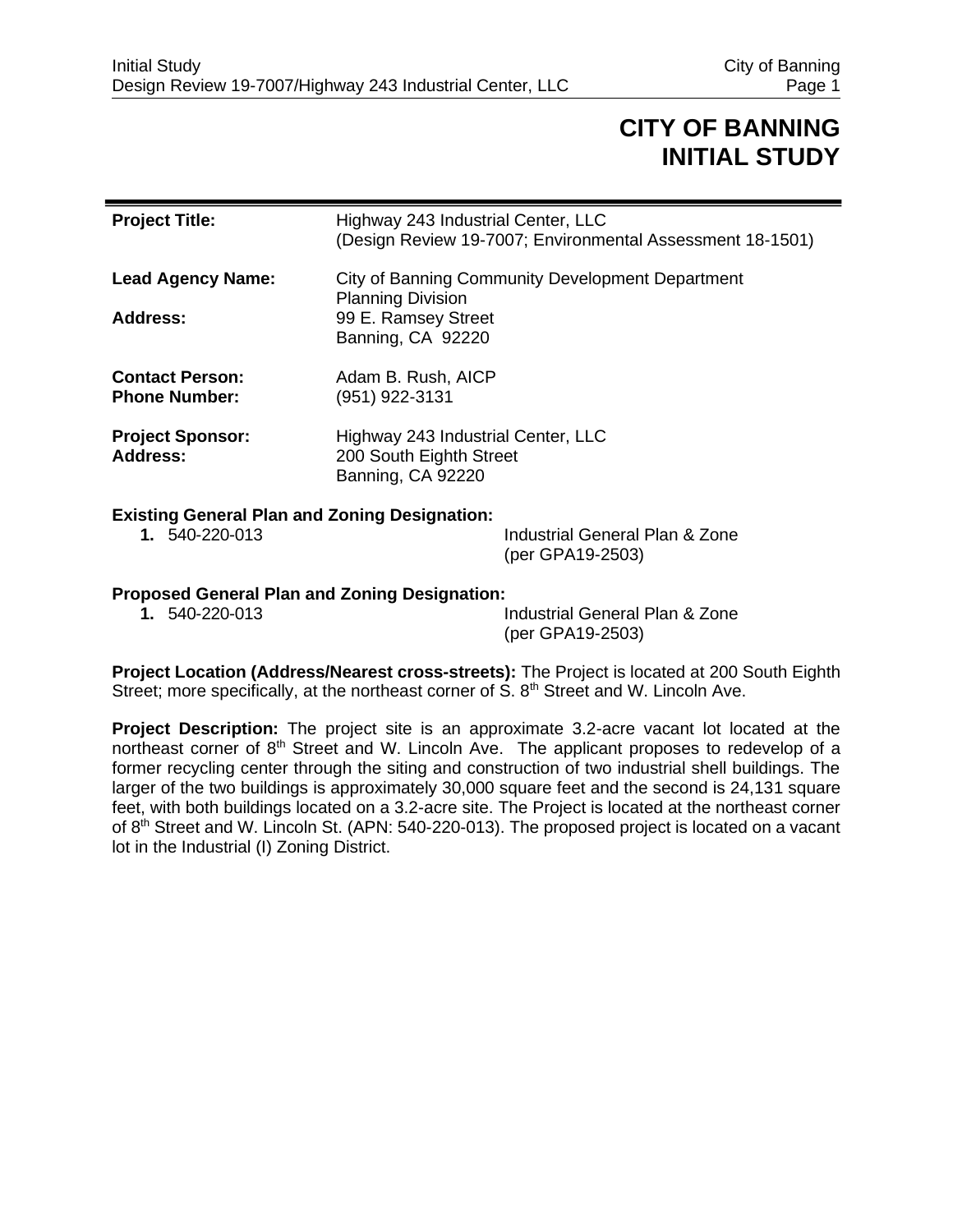#### **ENVIRONMENTAL FACTORS POTENTIALLY AFFECTED**

The environmental factors checked below would be potentially affected by this project, involving at least one impact that is a "Potentially Significant Impact" or "Less Than Significant Impact with Mitigation Incorporated" as indicated by the checklist on the following pages.

| Aesthetics                       | Agriculture and Forestry        | <b>Air Quality</b>                    |
|----------------------------------|---------------------------------|---------------------------------------|
|                                  | <b>Resources</b>                |                                       |
| <b>Biological Resources</b>      | $\boxtimes$ Cultural Resources  | Energy                                |
| □ Geology /Soils                 | <b>Greenhouse Gas Emissions</b> | □ Hazards & Hazardous Materials       |
| $\Box$ Hydrology / Water Quality | Land Use/ Planning              | <b>Mineral Resources</b>              |
| $\Box$ Noise                     | Population / Housing            | <b>Public Services</b>                |
| $\Box$ Recreation                | $\boxtimes$ Transportation      | <b>Tribal Cultural Resources</b>      |
| Utilities / Service Systems      | Wildfire                        | Mandatory Findings of<br>Significance |

#### **DETERMINATION**

On the basis of this initial evaluation:

- ( ) I find that the proposed project COULD NOT have a significant effect on the environment, and a NEGATIVE DECLARATION will be prepared.
- (√) I find that although the proposed project could have a significant effect on the environment, there will not be a significant effect in this case because revisions in the project have been made by, or agreed to, by the project proponent. A MITIGATED NEGATIVE DECLARATION will be prepared.
- ( ) I find that the proposed project MAY have a significant effect on the environment, and an ENVIRONMENTAL IMPACT REPORT is required.
- ( ) I find that the proposed project MAY have a "potentially significant impact" or "potentially significant unless mitigated" impact on the environment, but at least one effect 1) has been adequately analyzed in an earlier document pursuant to applicable legal standard and 2) has been addressed by mitigation measures based on the earlier analysis as described on attached sheets. An ENVIRONMENTAL IMPACT REPORT is required, but it must analyze only the effects that remain to be addressed.
- ( ) I find that although the proposed project could have a significant effect on the environment, because all potentially significant effects 1) have been analyzed adequately in an earlier EIR or NEGATIVE DECLARATION pursuant to applicable standards, and 2) have been avoided or mitigated pursuant to that earlier EIR or NEGATIVE DECLARATION, including revisions or mitigation measures that are imposed upon the Proposed Project, nothing further is required.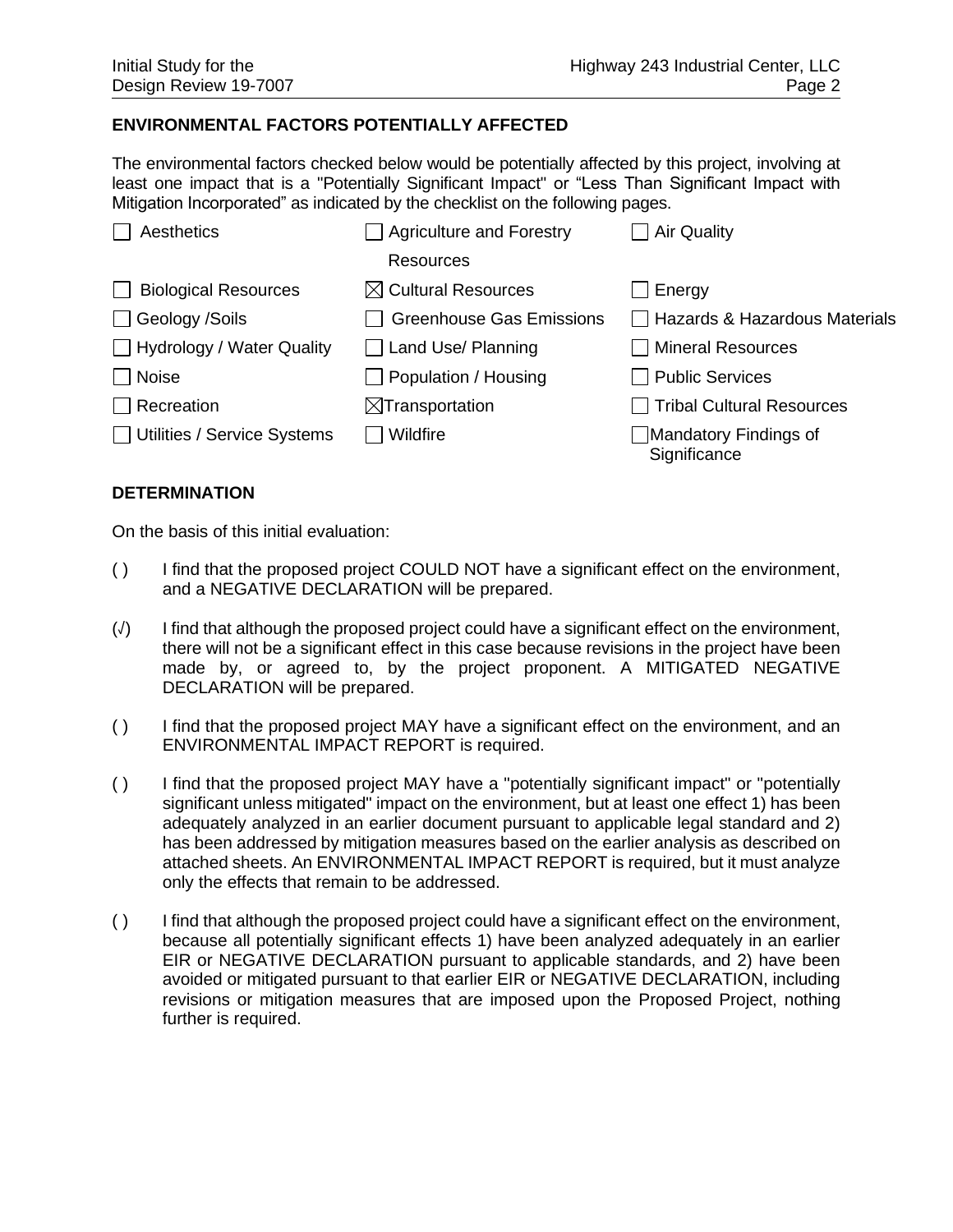Signature: Adam B. Rush, AICP and the contraction of the contraction of the contraction of the contraction of the contraction of the contraction of the contraction of the contraction of the contraction of the contraction o

#### Adam B. Rush, M.A., AICP **EVALUATION OF ENVIRONMENTAL IMPACTS**

| <b>Issues and Supporting Information Sources:</b> |                                                                                                                                                                |                        | Less Than<br>Significant with<br>Mitigation<br>Incorporated | Less<br>Than<br>Significant<br>Impact | No.<br>Impact |
|---------------------------------------------------|----------------------------------------------------------------------------------------------------------------------------------------------------------------|------------------------|-------------------------------------------------------------|---------------------------------------|---------------|
| a)                                                | <b>AESTHETICS.</b> Would the project:<br>Have a substantial effect on a scenic vista?                                                                          |                        |                                                             |                                       | (J)           |
| b)                                                | Substantially damage scenic resources,<br>including, but not limited to, trees, rock<br>outcroppings, and historic buildings within a State<br>Scenic Highway? |                        |                                                             |                                       | (J)           |
| C)                                                | Substantially degrade the existing visual<br>character or quality of public views of the site and<br>its surroundings?                                         | $\left( \quad \right)$ |                                                             |                                       | (J)           |
| d)                                                | Create a new source of substantial light or glare,<br>which would adversely affect day or nighttime<br>views in the area?                                      | $\left( \right)$       |                                                             | ()                                    | (J)           |

#### **Impact Discussion:**

a-d) **No Impact.** According to the City's General Plan, none of the project locations are within a scenic vista/scenic highway view corridor. There are no designated State Scenic Highways within the vicinity of any project locations and there are no historic buildings on the Project site, or in the vicinity that would be impacted as a result of the Project. The project will not degrade the existing visual character or quality of public views of the site and its surroundings or create a new source of substantial light or glare which would adversely affect day or nighttime views in the area. Therefore, no impacts to Aesthetics would result from the project as presented.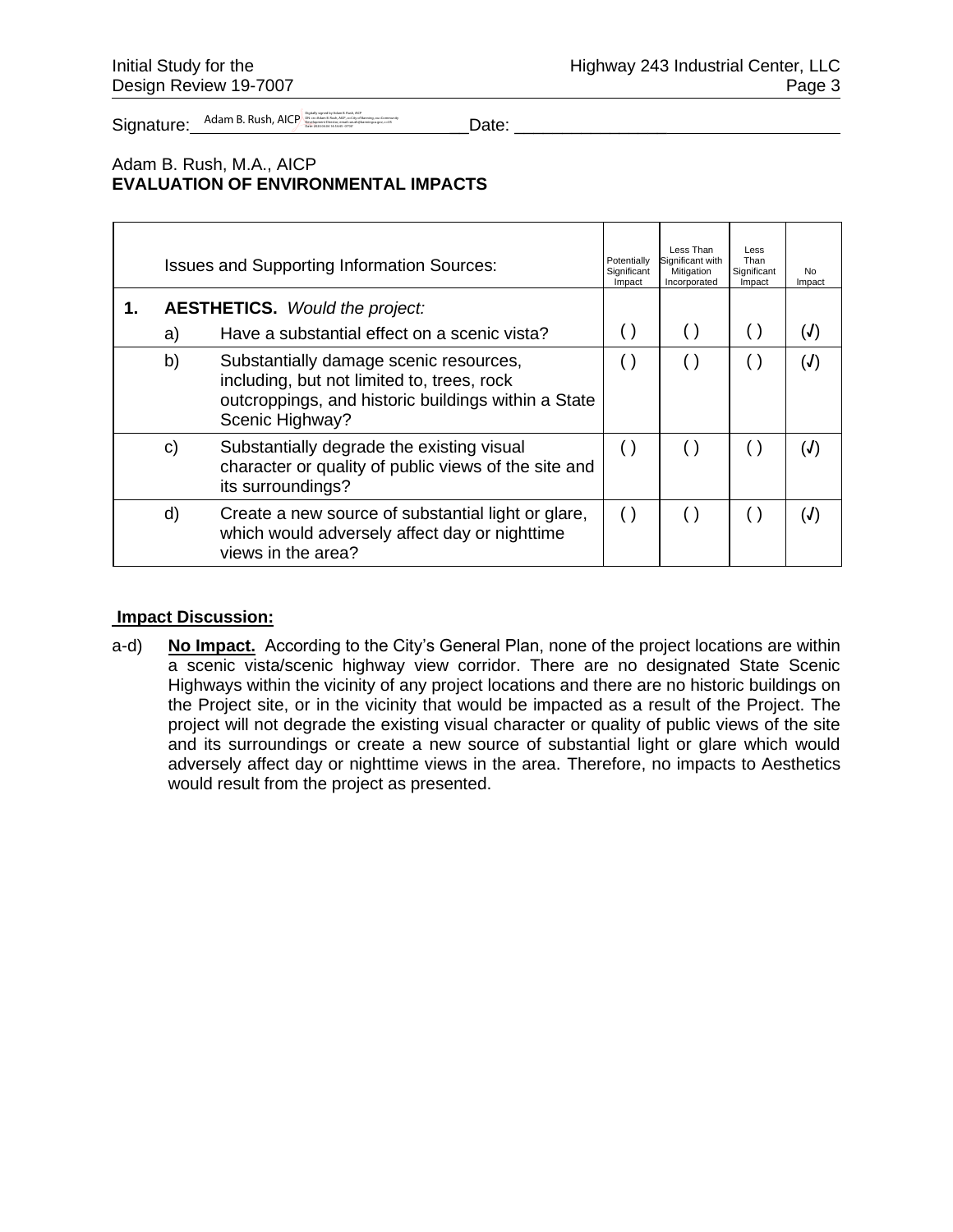|    |              | <b>Issues and Supporting Information Sources:</b>                                                                                                                                                                                                                                                                                                                                                                                                                                                                                                                                                                                                                                                                                                                                                                                                                                                                                                          | Potentially<br>Significant<br>Impact | Less Than<br>Significant with<br>Mitigation<br>Incorporated | Less<br>Than<br>Significant<br>Impact | <b>No</b><br>Impact |
|----|--------------|------------------------------------------------------------------------------------------------------------------------------------------------------------------------------------------------------------------------------------------------------------------------------------------------------------------------------------------------------------------------------------------------------------------------------------------------------------------------------------------------------------------------------------------------------------------------------------------------------------------------------------------------------------------------------------------------------------------------------------------------------------------------------------------------------------------------------------------------------------------------------------------------------------------------------------------------------------|--------------------------------------|-------------------------------------------------------------|---------------------------------------|---------------------|
| 2. |              | <b>AGRICULTURAL AND FORESTRY RESOURCES. In</b><br>determining whether impacts to agricultural resources<br>are significant environmental effects, lead agencies may<br>refer to the California Agricultural Land Evaluation and<br>Site Assessment Model (1997) prepared by the<br>California Department of Conservation as an optional<br>model to use in assessing impacts on agriculture and<br>farmland. In determining whether impacts to forest<br>resources, including timberland, are significant<br>environmental effects, lead agencies may refer to<br>information compiled by the California Department of<br>Forestry and Fire Protection regarding the state's<br>inventory of forest land, including the Forest and Range<br>Assessment Project and the Forest Legacy Assessment<br>Project; and forest carbon measurement methodology<br>provided in Forest Protocols adopted by the California<br>Air Resources Board. Would the project: |                                      |                                                             |                                       |                     |
|    | a)           | Convert Prime Farmland, Unique Farmland, or<br>Farmland of Statewide Importance (Farmland),<br>as shown on the maps prepared pursuant to the<br>Farmland Mapping and Monitoring Program of<br>the California Resources Agency, to non-<br>agricultural use?                                                                                                                                                                                                                                                                                                                                                                                                                                                                                                                                                                                                                                                                                                | ( )                                  | ( )                                                         | $\left( \ \right)$                    | $(\checkmark)$      |
|    | b)           | Conflict with existing zoning for agricultural use,<br>or a Williamson Act contract?                                                                                                                                                                                                                                                                                                                                                                                                                                                                                                                                                                                                                                                                                                                                                                                                                                                                       | $\left( \ \right)$                   | $\left( \ \right)$                                          | $\left( \ \right)$                    | $(\checkmark)$      |
|    | $\mathbf{C}$ | Conflict with existing zoning for, or cause<br>rezoning of, forest land, timberland, or timberland<br>zoned Timberland Production?                                                                                                                                                                                                                                                                                                                                                                                                                                                                                                                                                                                                                                                                                                                                                                                                                         | $\left( \ \right)$                   | $\left( \ \right)$                                          | $\left( \ \right)$                    | $(\checkmark)$      |
|    | d)           | Result in the loss of forest land or conversion of<br>forest land to non-forest use?                                                                                                                                                                                                                                                                                                                                                                                                                                                                                                                                                                                                                                                                                                                                                                                                                                                                       | $\left( \ \right)$                   | $\left( \ \right)$                                          | $\left( \ \right)$                    | $(\checkmark)$      |
|    | e)           | Involve other changes in the existing environment<br>which, due to their location or nature, could result<br>in conversion of Farmland, to non-agricultural use<br>or conversion of forest land to non-forest use?                                                                                                                                                                                                                                                                                                                                                                                                                                                                                                                                                                                                                                                                                                                                         | ( )                                  | $\left( \ \right)$                                          | $\left( \ \right)$                    | $(\checkmark)$      |

a- e) **No Impact.** The California Department of Conservation Farmland Mapping and Monitoring Program (FMMP) produces maps and statistical data that inventories agricultural land resources in the State. Agricultural land is rated according to soil quality and irrigation status; the best quality land is classified as Prime Farmland. The maps are updated every two years and the latest maps are available digitally through the FMMP interactive mapping viewer. The Project site, and the nearby vicinity, are identified as urban built-up land. No Prime Farmland, Unique Farmland, or Farmland of Statewide Importance is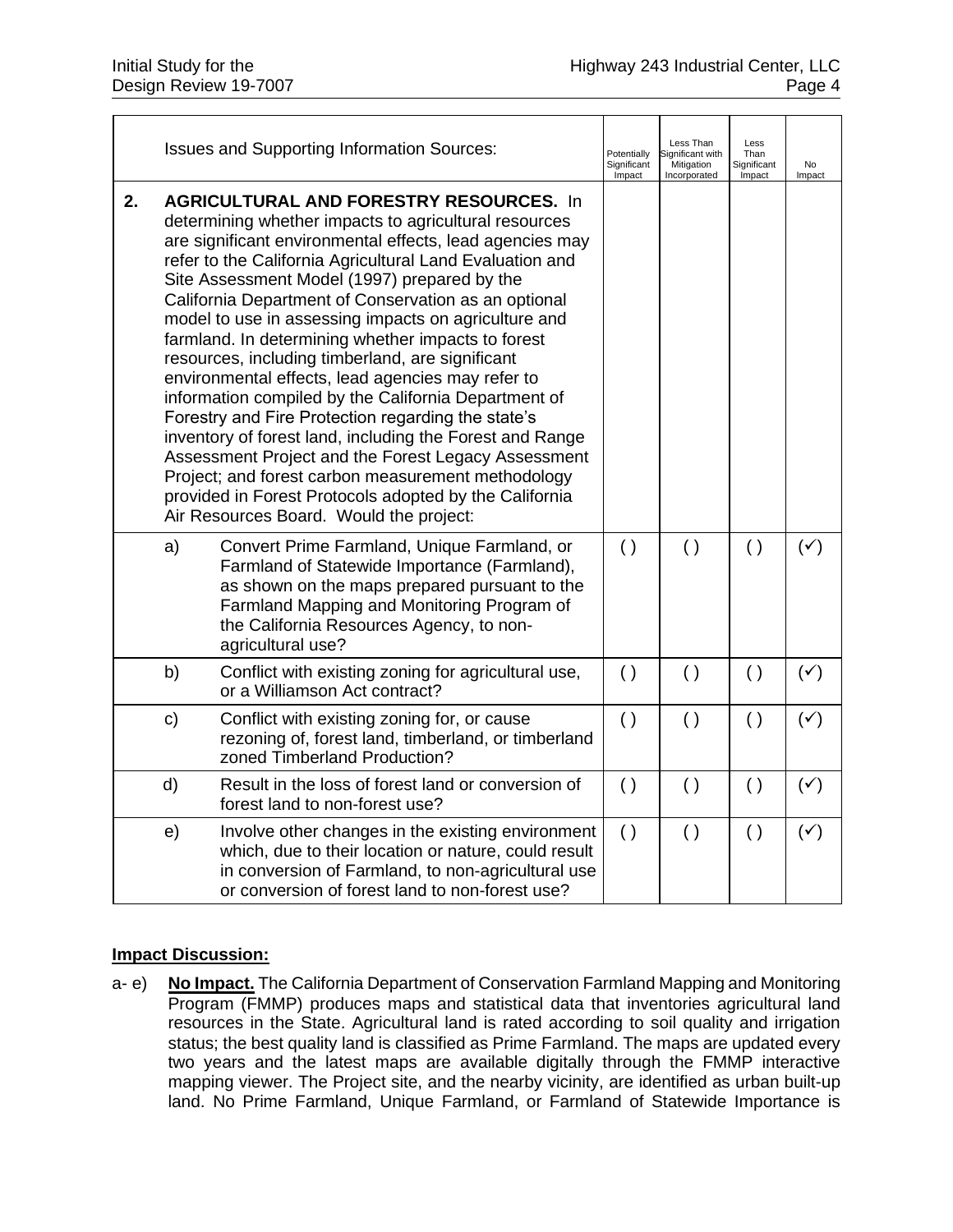identified. The California Land Conservation (Williamson) Act of 1965 was adopted to regulate the conversion of farmland/agricultural land into non-agricultural use and control urban expansion. The Act enables local governments to enter into contracts with private landowners for the purpose of restricting specific parcels of land to long term agricultural or open space use. No portion is contracted under the Williamson Act. There is no farmland, agricultural use or forest located on the Project site. Therefore, no impacts to Agricultural Resources would result from the project as presented.

|    | <b>Issues and Supporting Information Sources:</b>                                                                                                                                                                                |                                                                                                                                                                                                                                            | Potentially<br>Significant<br>Impact | Less Than<br>Significant with<br>Mitigation<br>Incorporated | Less<br>Than<br>Significant<br>Impact | No.<br>Impact |
|----|----------------------------------------------------------------------------------------------------------------------------------------------------------------------------------------------------------------------------------|--------------------------------------------------------------------------------------------------------------------------------------------------------------------------------------------------------------------------------------------|--------------------------------------|-------------------------------------------------------------|---------------------------------------|---------------|
| 3. | <b>AIR QUALITY.</b> Where available, the significance criteria<br>established by the applicable air quality management<br>district or air pollution control district may be relied upon<br>to make the following determinations. |                                                                                                                                                                                                                                            |                                      |                                                             |                                       |               |
|    | a)                                                                                                                                                                                                                               | Would the project:<br>Conflict with or obstruct implementation of the                                                                                                                                                                      | $\left( \ \right)$                   | $\left( \ \right)$                                          | $\left( \ \right)$                    | (J)           |
|    | b)                                                                                                                                                                                                                               | applicable air quality plan?<br>Result in a cumulatively considerable net<br>increase of any criteria pollutant for which the<br>project region is non-attainment under an<br>applicable Federal or State ambient air quality<br>standard? | $\left( \ \right)$                   | $\left( \ \right)$                                          | $\left( \ \right)$                    | (J)           |
|    | C)                                                                                                                                                                                                                               | Expose sensitive receptors to substantial<br>pollutant concentrations?                                                                                                                                                                     | $\left( \ \right)$                   | $\left( \ \right)$                                          | $\left( \ \right)$                    | (J)           |
|    | d)                                                                                                                                                                                                                               | Result in other emissions (such as those leading<br>to odors) adversely affecting a substantial<br>number of people?                                                                                                                       | $\left( \ \right)$                   | $\left( \ \right)$                                          | $\left( \ \right)$                    | (J)           |

#### **Impact Discussion:**

a-d) **No Impact.** The Project Site is located in the South Coast Air Basin (SCAB). The South Coast Air Quality Management District (SCAQMD) has jurisdiction over air quality issues and regulations within the SCAB. The Air Quality Management Plan (AQMP) for the basin establishes a program of rules and regulations administered by SCAQMD to obtain attainment of the state and federal air quality standards. The most recent AQMP (2016 AQMP) was adopted by the SCAQMD on March 3, 2017. The 2016 AQMP incorporates the latest scientific and technological information and planning assumptions, including transportation control measures developed by the Southern California Association of Governments (SCAG) from the 2016 Regional Transportation Plan/Sustainable Communities Strategy, and updated emission inventory methodologies for various source categories.

Conflicts with the AQMP would arise if Project activities resulted in a substantial increase in employment or population that was not previously adopted and/or approved in a General Plan. Large population or employment increases could affect transportation control strategies, which are among the most important in the air quality plan, since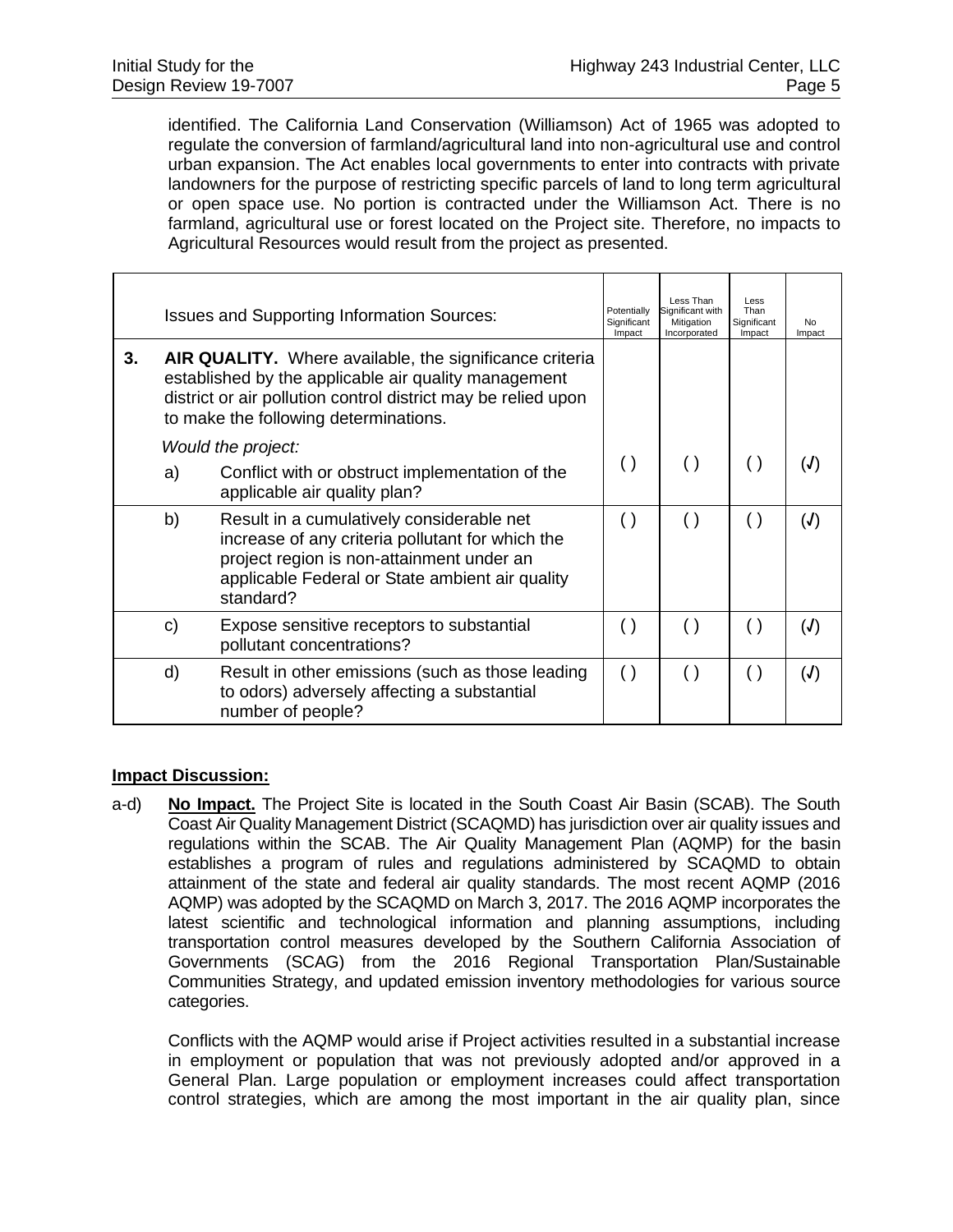transportation is a major contributor to particulates and ozone for which the SCAB is not in attainment.

The project does not propose the development of housing units and as such will not result in an increase in population or employment that was not previously adopted in the City's General Plan. The Project does not expose sensitive receptors to substantial pollutant concentrations or result in other emissions (such as those leading to odors) adversely affecting a substantial number of people.

Additionally, any of the project parcels may be developed in the future and at that time a separate environmental review in accordance with the California Environmental Quality Act will be required. Therefore, no impacts to Air Quality would result from the project as presented.

|    |       | <b>Issues and Supporting Information Sources:</b>                                                                                                                                                                                                                                                                                                                                  | Potentially<br>Significant<br>Impact | Less Than<br>Significant with<br>Mitigation<br>Incorporated | Less<br>Than<br>Significant<br>Impact | No<br>Impact |
|----|-------|------------------------------------------------------------------------------------------------------------------------------------------------------------------------------------------------------------------------------------------------------------------------------------------------------------------------------------------------------------------------------------|--------------------------------------|-------------------------------------------------------------|---------------------------------------|--------------|
| 4. | a)    | <b>BIOLOGICAL RESOURCES.</b> Would the project:<br>Have a substantial adverse effect, either directly<br>or through habitat modifications, on any species<br>identified as a candidate, sensitive, or special<br>status species in local or regional plans, policies,<br>or regulations, or by the California Department of<br>Fish and Game or U.S. Fish and Wildlife<br>Service? | $\left( \ \right)$                   | $\left( \ \right)$                                          | $\left( \ \right)$                    | (J)          |
|    | b)    | Have a substantial adverse effect on riparian<br>habitat or other sensitive natural community<br>identified in local or regional plans, policies, or<br>regulations or by the California Department of<br>Fish and Game or US Fish and Wildlife Service?                                                                                                                           | ( )                                  | $\left( \ \right)$                                          | $\left( \ \right)$                    | (J)          |
|    | c)    | Have a substantial adverse effect on state or<br>federally protected wetlands (including, but not<br>limited to, marsh, vernal pool, coastal, etc.)<br>through direct removal, filling, hydrological<br>interruption, or other means?                                                                                                                                              | $\left( \ \right)$                   | $\left( \ \right)$                                          | ( )                                   | (J)          |
|    | d)    | Interfere substantially with the movement of any<br>native resident or migratory fish or wildlife<br>species or with established native resident or<br>migratory wildlife corridors, or impede the use of<br>native wildlife nursery sites?                                                                                                                                        | $\left( \ \right)$                   | $\left( \ \right)$                                          | $\left( \ \right)$                    | (J)          |
|    | e)    | Conflict with any local policies or ordinances<br>protecting biological resources, such as a tree<br>preservation policy or ordinance?                                                                                                                                                                                                                                             | $\left( \ \right)$                   | $\left( \ \right)$                                          | ( )                                   | (J)          |
|    | $f$ ) | Conflict with the provisions of an adopted Habitat<br><b>Conservation Plan, Natural Community</b><br>conservation Plan, or other approved local,<br>regional, or state habitat conservation plan?                                                                                                                                                                                  | $\left( \ \right)$                   | $\left( \ \right)$                                          | $\left( \ \right)$                    | (J)          |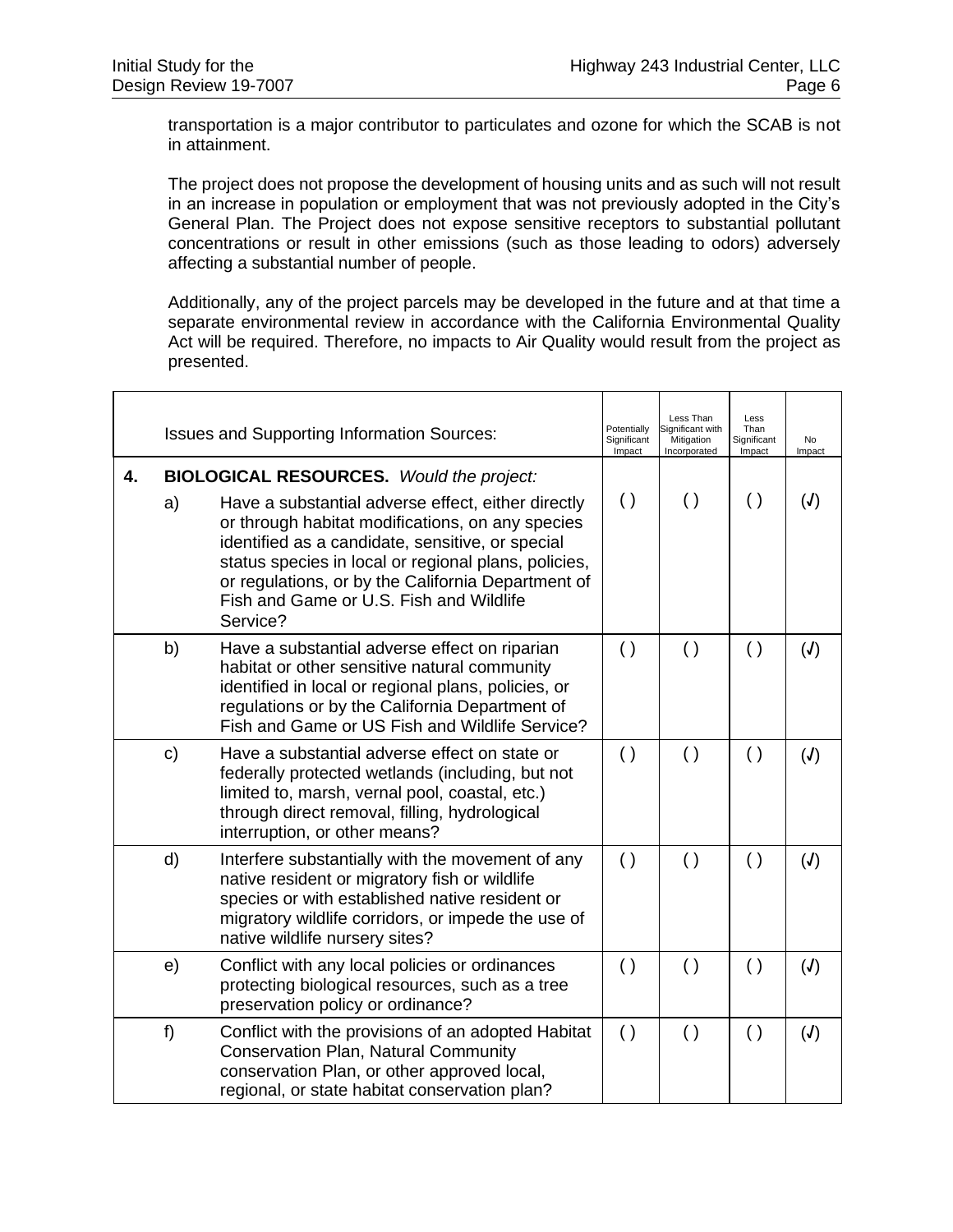a-f) According to the MSHCP consistency analysis report, prepared by ECORP consulting, Inc. on August 8, 2019, the project site did not support habitat for special-status plant or wildlife species. The little vegetation remaining on the project site was nonnative and typical of the disturbed condition of the site. Although the site was found to not provide habitat for any specialstatus plant or wildlife species, the ornamental shrubs and trees on and adjacent to the site could provide suitable nesting habitat for bird species protected under the federal Migratory Bird Treaty Act (MBTA) of 1918 and the California Fish and Game Code. Active bird nests or birds exhibiting nesting behavior were not observed during the survey. Compliance with the MBTA is not considered unique mitigation.

No burrowing owls, burrowing owl burrows (potential or occupied), or sign of burrowing owl (e.g., feathers, whitewash, pellets) were identified on the project site at the time of the survey. The small concrete debris pile and stored construction materials were searched for burrowing owl sign, as owls will often use manmade materials and structures as burrows and shelter; however, no sign of burrowing owl was observed in these locations. Soils on the project site were not suitable for burrowing owl presence, as they were hard, compacted, and paved in some areas of the project site. No impacts to biological resources are anticipated. The Project is required to pay habitat mitigation fees in compliance with City ordinances.

|    |    | <b>Issues and Supporting Information Sources:</b>                                                                                                             | Potentially<br>Significant<br>Impact | Less Than<br>Significant with<br>Mitigation<br>Incorporated | Less<br>Than<br>Significant<br>Impact | No.<br>Impact |
|----|----|---------------------------------------------------------------------------------------------------------------------------------------------------------------|--------------------------------------|-------------------------------------------------------------|---------------------------------------|---------------|
| 5. | a) | <b>CULTURAL RESOURCES.</b> Would the project:<br>Cause a substantial adverse change in the<br>significance of a historical resource pursuant to<br>§ 15064.5? |                                      | (J)                                                         |                                       |               |
|    | b) | Cause a substantial adverse change in the<br>significance of an archeological resource<br>pursuant to § 15064.5?                                              |                                      | (J)                                                         |                                       |               |
|    | C) | Disturb any human remains, including those<br>interred outside of formal cemeteries?                                                                          |                                      | (J)                                                         |                                       |               |

#### **Impact Discussion:**

#### a-c) **No Impact**:

According to the Cultural Resources Report, prepared by ECORP in January of 2020, the study included a Sacred Lands File search, records search, and reviews of historical maps and aerial photographs of the Project area. The results of the search of the Sacred Lands File by the NAHC did not indicate the presence of any Native American Sacred Lands within one mile of the Project Area. The results of the records search indicate that the entirety of the Project area has been included in a large records search for the City of Banning's General Plan but has not been specifically surveyed for cultural resources. No cultural resources have previously been recorded within the Project area. However, 175 resources, mainly historic-period buildings, have been recorded within one mile of the Project area and a segment of the Union Pacific Railroad/Southern Pacific Railroad is adjacent to the Project area. Only four pre-contact sites have been recorded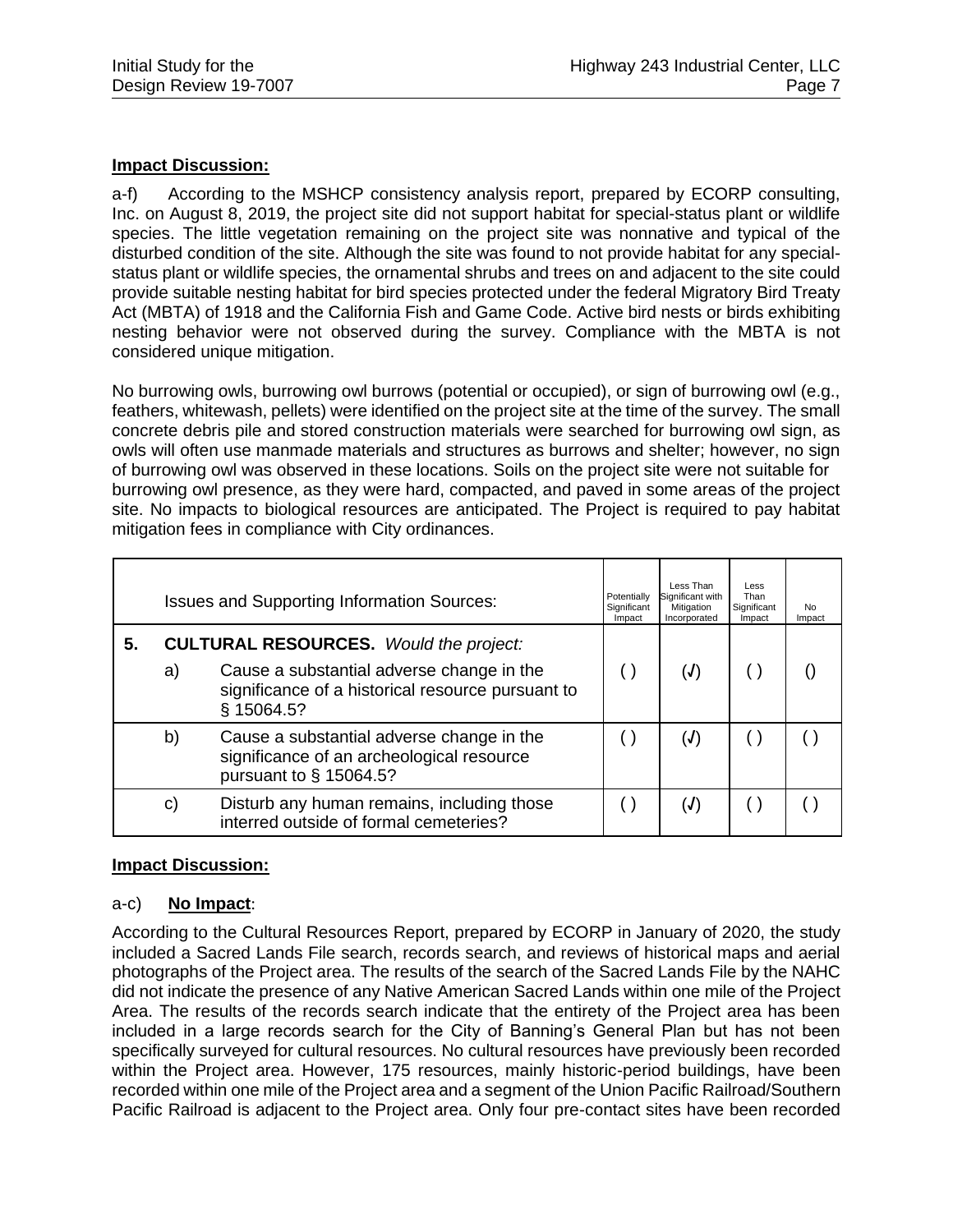within the records radius and all are over 0.5 mile from the Project area. The potential for precontact archaeological sites on the property is considered to be low. The potential for historic period archaeological sites on the property is considered to be moderate.

Due to the presence of archeological resources within the vicinity, the following mitigation measures are incorporated into the Project:

MM CR-1: Prior to the issuance of grading permits, the developer shall enter into a Native American monitoring agreement with one of the consulting tribes for the project. The Native American Monitor shall be on-site during all initial ground disturbing activities including clearing, grubbing, vegetation removal, grading and trenching. The Native American Monitor shall have the authority to temporarily divert, redirect or halt the ground disturbance activities to allow identification, evaluation, and potential recovery of cultural resources. The developer shall meet and confer with the tribe on the consideration of a "Sensitivity Workshop" training on possible things that could come up in case a Native American Monitor is not on-site to monitor at certain times.

**MM CR-2** In the event of discovery of human remains during grading or other ground disturbance, work in the immediate vicinity shall cease and the landowner shall comply with State Health and Safety Code §7050.5 and Public Resources Code §5097.98. In the event human remains are found and identified as Native American, the landowner shall also notify the City Planning Department so that the City can ensure PRC §5097.98 is followed.

**MM CR-3** If cultural resources are found during project construction, all ground-disturbing activities within 100 feet of the find shall be halted. A Registered Professional Archaeologist shall prepare a Cultural Resources Management Plan in consultation with the consulting tribes and the City Planning Department to include relinquishment of all artifacts through one of the following methods:

- A fully executed reburial agreement with the appropriate culturally affiliated Native American tribe or band. This reburial area should be away from any future impacts. Reburial shall not occur until all cataloguing; analysis and any necessary special studies have been completed on the cultural resources. Details of contents and location of the reburial shall be documented in a Final Report.
- Curation at a Riverside County Curation facility that meets federal standards per 36 CFR Part 79 and therefore will be professionally curated and made available to other archaeologists/researchers and tribal members for further study. The collection and associated records shall be transferred, including title, and are to be accompanied by payment of the fees necessary for permanent curation. Evidence shall be provided in the form of a letter from the curation facility identifying that archaeological materials have been received and that all fees have been paid.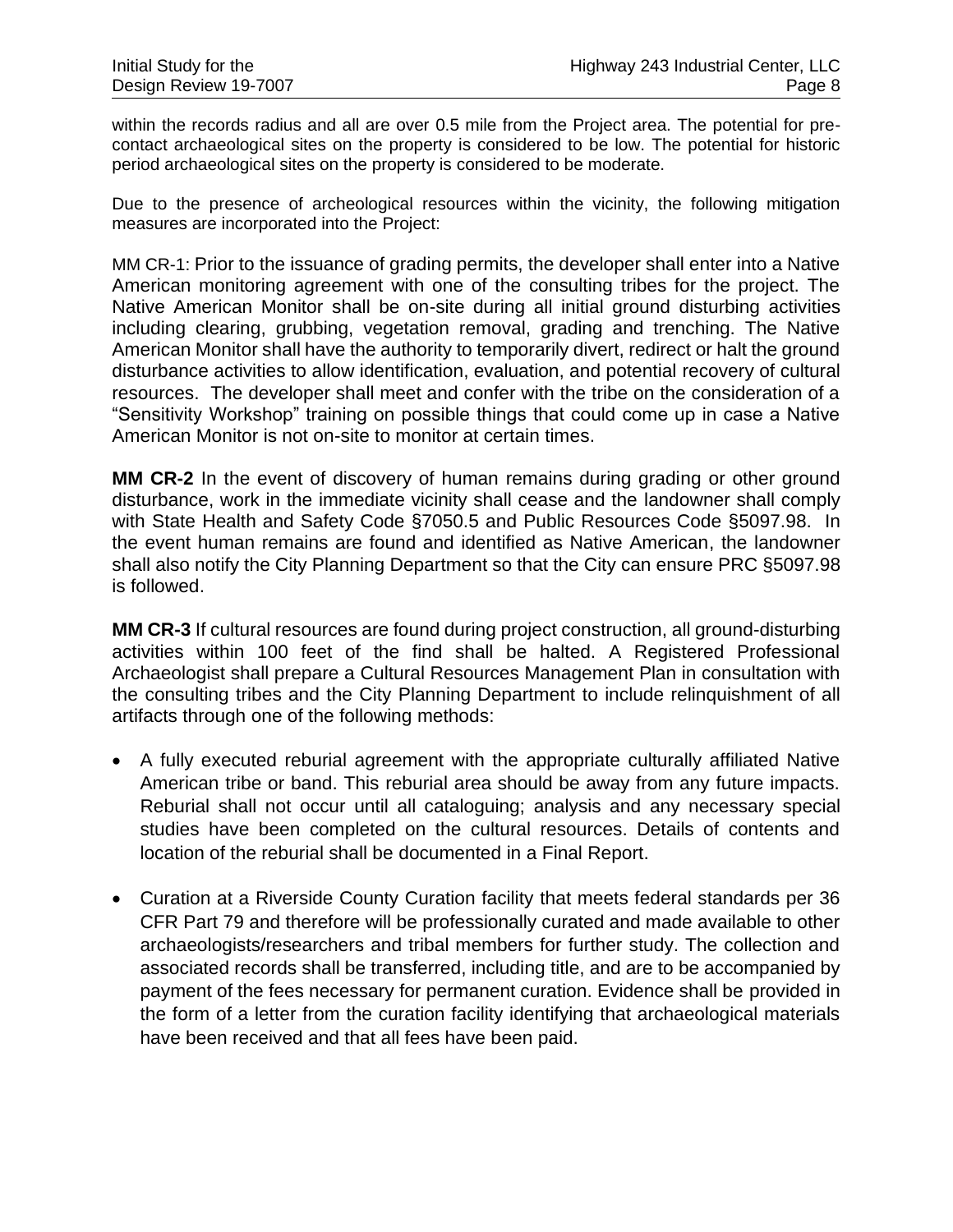|    |    | <b>Issues and Supporting Information Sources:</b>                                                                                                                                       | Potentially<br>Significant<br>Impact | Less Than<br>Significant with<br>Mitigation<br>Incorporated | Less<br>Than<br>Significant<br>Impact | No<br>Impact |
|----|----|-----------------------------------------------------------------------------------------------------------------------------------------------------------------------------------------|--------------------------------------|-------------------------------------------------------------|---------------------------------------|--------------|
| 6. |    | <b>ENERGY.</b> Would the project:                                                                                                                                                       |                                      |                                                             |                                       |              |
|    | a) | Result in potentially significant environmental<br>impact due to wasteful, inefficient, or<br>unnecessary consumption of energy resources,<br>during project construction or operation? |                                      |                                                             |                                       |              |
|    | b) | Conflict with or obstruct a state or local plan for<br>renewable energy or energy efficiency?                                                                                           |                                      |                                                             |                                       |              |

a-b) The Project has been designed to comply with the 2019 California Building Code, specifically, Title 24 to ensure compliance with the baseline energy conservation requirements. Furthermore, the City's electric utility department is requiring the Project to incorporate additional energy saving measures through implementation passive conservation techniques (e.g., skylights, rainwater recapture, and/or porous pavement). These elements are in compliance with city ordinances and do not result in unique mitigation. The Project construction is not anticipated to be lengthy and as such will not cause a significant drain on city energy reserves. The proposed Project would be required to comply with City, state and federal energy conservation measures related to construction and operations. Therefore, the Project will not conflict with or obstruct a state or local for renewable energy or energy efficiency, and the Project has **no impact**.

|    |                                                                                                                                         |      | <b>Issues and Supporting Information Sources:</b>                                                                                                                                                                                                                                                     | Potentially<br>Significant<br>Impact | Less Than<br>Significant with<br>Mitigation<br>Incorporated | Less<br>Than<br>Significant<br>Impact | No<br>Impact |
|----|-----------------------------------------------------------------------------------------------------------------------------------------|------|-------------------------------------------------------------------------------------------------------------------------------------------------------------------------------------------------------------------------------------------------------------------------------------------------------|--------------------------------------|-------------------------------------------------------------|---------------------------------------|--------------|
| 7. |                                                                                                                                         |      | <b>GEOLOGY AND SOILS.</b> Would the project.                                                                                                                                                                                                                                                          |                                      |                                                             |                                       |              |
|    | Directly or indirectly cause potential substantial<br>a)<br>adverse effects, including the risk of loss, injury,<br>or death involving: |      |                                                                                                                                                                                                                                                                                                       |                                      |                                                             |                                       |              |
|    |                                                                                                                                         | i)   | Rupture of a known earthquake fault, as<br>delineated on the most recent Alquist-Priolo<br>Earthquake Fault Zoning Map issued by the<br>State Geologist for the area or based on<br>other substantial evidence of a known<br>fault? Refer to Division of Mines and<br>Geology Special Publication 42. | $\left( \ \right)$                   | $\left( \ \right)$                                          | ( )                                   | (J)          |
|    |                                                                                                                                         | ii)  | Strong seismic ground shaking?                                                                                                                                                                                                                                                                        | ( )                                  | ( )                                                         | ( )                                   | (J)          |
|    |                                                                                                                                         | iii) | Seismic-related ground failure, including<br>liquefaction?                                                                                                                                                                                                                                            |                                      |                                                             | ( )                                   | (J)          |
|    |                                                                                                                                         | iv)  | Landslides?                                                                                                                                                                                                                                                                                           |                                      |                                                             |                                       | (J)          |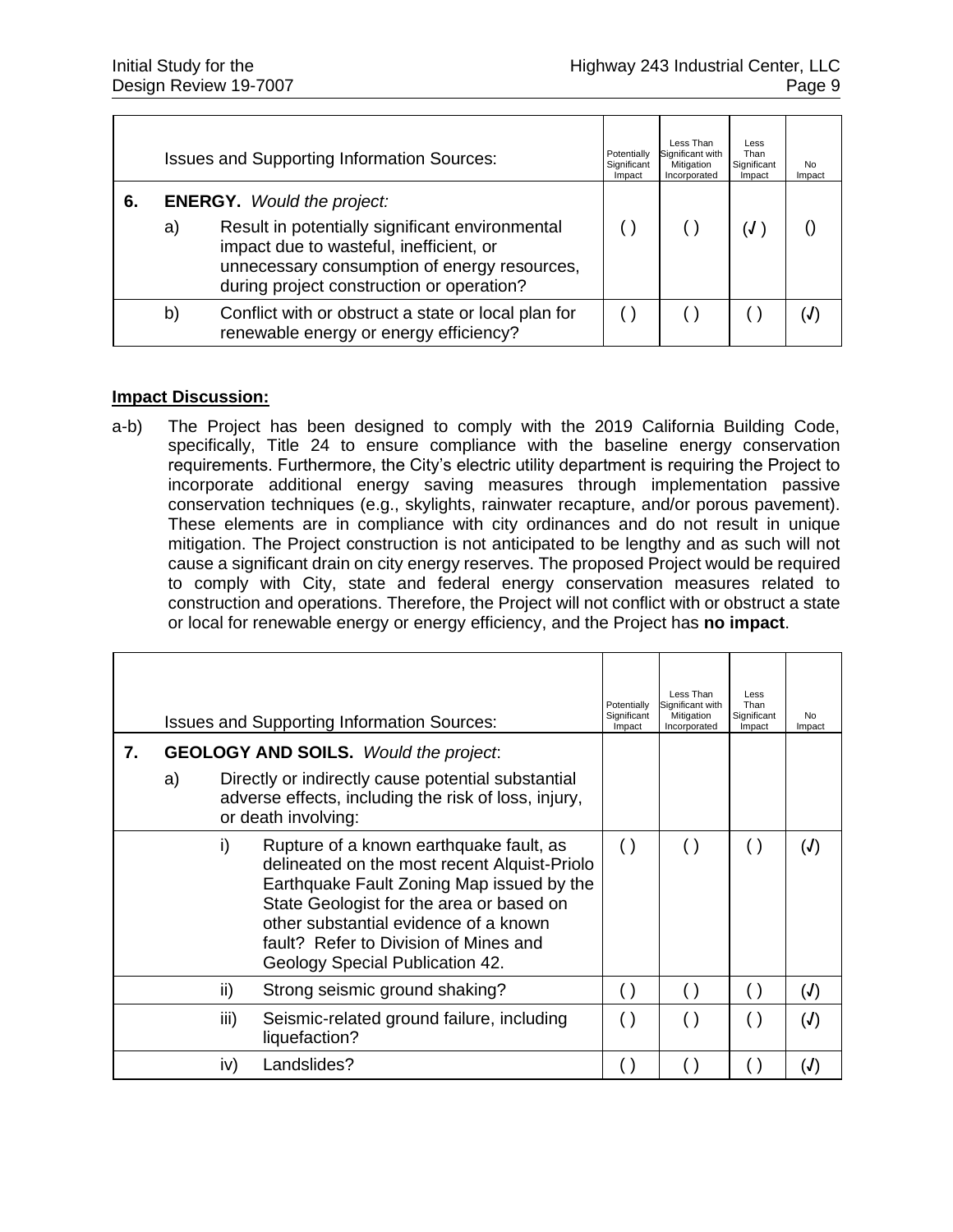| b) | <b>Issues and Supporting Information Sources:</b><br>Result in substantial soil erosion or the loss of<br>topsoil?                                                                                                                          | Potentially<br>Significant<br>Impact | Less Than<br>Significant with<br>Mitigation<br>Incorporated | Less<br>Than<br>Significant<br>Impact<br>(J) | No.<br>Impact    |
|----|---------------------------------------------------------------------------------------------------------------------------------------------------------------------------------------------------------------------------------------------|--------------------------------------|-------------------------------------------------------------|----------------------------------------------|------------------|
| C) | Be located on a geologic unit or soil that is<br>unstable, or that would become unstable as a<br>result of the project, and potentially result in on-<br>or off-site landslide, lateral spreading,<br>subsidence, liquefaction or collapse? | $\left( \ \right)$                   | $\left( \ \right)$                                          | (J)                                          | $\left( \right)$ |
| d) | Be located on expansive soil, as defined in Table<br>18-1-B of the Uniform Building Code (1994),<br>creating substantial direct or indirect risks to life<br>or property?                                                                   | ( )                                  | ( )                                                         | (J)                                          |                  |
| e) | Have soils incapable of adequately supporting<br>the use of septic tanks or alternative wastewater<br>disposal systems where sewers are not available<br>for the disposal of wastewater?                                                    | ( )                                  | $\left( \ \right)$                                          | (J)                                          | $\left( \right)$ |
| f) | Directly or indirectly destroy a unique<br>paleontological resource or site or unique<br>geologic feature?                                                                                                                                  | $\left( \ \right)$                   | $\left( \ \right)$                                          | (J)                                          | $\left( \right)$ |

a-f) **No Impact.** The San Gorgonio Pass Fault is the closest Alquist-Priolo Earthquake Fault Zone to any of the Project Locations as delineated in the latest State Earthquake Fault Zone maps and in Exhibit V-3 of the General Plan. Additionally, in accordance with the California Geological Map from the California Department of Conservation web site, [https://maps.conservation.ca.gov/cgs/EQZApp/,](https://maps.conservation.ca.gov/cgs/EQZApp/) there are three locations within 1/3 of a mile of the San Gorgonio Pass Fault, locations three, eight and nine. The remaining locations are all over one mile from this Fault Zone. There is no development so there will be no impacts to soil erosion, unstable soil, expansive soil, soils incapable of handling waste or impacts to paleontological resources or unique geologic features.

Liquefaction commonly occurs in loose, saturated, sandy sediments that are subject to ground vibrations greater than 0.2 g (peak ground acceleration). When liquefaction occurs, the sediments behave like a liquid or semi-viscous substance and can result in structural distress or failure due to ground settlement, a loss of load-bearing capacity in foundation soils, and the buoyant rise of buried structures (GP, p. V-17). The majority of soil types in the City of Banning are material consisted of undocumented fill (afu), Holocene-age alluvium (Qa), and Pleistocene-age Alluvial fan of the San Gorgonio Pass (Qf) deposits (GeoCon, p. 3). According to the City's GP, the Project site is located in an area with low liquefaction susceptibility (GP, Exhibit V-4; GP DEIR, Exhibit III-14). The Project is not located upon an unstably geological unit and will comply with the 2019 California Building Code, which requires compliance with the most updated seismic codes and standards. The Project site is not located within an area of either liquefaction and/or subsidence and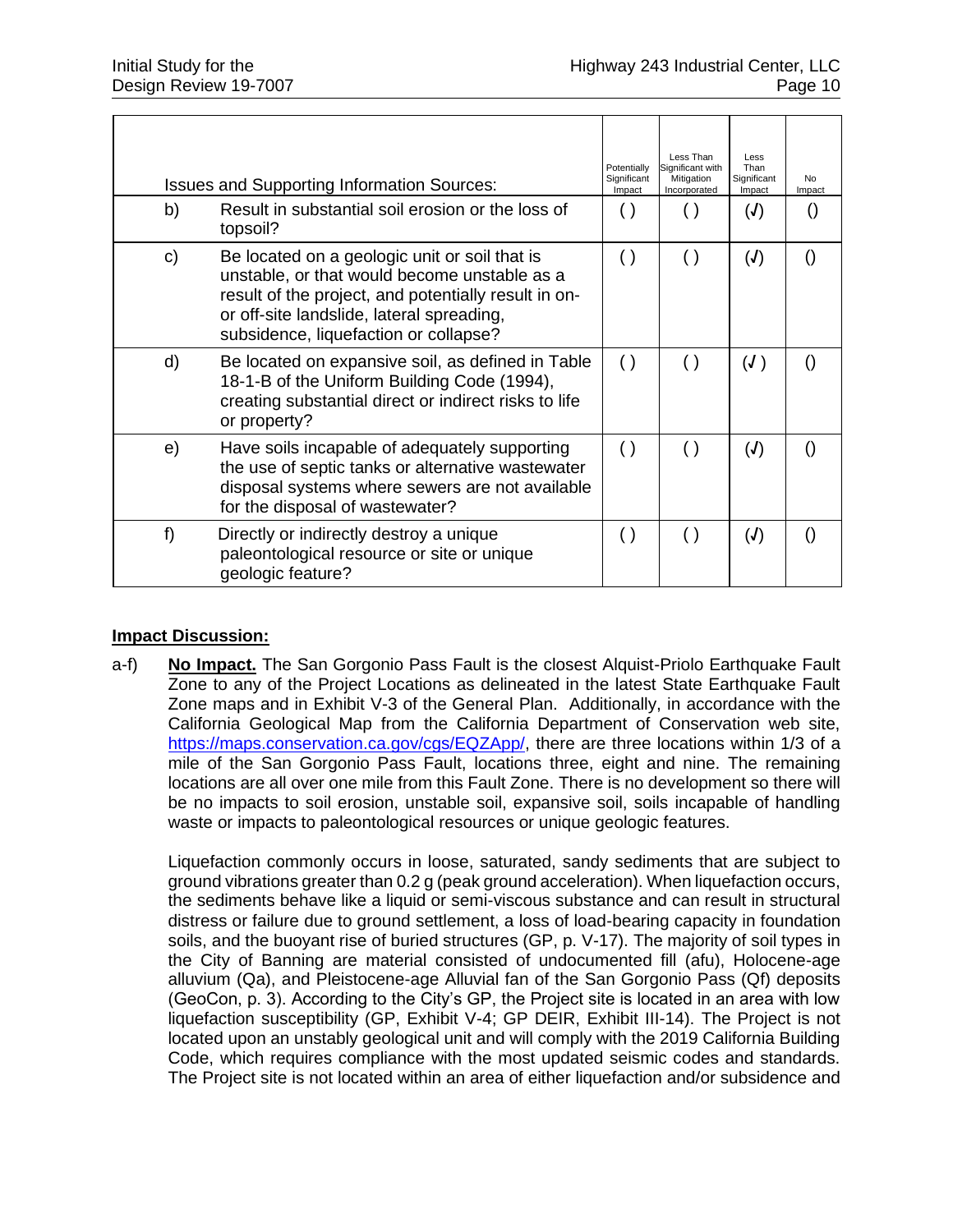will be required to submit a soils report in conjunction with building plans. As such, a less than significant impact is anticipated.

|    |    | <b>Issues and Supporting Information Sources:</b>                                                                                                                                     | Potentially<br>Significant<br>Impact | Less Than<br>Significant with<br>Mitigation<br>Incorporated | Less<br>Than<br>Significant<br>Impact | No.<br>Impact |
|----|----|---------------------------------------------------------------------------------------------------------------------------------------------------------------------------------------|--------------------------------------|-------------------------------------------------------------|---------------------------------------|---------------|
| 8. | a) | <b>GREENHOUSE GAS EMISSIONS.</b> Would the project:<br>Generate greenhouse gas emissions, either<br>directly or indirectly, that may have a significant<br>impact on the environment? |                                      |                                                             |                                       |               |
|    | b) | Conflict with an applicable plan, policy or<br>regulation adopted for the purpose of reducing<br>the emissions of greenhouse gases?                                                   |                                      |                                                             |                                       |               |

#### **Impact Discussion:**

a, b) **No Impact.** According to CEQA Guidelines Section 15064.4, when making a determination of the significance of greenhouse gas emissions, the "lead agency shall have discretion to determine, in the context of a particular project, whether to (1) use a model or methodology to quantify greenhouse gas emissions resulting from a project, and which model or methodology to use." In addition, CEQA Guidelines section 15064.7(c) provides that "a lead agency may consider thresholds of significance previously adopted or recommended by other public agencies or recommended by experts" on the condition that "the decision of the lead agency to adopt such thresholds is supported by substantial evidence."

The Global Warming Solutions Act of 2006 requires that by the year 2020, the Greenhouse Gas (GHG) emissions generated in California be reduced to the levels of 1990. The City of Banning has not adopted its own thresholds of significance for greenhouse gas emissions. However, the City finds persuasive and reasonable the approach to determining significance of greenhouse gas emissions established by the South Coast Air Quality Management District (SCAQMD), within which the City is located.

Many gases make up the group of pollutants that are believed to contribute to global climate change. However, three gases are currently evaluated and represent the highest concentration of GHG: Carbon dioxide (CO2), Methane (CH4), and Nitrous oxide (N2O). SCAQMD provides guidance methods and/or Emission Factors that are used for evaluating a project's emissions in relation to the thresholds. A threshold of 3,000 MTCO2E (Metric tons of carbon dioxide equivalent) per year has been adopted by SCAQMD for non-industrial type projects as potentially significant for global warming (Draft Guidance Document – Interim CEQA Greenhouse Gas (GHG) Significance Threshold, SCAQMD, October 2008).

The Project includes both construction, and operational-related, emissions that could result in impacts to the air basin. The following tables provide the results of the air quality modeling (CalEEmod) results: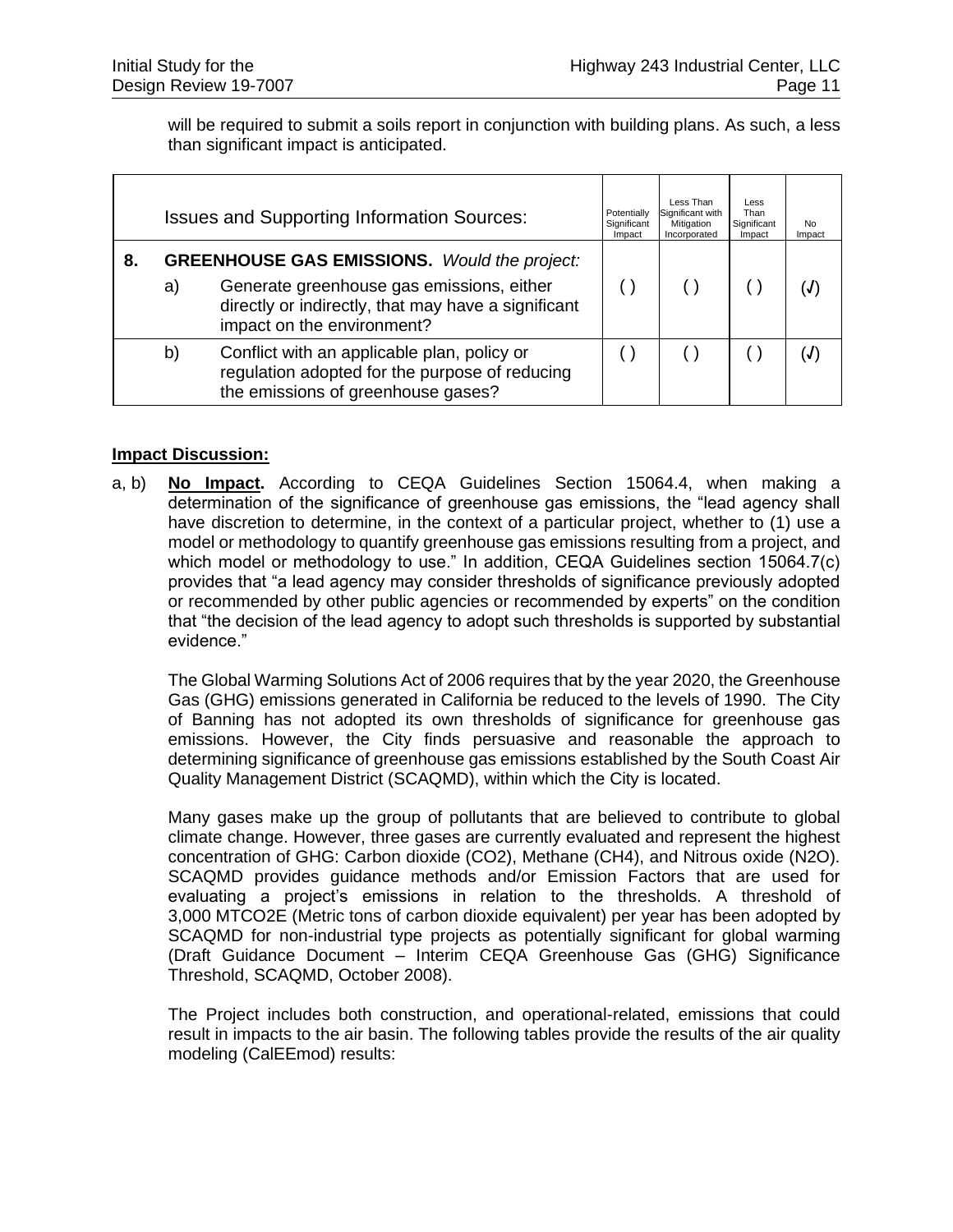| <b>TABLE 1-1: PROJECT CONSTRUCTION TIMELINE</b> |                   |                 |             |  |  |  |  |  |
|-------------------------------------------------|-------------------|-----------------|-------------|--|--|--|--|--|
| <b>Phase Name</b>                               | <b>Start Date</b> | <b>End Date</b> | <b>Days</b> |  |  |  |  |  |
| <b>Site Preparation</b>                         | 03/01/2019        | 3/14/2019       | 10          |  |  |  |  |  |
| Grading                                         | 03/15/2019        | 05/02/2019      | 35          |  |  |  |  |  |
| <b>Building Construction</b>                    | 05/03/2019        | 10/01/2020      | 370         |  |  |  |  |  |
| Paving                                          | 10/02/2020        | 10/29/2020      | 20          |  |  |  |  |  |
| <b>Architectural Coating</b>                    | 10/30/2020        | 11/26/2020      | 20          |  |  |  |  |  |

| <b>TABLE 1-2: PROJECT CONSTRUCTION EMISSIONS (Unmitigated)</b>           |                                                                 |                                                                                                                                                    |                                               |  |  |  |  |
|--------------------------------------------------------------------------|-----------------------------------------------------------------|----------------------------------------------------------------------------------------------------------------------------------------------------|-----------------------------------------------|--|--|--|--|
| <b>Pollutant</b>                                                         | <b>Daily</b><br><b>Maximum</b><br><b>Emissions</b><br>(lbs/day) | <b>South Coast</b><br><b>Air Quality</b><br>Management<br><b>District</b><br><b>Maximum</b><br><b>Daily</b><br>Threshold <sup>1</sup><br>(lbs/day) | <b>Exceeds</b><br><b>SCAQMD</b><br>Threshold? |  |  |  |  |
| <b>Reactive Organic Gas (ROG)</b>                                        | 73.26                                                           | 75                                                                                                                                                 | <b>NO</b>                                     |  |  |  |  |
| Oxides of Nitrogen $(NO_x)$                                              | 54.59                                                           | 100                                                                                                                                                | <b>NO</b>                                     |  |  |  |  |
| <b>Carbon Monoxide (CO)</b>                                              | 38.26                                                           | 550                                                                                                                                                | <b>NO</b>                                     |  |  |  |  |
| Sulfur Dioxide (SO <sub>2</sub> )                                        | 0.11                                                            | 150                                                                                                                                                | <b>NO</b>                                     |  |  |  |  |
| Particulate Matter (PM <sub>10</sub> )                                   | 20.66                                                           | 150                                                                                                                                                | <b>NO</b>                                     |  |  |  |  |
| Particulate Matter (PM <sub>2.5</sub> )                                  | 12.18                                                           | 55                                                                                                                                                 | <b>NO</b>                                     |  |  |  |  |
| Source: CalEEMod v2016.3.1. Based on highest winter or summer emissions. |                                                                 |                                                                                                                                                    |                                               |  |  |  |  |

<sup>&</sup>lt;sup>1</sup> SCAQMD Air Quality Significance Thresholds [<http://www.aqmd.gov/docs/default-source/ceqa/handbook/scaqmd-air-quality-significance](http://www.aqmd.gov/docs/default-source/ceqa/handbook/scaqmd-air-quality-significance-thresholds.pdf)[thresholds.pdf>](http://www.aqmd.gov/docs/default-source/ceqa/handbook/scaqmd-air-quality-significance-thresholds.pdf)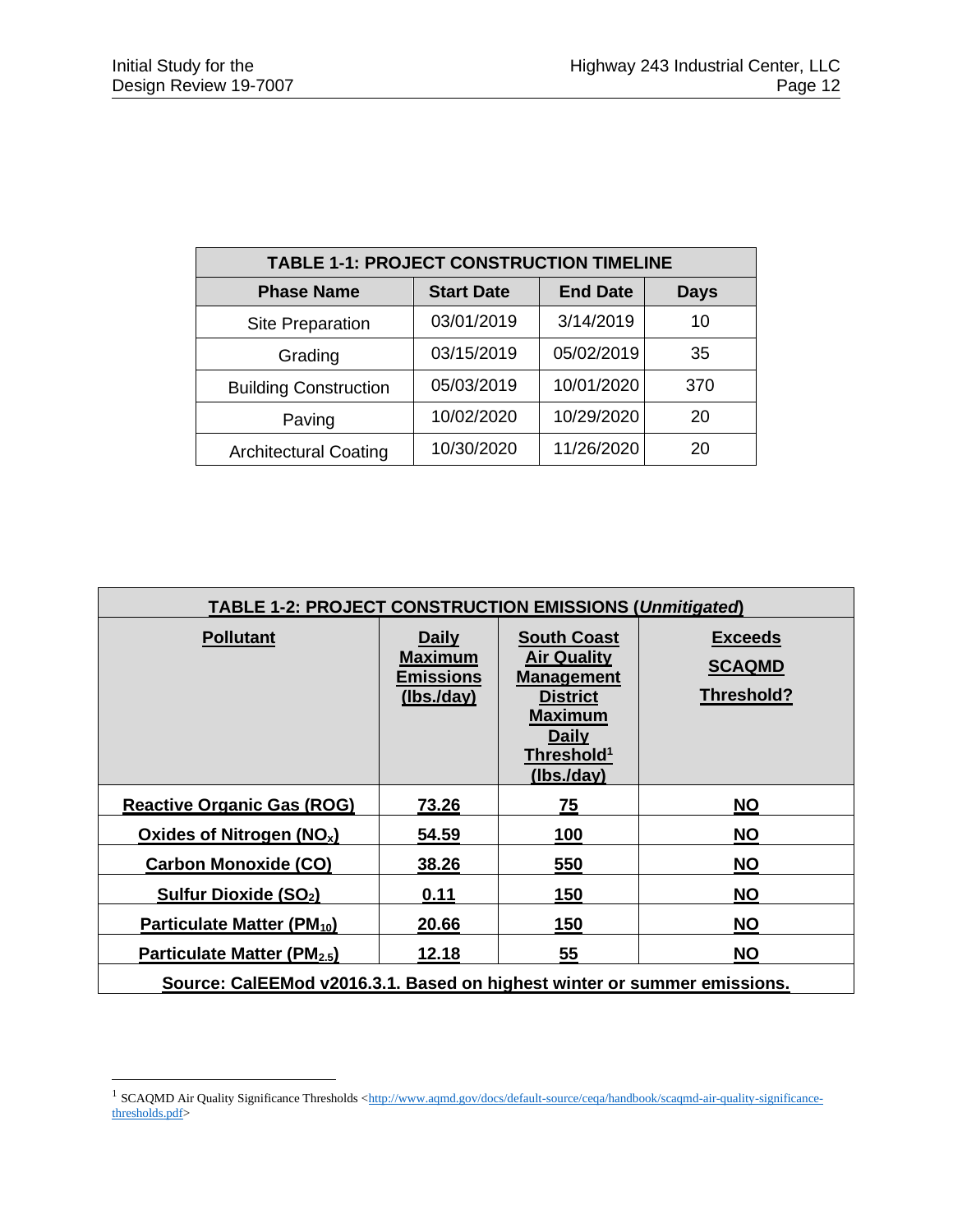| <b>TABLE 1-3: PROJECT OPERATION EMISSIONS (Unmitigated)</b>                    |                                                                 |                                                                                                                                                           |                                               |  |  |  |  |  |
|--------------------------------------------------------------------------------|-----------------------------------------------------------------|-----------------------------------------------------------------------------------------------------------------------------------------------------------|-----------------------------------------------|--|--|--|--|--|
| <b>Pollutant</b>                                                               | <b>Daily</b><br><b>Maximum</b><br><u>Emissions</u><br>(lbs/day) | <b>South Coast</b><br><b>Air Quality</b><br><b>Management</b><br><b>District</b><br><b>Maximum</b><br><b>Daily</b><br>Threshold <sup>2</sup><br>(lbs/day) | <b>Exceeds</b><br><b>SCAQMD</b><br>Threshold? |  |  |  |  |  |
| <b>Reactive Organic Gas (ROG)</b>                                              | 21.34                                                           | 75                                                                                                                                                        | <b>NO</b>                                     |  |  |  |  |  |
| Oxides of Nitrogen $(NO_x)$                                                    | 86.16                                                           | 100                                                                                                                                                       | <b>NO</b>                                     |  |  |  |  |  |
| <b>Carbon Monoxide (CO)</b>                                                    | 197.17                                                          | 550                                                                                                                                                       | <b>NO</b>                                     |  |  |  |  |  |
| Sulfur Dioxide (SO <sub>2</sub> )                                              | 0.68                                                            | 150                                                                                                                                                       | <b>NO</b>                                     |  |  |  |  |  |
| Particulate Matter (PM <sub>10</sub> )                                         | 53.00                                                           | 150                                                                                                                                                       | <b>NO</b>                                     |  |  |  |  |  |
| Particulate Matter (PM <sub>2.5</sub> )                                        | 14.55                                                           | 55                                                                                                                                                        | <b>NO</b>                                     |  |  |  |  |  |
| Source: CalEEMod v2016.3.1. Note: Based on highest winter or summer emissions. |                                                                 |                                                                                                                                                           |                                               |  |  |  |  |  |

| <b>TABLE 2-1: Annual Project GHG Emissions (Unmitigated)</b>     |                                  |                 |            |                   |  |  |
|------------------------------------------------------------------|----------------------------------|-----------------|------------|-------------------|--|--|
|                                                                  | Emissions (metric tons per year) |                 |            |                   |  |  |
| <b>Emission Source</b>                                           | CO <sub>2</sub>                  | CH <sub>4</sub> | <b>N2O</b> | <b>Total CO2E</b> |  |  |
| Annual construction-related<br>emissions amortized over 30 years | 33.12                            | 4.00E-03        | 0.00       | 33.20             |  |  |
| Area                                                             | 2.35E-02                         | 6.00E-05        | 0.00       | 2.51E-02          |  |  |
| Energy                                                           | 586.65                           | 2.39E-02        | 5.17E-03   | 588.79            |  |  |
| <b>Mobile Source</b>                                             | 10,960.53                        | 5.80E-01        | 0.00       | 10,975.04         |  |  |
| Waste                                                            | 28.34                            | 1.67            | 0.00       | 70.22             |  |  |
| <b>Water Usage</b>                                               | 65.36                            | 3.24E-01        | 8.11E-03   | 75.86             |  |  |
| <b>Total CO2E (All Sources)</b>                                  | 11,743.14                        |                 |            |                   |  |  |
| <b>SCAQMD Threshold</b>                                          | 3,000                            |                 |            |                   |  |  |
| Significant?                                                     | NO <sup>3</sup>                  |                 |            |                   |  |  |

 $<sup>2</sup>$  Ibid.</sup>

<sup>&</sup>lt;sup>3</sup> Implementation of, and compliance with, the Riverside County Climate Action (CAP) – Implementation Measures and Screening Tables will reduce Greenhouse Gas Emissions to a less than significant level.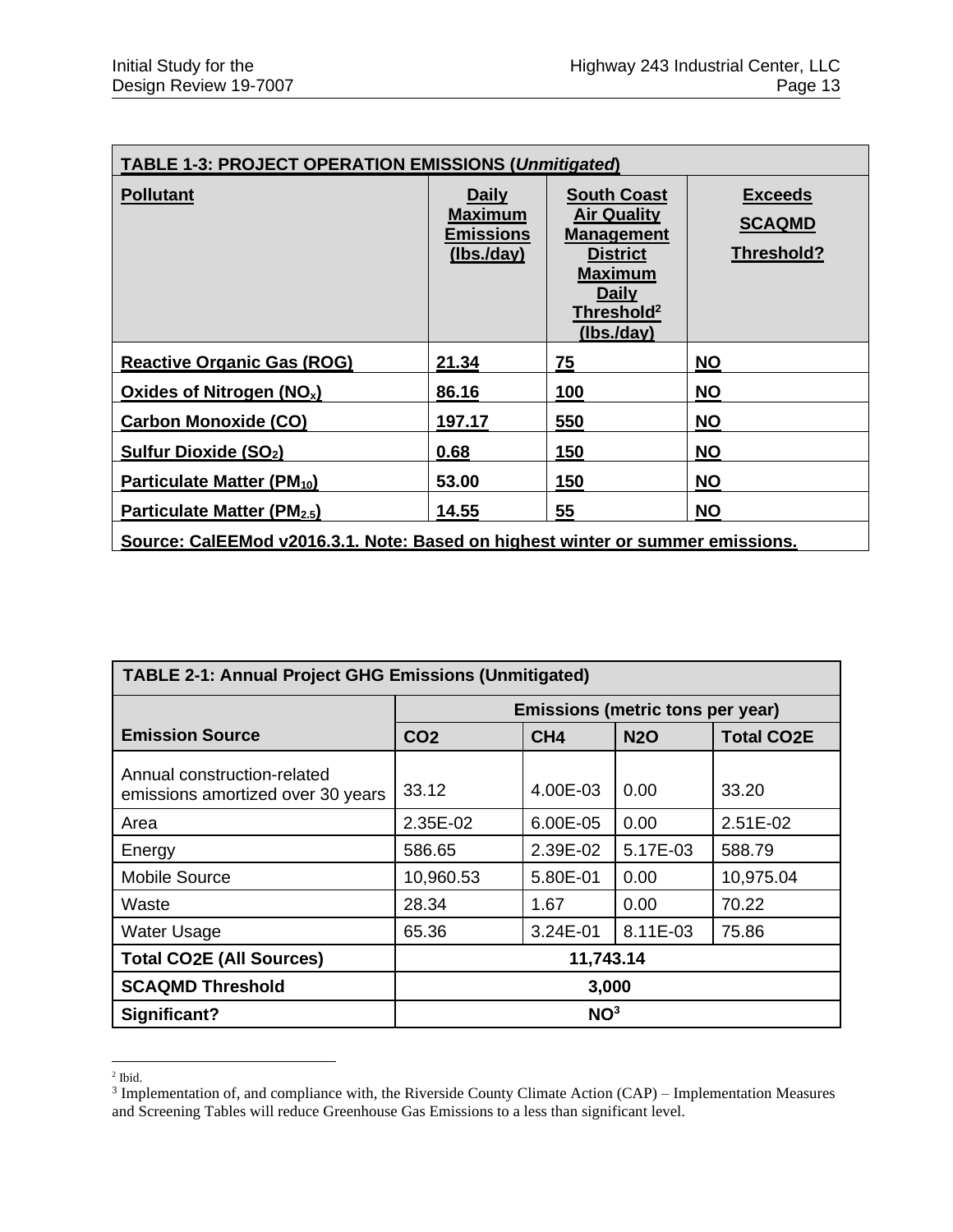Г

 $\overline{\phantom{a}}$ 

The analysis indicates that both construction, and operation-related emissions are below the minimum level set forth by AQMD. As such, less than significant impacts are anticipated.

As described herein, above, the proposed Project will not generate any greenhouse emissions. Additionally, the City of Banning participated in the development of the Western Riverside Council of Governments (WRCOG) Sub regional Climate Action Plan (CAP). The proposed Project is consistent with the land use and zoning designation of the Project site which would have been accounted for in the City's CAP. Thus, the proposed Project does not conflict with any regulation adopted for the purpose of reducing the emissions of greenhouse gases. Therefore, the Project has **no impacts**.

|    |                    | <b>Issues and Supporting Information Sources:</b>                                                                                                                                                                                                                                             | Potentially<br>Significant<br>Impact | Less Than<br>Significant with<br>Mitigation<br>Incorporated | Less<br>Than<br>Significant<br>Impact | <b>No</b><br>Impact        |
|----|--------------------|-----------------------------------------------------------------------------------------------------------------------------------------------------------------------------------------------------------------------------------------------------------------------------------------------|--------------------------------------|-------------------------------------------------------------|---------------------------------------|----------------------------|
| 9. | the project:<br>a) | <b>HAZARDS AND HAZARDOUS MATERIALS. Would</b><br>Create a significant hazard to the public or the<br>environment through the routine transport, use,<br>or disposal of hazardous materials?                                                                                                   | $\left( \ \right)$                   | $\left( \ \right)$                                          | $\left( \ \right)$                    | (J)                        |
|    | b)                 | Create a significant hazard to the public or the<br>environment through reasonably foreseeable<br>upset and accident conditions involving the<br>release of hazardous materials into the<br>environment?                                                                                      | $\left( \ \right)$                   | $\left( \ \right)$                                          | $\left( \ \right)$                    | $\mathcal{J}$              |
|    | $\mathbf{c})$      | Emit hazardous emissions or handle hazardous<br>or acutely hazardous materials, substances, or<br>waste within 1/4 mile of an existing or proposed<br>school?                                                                                                                                 | $\left( \ \right)$                   | $\left( \ \right)$                                          | $\left( \ \right)$                    | (J)                        |
|    | d)                 | Be located on a site which is included on a list of<br>hazardous materials sites compiled pursuant to<br>Government Code Section 65962.5 and, as a<br>result, would it create a significant hazard to the<br>public or the environment?                                                       | $\left( \ \right)$                   | $\left( \ \right)$                                          | $\left( \ \right)$                    | (J)                        |
|    | e)                 | For a project located within an airport land use<br>plan or, where such a plan has not been<br>adopted, within 2 miles of a public airport or<br>public use airport, would the project result in a<br>safety hazard or excessive noise for people<br>residing or working in the project area? | ( )                                  | ( )                                                         | $\left( \ \right)$                    | (J)                        |
|    | f)                 | Impair implementation of or physically interfere<br>with an adopted emergency response plan or<br>emergency evacuation plan?                                                                                                                                                                  | $\left( \ \right)$                   | $\left( \ \right)$                                          | ( )                                   | (J)                        |
|    | g)                 | Expose people or structures, either directly or<br>indirectly, to a significant risk of loss, injury or<br>death involving wildland fires?                                                                                                                                                    | $\left( \ \right)$                   | $\left( \ \right)$                                          | $\left( \ \right)$                    | $\mathcal{L}(\mathcal{J})$ |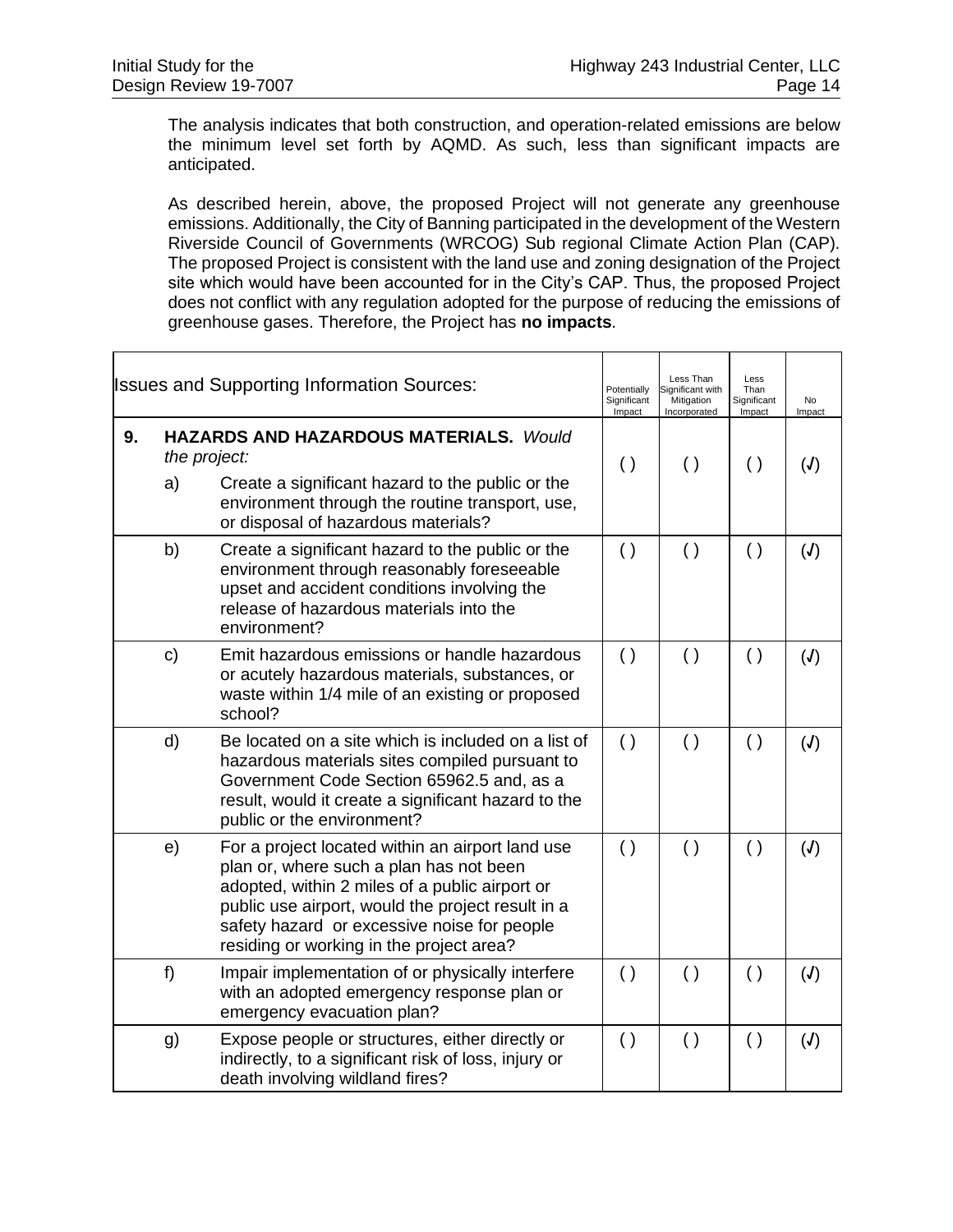a-g) **Less than significant impact**.The project will not involve the use or storage of hazardous materials other than those required for the routine maintenance and operations of an industrial warehouse facility. The primary use of the proposed buildings is for the storage and assembly of electrical parts and materials. However, chemicals such as Sulfur Hexafluoride ( $SF<sub>6</sub>$ ), which is used as an electrical insulator and in the production of magnesium. It is also used to manufacture semiconductors will not be stored or used at or near the facility. All materials necessary to clean up spills will be stored according to manufacturer's instructions and have the appropriate Material Data Safety Sheets (MDSS) that correspond. These aspects will mitigate the potential for incidental release of hazardous materials or explosive reactions.

The Code of Federal Regulations (CFR Title 40, Part 261) defines hazardous materials based on ignitability, reactivity, corrosivity, and/or toxicity properties. The State of California defines hazardous materials as substances that are toxic, ignitable or flammable, reactive and/or corrosive, which have the capacity of causing harm or a health hazard during normal exposure or an accidental release. As a result, the use and management of hazardous or potentially hazardous substances is regulated under existing federal, state and local laws. Hazardous wastes require specialhandling and disposal methods to reduce their potential to damage public health and the environment. Manufacturer's specifications also dictate the proper use, handling, and disposal methods for the specific substances. Construction of the project is expected to involve the temporary management and use of potentially hazardous substances and petroleum products. The nature and quantities of these products would be limited to what is necessary to carry out construction of the project. Some of these materials would be transported to the site periodically by vehicle and would be stored in designated controlled areas on a shortterm basis. When handled properly by trained individuals and consistent with the manufacturer's instructions and industry standards, the risk involved with handling these materials is considerably reduced.

To prevent a threat to the environment during construction, the management of potentially hazardous materials and other potential pollutant sources will be regulated through the implementation of control measures required in the Stormwater Pollution Prevention Plan (SWPPP) for the project. The SWPPP requires a list of potential pollutant sources and the identification of construction areas where additional control measures are necessary to prevent pollutants from being discharged. Best Management Practices (BMPs) are necessary for *Material Delivery and Storage; Material Use;* and *Spill Prevention and Control.* These measures outline the required physical improvements and procedures to prevent impacts of pollutants and hazardous materials to workers and the environment during construction. For example, all construction materials, including paints, solvents, and petroleum products, must be stored in controlled areas and according to the manufacturer's specifications. In addition, perimeter controls (fencing with wind screen), linear sediment barriers (gravel bags, fiber rolls, or silt fencing), and access restrictions (gates) would help prevent temporary impacts to the public and environment. With such standard measures in place, less than significant impacts are anticipated during construction.

Implementation Measure S-7, within the City of Banning's General Plan states that the City shall require commercial and industrial businesses to meet the procedures for the proper transport, use, storage and disposal of hazardous waste as required by the County Waste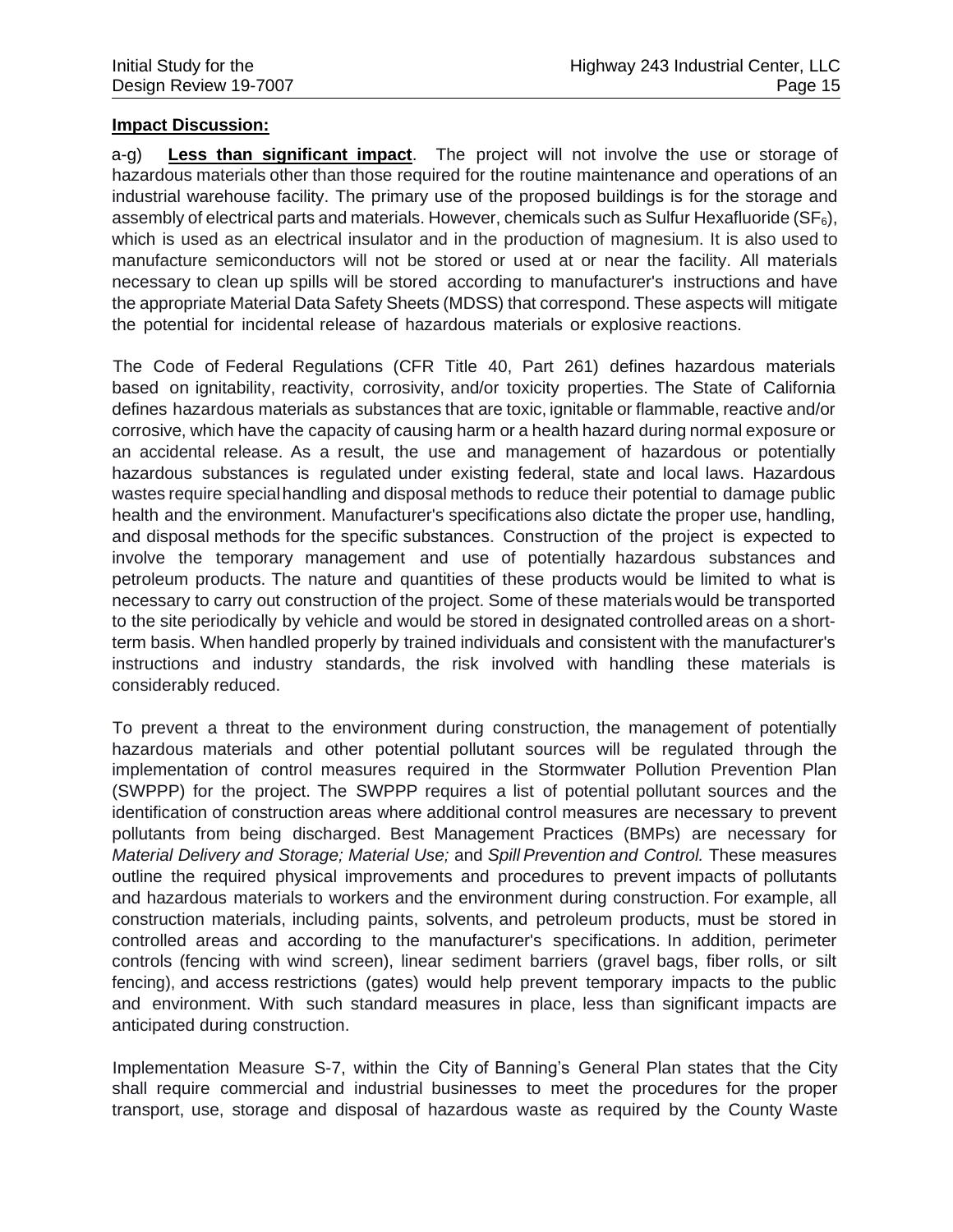Management Department, the City of Banning Fire Department, and Riverside County Department of Environmental Health Services. Additionally, the City of Banning Fire Department shall require a detailed chemical inventory in accordance with the fire code to determine the hazards and classifications of the materials used in the proposed dispensary. Less than significant impacts related to the routine transport, use or disposal of hazardous materials are expected.

The project site is located within an Industrial land use sector of the City that is separated from residential or other densely populated land uses. As previously discussed, the project is not expected to handle any significant quantities of hazardous materials. Any other use of potentially hazardous· substances, is expected to occur in small quantities and managed on-site with the proper containment and facilities, as required by the fire department and other applicable industry standards.

The Safety Element, within the City General Plan, addresses safety within the City through goals, policies, and implementation measures that seek to reduce the potential for the loss of life, injuries and property damage associated with natural and human-induced hazards.

The City has one Fire Department and one Police Department within their City boundaries. The Fire Station #88 (operated by Cal Fire) is located at 122 N. San Gorgonio, approximately five driving miles southeast of the project site. The California City Fire Station is staffed by three full-time fire fighters on a 24-hour basis, including a captain, engineer and fire fighter; however, the Fire Department is designed to be staffed by nine fire fighters. The fire department is equipped with one fire engine unit, , one water tender, and two full-sized fire engines. In addition to fire suppression, additional services the department provides includes Paramedic Advanced Life Support, fire prevention, public education, fire hydrant maintenance, hazardous materials response, nuisance abatement, flood response and aircraft crash and arson investigation. According to the National Fire Protection Association (NFPA}, the recommended dispatch-to-arrival time is five minutes, on 90 percent of calls. The City Fire Department has mutual aid agreements with the Morongo Fire Department, the Riverside County Fire Department, and the Bureau of Land Management.

Police protection services within the City are provided by the City's Police Department, located at 125 E. Ramsey Street, approximately four miles southeast of the project site. Coroner's services are provided through the County by the Sheriff's Department and the court system and jails are operated and maintained by Riverside County.

The project site proposes improvements to  $8<sup>th</sup>$  and Lincoln streets, accessing from  $8<sup>th</sup>$  street and the Interstate 10 freeway, including a newly proposed curb-and-gutter, as well as paved access to the facility. Primary access intends to be located on the westerly portion of the Project site The site plan configuration of the proposed development includes fire truck accessible drive aisles and a two-way driveway to ensure adequate emergency response access on-site. The proposed design would be subject to a standard review process by the Fire Department to ensure that the site-specific emergency access, water pressure, and other pertinent criteria are met by the project. Less than significant impacts are expected.

Toxic cleaning compounds, sanitizing agents, solvents, and potentially flammable materials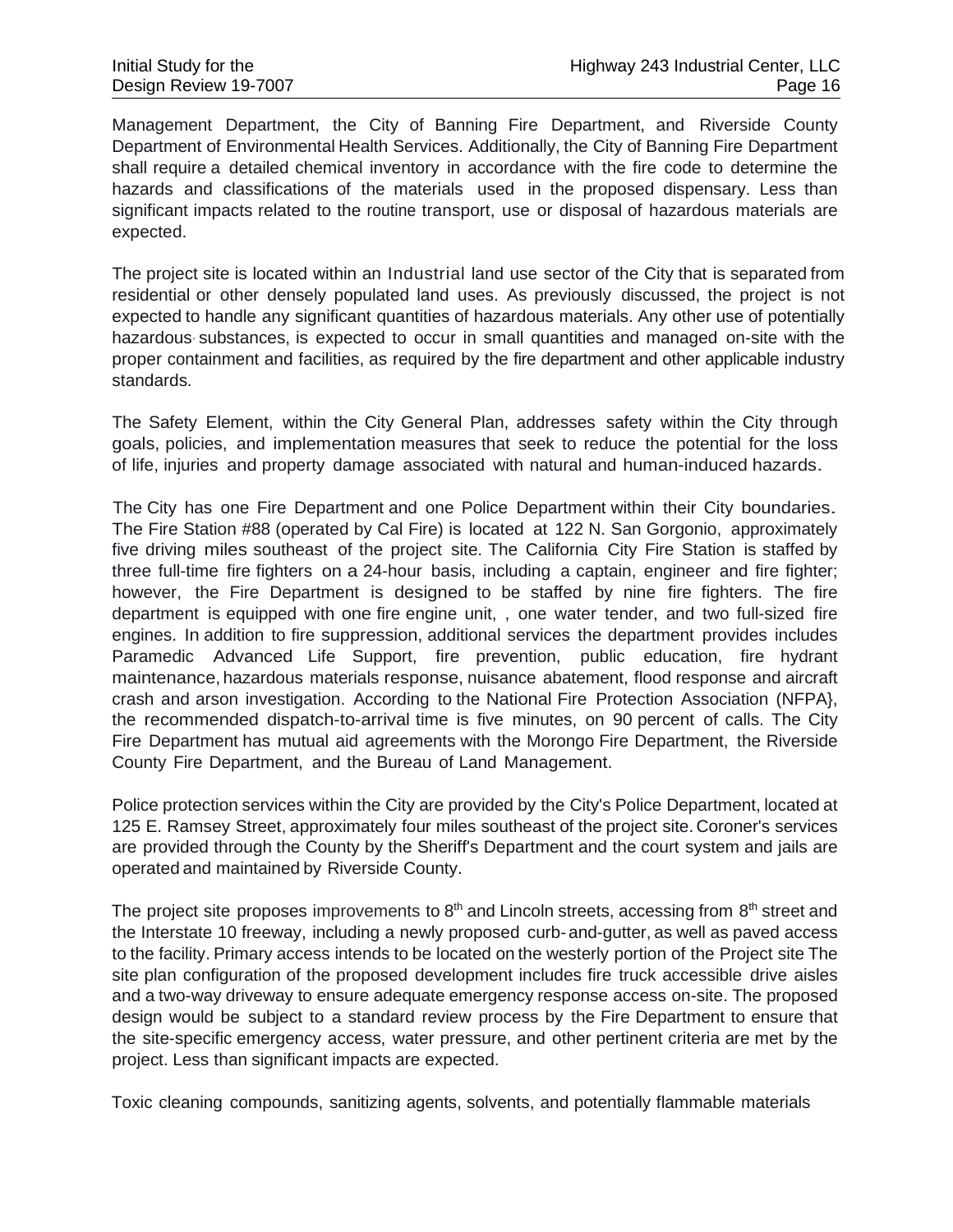may also be involved within the proposed facilities. The use of these products would also be subject to the manufacturer's specifications, as well as local, state, and federal regulations that would help protect against accidental release, explosive reactions, injury and contamination.

The project operator would be required to provide the proper storage facilities and containers designed to protect and isolate these substances, therefore minimizing the threat to the public or the environment. Facility employees shall be trained on safety rules to prevent personal or public risk. Solid waste produced by the project will be stored in a designated staging area with enclosures and less than significant impacts are expected.

|     |               |                                                           | <b>Issues and Supporting Information Sources:</b>                                                                                                                                                               | Potentially<br>Significant<br>Impact | Less Than<br>Significant with<br>Mitigation<br>Incorporated | Less<br>Than<br>Significant<br>Impact | No<br>Impact  |
|-----|---------------|-----------------------------------------------------------|-----------------------------------------------------------------------------------------------------------------------------------------------------------------------------------------------------------------|--------------------------------------|-------------------------------------------------------------|---------------------------------------|---------------|
| 10. |               | <b>HYDROLOGY AND WATER QUALITY.</b> Would the<br>project: |                                                                                                                                                                                                                 | $\left( \ \right)$                   | $\left( \ \right)$                                          | $\left( \ \right)$                    | (J)           |
|     | a)            | quality?                                                  | Violate any water quality standards or waste<br>discharge requirements or otherwise<br>substantially degrade surface or ground water                                                                            |                                      |                                                             |                                       |               |
|     | b)            |                                                           | Substantially decrease groundwater supplies or<br>interfere substantially with groundwater recharge<br>such that the project may impede sustainable<br>groundwater management of the basin?                     | $\left( \ \right)$                   | $\left( \ \right)$                                          | $\left( \ \right)$                    | (J)           |
|     | $\mathbf{c})$ | which would:                                              | Substantially alter the existing drainage pattern of<br>the site or area, including through the alteration<br>of the course of a stream or river or through the<br>addition of impervious surfaces, in a manner |                                      |                                                             |                                       |               |
|     |               | i.                                                        | Result in substantial erosion or siltation<br>on- or off-site;                                                                                                                                                  | ( )                                  | $\left( \ \right)$                                          | $\left( \ \right)$                    | (J)           |
|     |               | ii.                                                       | Substantially increase the rate or amount<br>of surface runoff in a manner which<br>would result in flooding on- or off-site;                                                                                   | ( )                                  | $\left( \ \right)$                                          | $\left( \ \right)$                    | $\mathcal{J}$ |
|     |               | iii.                                                      | Create or contribute runoff water which<br>would exceed the capacity of existing or<br>planned stormwater drainage systems or<br>provide substantial additional sources of<br>polluted runoff; or               | ( )                                  | $\left( \ \right)$                                          | ( )                                   | (J)           |
|     |               | iv.                                                       | Impede or redirect4 flood flows?                                                                                                                                                                                | $\left( \ \right)$                   | $\left( \ \right)$                                          | $\left( \ \right)$                    | (J)           |
|     | d)            |                                                           | In flood hazard, tsunami, or seiche zones, risk<br>release of pollutants due to project inundation?                                                                                                             | ( )                                  | $\left( \ \right)$                                          | $\left( \ \right)$                    | (J)           |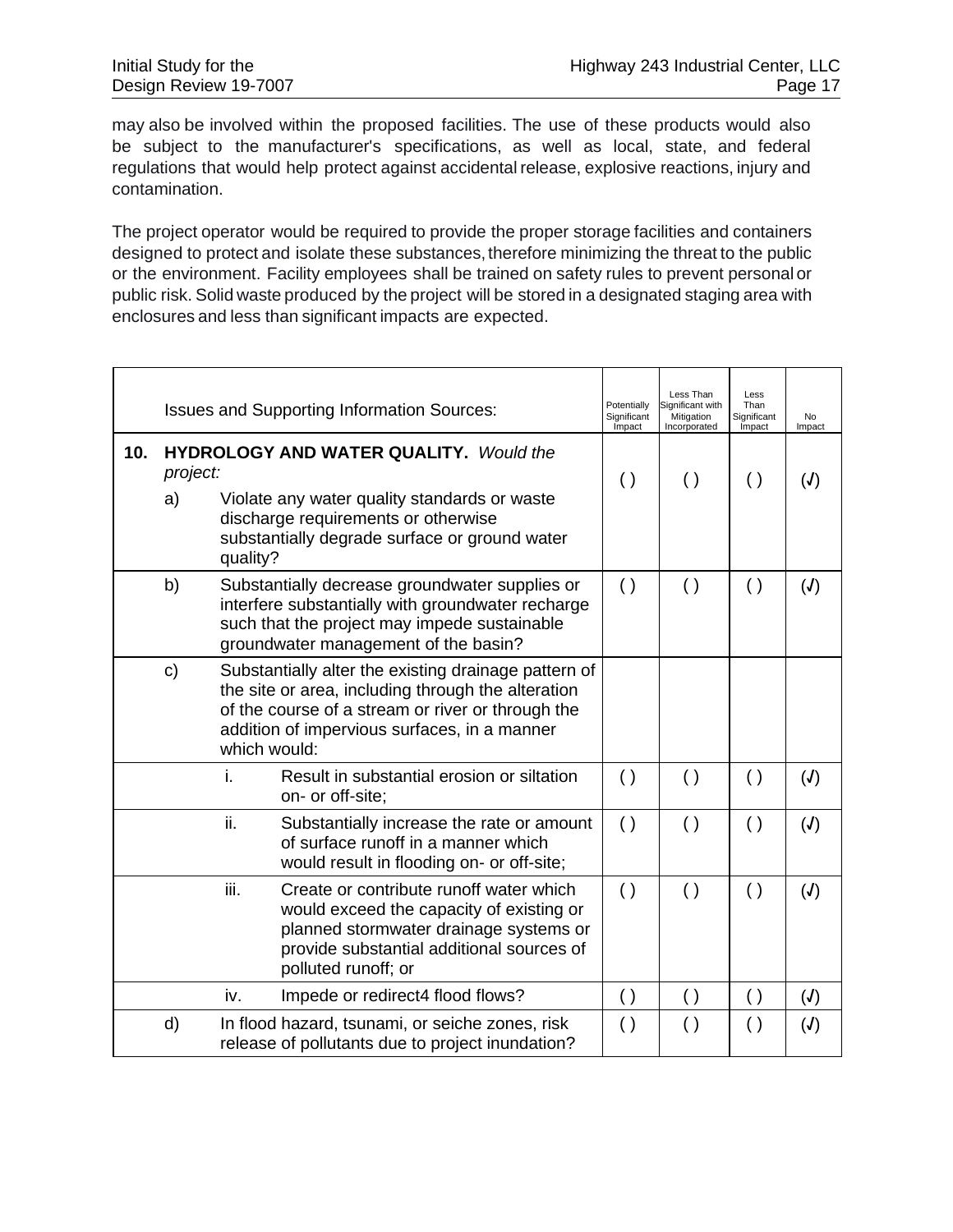|                                                   |                                                                                                                            | Potentially           | Less Than<br>Significant with | Less<br>Than          |              |
|---------------------------------------------------|----------------------------------------------------------------------------------------------------------------------------|-----------------------|-------------------------------|-----------------------|--------------|
| <b>Issues and Supporting Information Sources:</b> |                                                                                                                            | Significant<br>Impact | Mitigation<br>Incorporated    | Significant<br>Impact | No<br>Impact |
| e)                                                | Conflict with or obstruct implementation of a<br>water quality control plan or sustainable<br>groundwater management plan? |                       |                               |                       | (J)          |

a-e) **Less than significant impact**. The Project engineer of record, prepard a Hydrology Study for the property on February of 2020, which sets forth compliance with the City' grading ordinace and the County's Municipal Storm Water Permit (MS-4). The proposed project will result in temporary and permanent disturbance in an area that nearly encompasses one acre in gross area. As a precautionary measure, the developer will comply with the State's most current Construction General Permit (CGP). Compliance with the CGP involves the development and implementation of a project-specific Storm Water Pollution Prevention Plan (SWPPP) designed to reduce potential adverse impacts to surface water quality during the period of construction. The required plan will identify the locations and types of construction activities requiring Best Management Practices (BMPs) and other necessary compliance measures to prevent soil erosion and stormwater runoff pollution. The plan will also identify the limits of allowable construction-related disturbance to prevent any off-site exceedances or violations. The project will be designed with on-site stormwater detention facilities that, during the life of the project, will comply with the City's drainage requirements by preventing site discharge and transport of untreated runoff. The project will be required to comply with the most current State standards, as well as the standards outlined in the City of Banning's Urban Water Management Plan and the Water Quality Control Plan for Lahontan Region (Region 6V). Per the project-specific Final Hydrology Report (dated February 2020), current drainage requirements for this project fall under the jurisdiction of the City, which requires the entirety of the storm water from the 100-year, 3-hour storm to be detained onsite. The site plan, grading design, storm drain design, and retention facilities of the project must be factored in the project- specific WQMP development and documentation. Runoff from throughout the impervious surfaces (buildings, hardscape and pavement) of each drainage management area will be conveyed via surface and piped flows to either corresponding underground retention chambers or retention basins. Each of the retention basins and underground facilities will be sized to retain the incremental increase between the pre-development and post-development volume per City requirements. As proposed, the stormwater retention and management strategy are expected to comply with local and regional requirements for protecting surface water quality and preventing waste discharge violations. Less than significant impacts are expected. According to the City's Water Master Plan, Banning obtains its water primarily from groundwater wells and relies on imported surface water supply from the state water project only as an emergency function. Historic water levels of groundwater wells remain steady and Banning draws from an open, and adjugated groundwater basin (with subsurface outflow). The most important storage system is the groundwater aquifer, which holds water below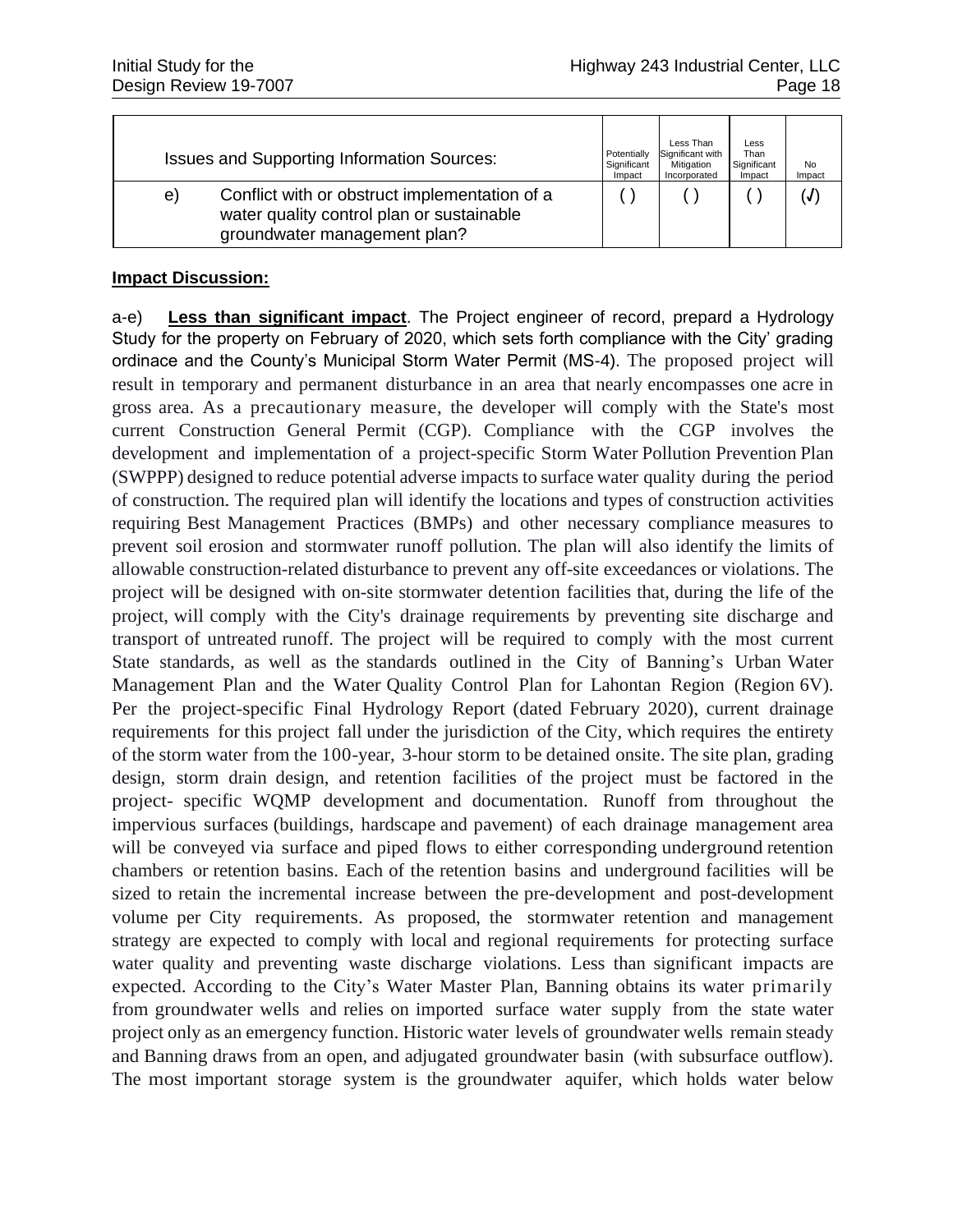ground surface and is anticipated to remain steady even in light of substantial residential development growth within the City.

|    | <b>Issues and Supporting Information Sources:</b>                                                                                                                                            | Potentially<br>Significant<br>Impact | Less Than<br>Significant with<br>Mitigation<br>Incorporated | Less<br>Than<br>Significant<br>Impact | No<br>Impact |
|----|----------------------------------------------------------------------------------------------------------------------------------------------------------------------------------------------|--------------------------------------|-------------------------------------------------------------|---------------------------------------|--------------|
| a) | <b>LAND USE AND PLANNING.</b> Would the project:<br>Physically divide an established community?                                                                                              |                                      |                                                             |                                       |              |
| b) | Cause a significant environmental impact due to<br>a conflict with any land use plan, policy, or<br>regulation adopted for the purpose of avoiding or<br>mitigating an environmental effect? |                                      |                                                             |                                       |              |

#### **Impact Discussion:**

a-b) **No Impact.** The Project is consistent with the recent General Plan Amendment (19-2503) which was adopted in 2019 and modified the land use from General Commercial to Industrial. An accompanying zone change was also adopted concurrent with this GPA to modify the zoning classification. The Project will not divide an established community as the Project is located and surrounded by industrial and commercial development. A natural geographic division already occurs through the existence of the Interstate 10 freeway to the north. The project will not cause an impact, or conflict, with any land use policy or overlay as none exist that are germane to the proposed project.

|     |    | <b>Issues and Supporting Information Sources:</b>                                                                                                                                                                     | Potentially<br>Significant<br>Impact | Less Than<br>Significant with<br>Mitigation<br>Incorporated | Less<br>Than<br>Significant<br>Impact | <b>No</b><br>Impact |
|-----|----|-----------------------------------------------------------------------------------------------------------------------------------------------------------------------------------------------------------------------|--------------------------------------|-------------------------------------------------------------|---------------------------------------|---------------------|
| 12. | a) | <b>MINERAL RESOURCES.</b> Would the project:<br>Result in the loss of availability of a known<br>mineral resource that would be of value to the                                                                       |                                      |                                                             |                                       |                     |
|     | b) | region and the residents of the state?<br>Result in the loss of availability of a locally<br>important mineral resource recovery site<br>delineated on a local general plan, specific plan<br>or other land use plan? |                                      |                                                             |                                       |                     |

### **Impact Discussion:**

a-b) **No Impact.** The Project sites are all located within a mineral resource zone area classified as MRZ-3 as identified in Exhibit IV-8 in the City of Banning General Plan. Areas classified as MRZ-3 are defined as containing mineral deposits, the significance of which cannot be evaluated from available data. The City of Banning General Plan identifies one aggregate producer within its planning area; the Banning Quarry which is located in the eastern portion of the City.Implementation of the Proposed Project would not result in the loss of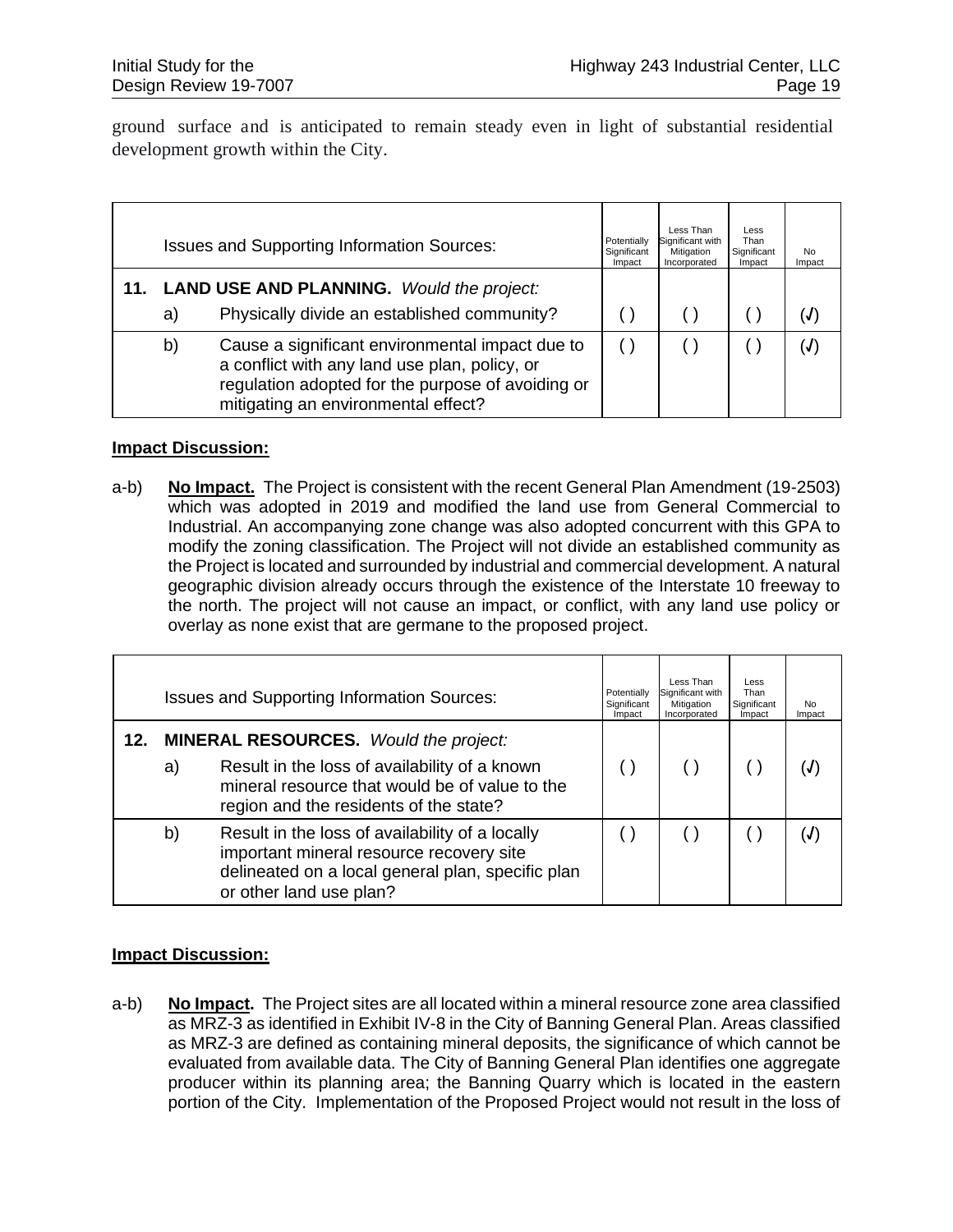known mineral resources because the site is not locally identified as an important mineral resource recovery site.

Implementation of the Proposed Project would not result in the loss of known mineral resources because the site is not locally identified as an important mineral resource recovery site.

|     | <b>Issues and Supporting Information Sources:</b> |                                                                                                                                                                                                                                                                                                                          |                    | Less Than<br>Significant with<br>Mitigation<br>Incorporated | Less<br>Than<br>Significant<br>Impact | No.<br>Impact |
|-----|---------------------------------------------------|--------------------------------------------------------------------------------------------------------------------------------------------------------------------------------------------------------------------------------------------------------------------------------------------------------------------------|--------------------|-------------------------------------------------------------|---------------------------------------|---------------|
| 13. | a)                                                | <b>NOISE.</b> Would the project result in:<br>Generation of a substantial temporary or<br>permanent increase in ambient noise levels in<br>the vicinity of the project in excess of standards<br>established in the local general plan or noise<br>ordinance, or applicable standards of other<br>agencies?              | $\left( \ \right)$ | $\left( \right)$                                            | $\left( \ \right)$                    | (J)           |
|     | b)                                                | Generation of excessive ground borne vibration<br>or ground borne noise levels?                                                                                                                                                                                                                                          | $\left( \right)$   |                                                             | $\left( \ \right)$                    | (J)           |
|     | C)                                                | For a project located within the vicinity of a<br>private airstrip or an airport land use plan or,<br>where such a plan has not been adopted, within<br>two miles of a public airport or public use airport,<br>would the project expose people residing or<br>working in the project area to excessive noise<br>levels? | ( )                |                                                             | ( )                                   | (J)           |

#### **Impact Discussion:**

a-c) **No Impact.** The Project is located within Compatibility Zone D, of the Banning Municipal Airport land use compatibility plan (CLUP). Zone D provides non-residential intensities that are limited to an average of 200 persons per acre, with a maximum of 800 person in any single acre. The Project is consistent with these provisions as a maximum of 205 personal can accommodate the buildings at any one time per the building and fire code. The Project is well outside of the noise contour levels that would pose a threat to future employees (noise in excess of 65 DbA. The Project will comply with the requirements of the CLUP.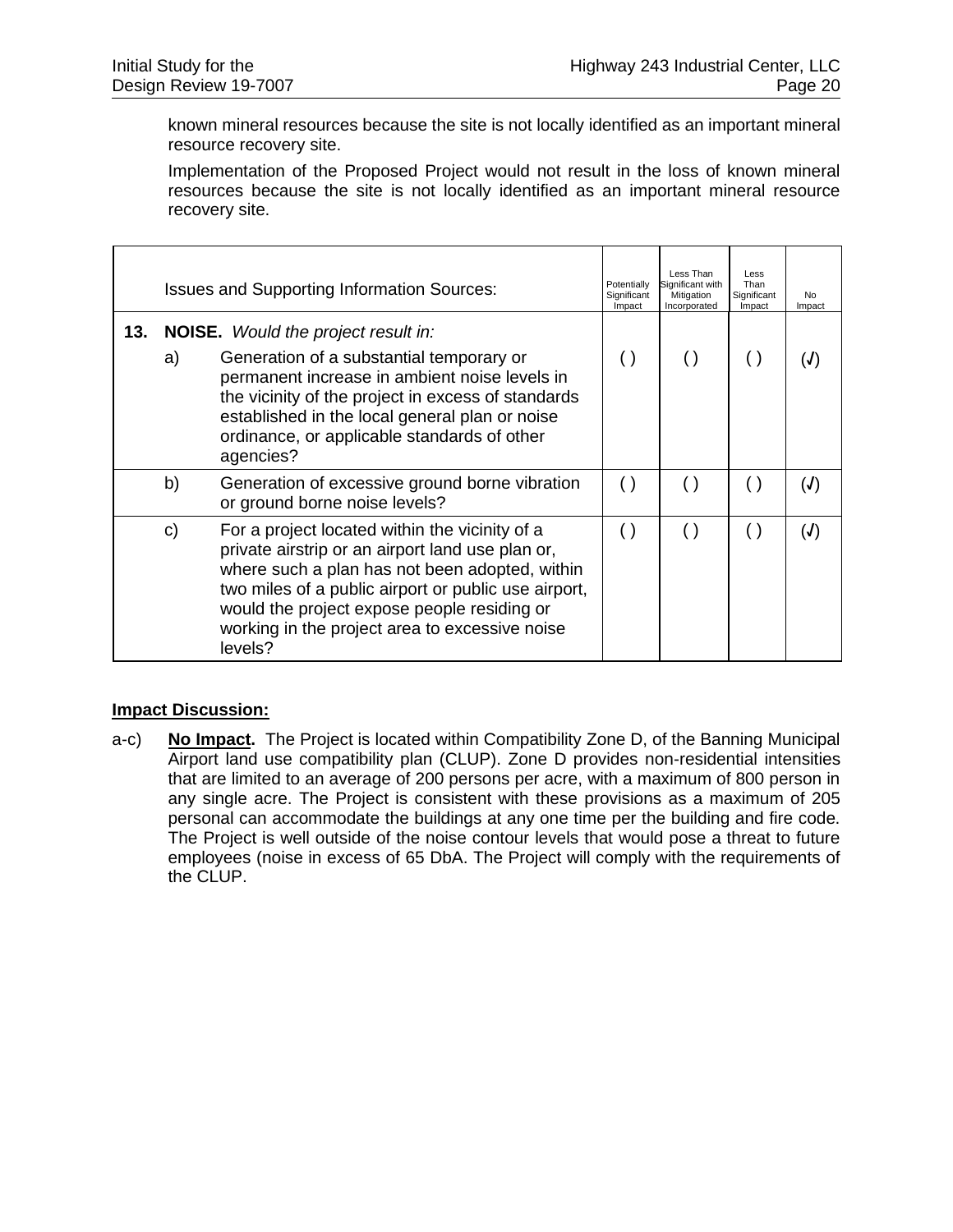|     |    | <b>Issues and Supporting Information Sources:</b>                                                                                                                                                                                                                                 | Potentially<br>Significant<br>Impact | Less Than<br>Significant with<br>Mitigation<br>Incorporated | Less<br>Than<br>Significant<br>Impact | No.<br>Impact |
|-----|----|-----------------------------------------------------------------------------------------------------------------------------------------------------------------------------------------------------------------------------------------------------------------------------------|--------------------------------------|-------------------------------------------------------------|---------------------------------------|---------------|
| 14. | a) | <b>POPULATION AND HOUSING.</b> Would the project:<br>Induce substantial unplanned population growth<br>in an area, either directly (for example, by<br>proposing new homes and businesses) or<br>indirectly (for example, through extension of<br>roads or other infrastructure)? |                                      |                                                             |                                       |               |
|     | b) | Displace substantial numbers of existing housing,<br>necessitating the construction of replacement<br>housing elsewhere?                                                                                                                                                          |                                      |                                                             | (J)                                   |               |

a-b) To evaluate whether the project would induce substantial unplanned population growth either directly or indirectly, an analysis of, potential opportunity sites for residential housing, gains or losses was performed that demonstrates that the project will cause an overall decrease or loss of potential opportunity sites for residential housing in the amount of 33 units. According to the California Department of Finance, Demographic Report EA-5 (2019); it is estimated that the current population in 2019 in Banning is 31,044. The report also estimates that there are 2.76 persons per household. Using this information, we can conclude that there is a potential decrease of 91 potential residents. This amount is relatively small in comparison to the projected Build-Out Population estimates of the General Plan of 80,226. This project will decrease the potential population of Banning at Build-Out to 80,135 (see the discussion and tables below).

The proposed facility consists of a 54,131 square foot (sf) industrial center. The Project is compatible with operations and uses permitted in the City's Industrial zone and general plan, subject to the approval of a Design Review application. The facility is estimated to staff approximately 205 employees with multiple shifts. The proposed Project may encourage relocation for employment. However, the number of employees is expected to come from existing and surrounding residential communities. In addition, the City of Banning recently issued 479 building permits for new single-family homes, indicating a well-established housing stock for future employees. Less than significant impacts would result, and no mitigation measures are necessary.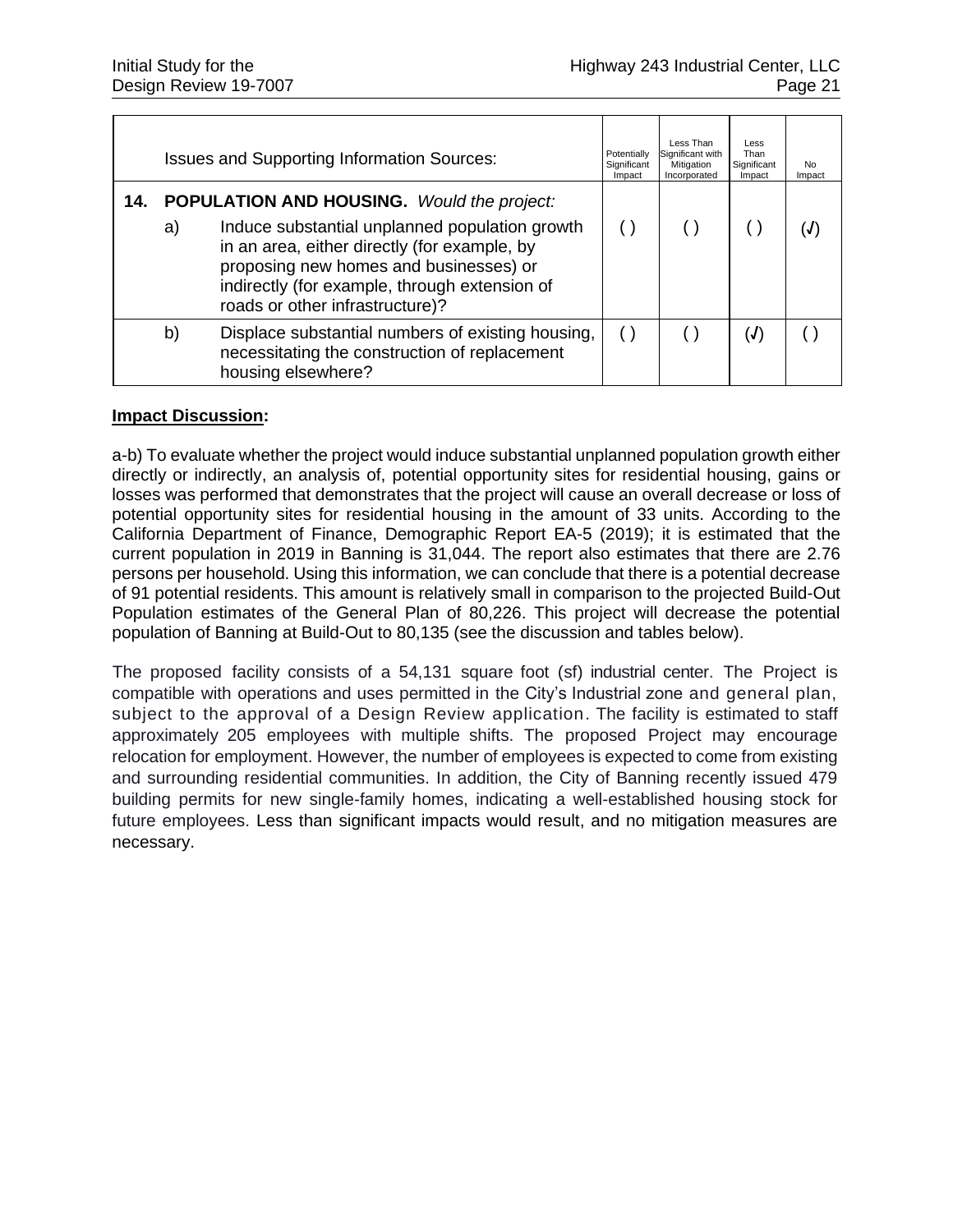|     |                 | <b>Issues and Supporting Information Sources:</b>                                                                                                                                                                                                                                                                                                                                                                                                                               | Potentially<br>Significant<br>Impact | Less Than<br>Significant with<br>Mitigation<br>Incorporated | Less<br>Than<br>Significant<br>Impact | No.<br>Impact |
|-----|-----------------|---------------------------------------------------------------------------------------------------------------------------------------------------------------------------------------------------------------------------------------------------------------------------------------------------------------------------------------------------------------------------------------------------------------------------------------------------------------------------------|--------------------------------------|-------------------------------------------------------------|---------------------------------------|---------------|
| 15. | services:<br>a) | <b>PUBLIC SERVICES.</b> Would the project result in<br>substantial adverse physical impacts associated with the<br>provision of new or physically altered governmental<br>facilities, need for new or physically altered<br>governmental facilities, the construction of which could<br>cause significant environmental impacts, in order to<br>maintain acceptable service ratios, response times or<br>other performance objectives for any of the public<br>Fire protection? | ( )                                  |                                                             | ( )                                   | (J)           |
|     |                 |                                                                                                                                                                                                                                                                                                                                                                                                                                                                                 |                                      |                                                             |                                       |               |
|     | b)              | Police protection?                                                                                                                                                                                                                                                                                                                                                                                                                                                              |                                      |                                                             |                                       | (J)           |
|     | C)              | Schools?                                                                                                                                                                                                                                                                                                                                                                                                                                                                        |                                      |                                                             |                                       | (J)           |
|     | d)              | Parks?                                                                                                                                                                                                                                                                                                                                                                                                                                                                          |                                      |                                                             |                                       | J)            |
|     | e)              | Other public facilities? [Roads and Infrastructure]                                                                                                                                                                                                                                                                                                                                                                                                                             |                                      |                                                             |                                       |               |

a-e) **No Impact.** Fire protection services are provided to the City of Banning through a contractual agreement with the Riverside County Fire Department, which in turn contracts with CalFire. The contract provides various fire related services, including emergency medical services, fire prevention, disaster preparedness, fire safety inspections, hazardous materials business plan programs and plan reviews. When an emergency call is received, the station that is physically closest to the emergency will respond, even if the emergency is located outside the station's official "jurisdiction" (GP, p. VI-35).

Per the Riverside County Fire Department, there is one fire station located in the City: Fire Station 88, located at 122 N. San Gorgonio. Fire Station 20, located in the City of Beaumont at 1550 E. 6th Street, also responds to fire emergencies that occur in the City. The closest fire station in the City is Fire Station 88, approximately 0.9 miles to the northeast of the Project. The Riverside County Fire Department is rated as Class 4 by the Insurance Service Office (ISO), a private company, which rates fire departments throughout the country based on a scale of 1 to 10, with Class 1 being the highest possible score. The City aims for a ratio of above 0.70 fire personnel per 1,000 residents, which would be 58 firefighters at GP buildout (GP DEIR, p. III-202).

Police protection services within City limits are provided by the Banning Police Department (GP, p. VI-32). The Banning Police Department has 35 sworn officers and maintains a ratio of 1.4 sworn officers for every 1,000 residents (GP DEIR, p. III-200). The City's police station is located at 125 East Ramsey Street, approximately 0.9 miles east of the Project site. The proposed Project has been evaluated through the City's General Plan Amendment, and contrasted with existing levels of service and will not cause a significant increase in population triggering the need for additional police services and will not impact to police facilities or maintenance of acceptable service ratios, response times, or other performance objectives, and therefore the Project has **no impact**.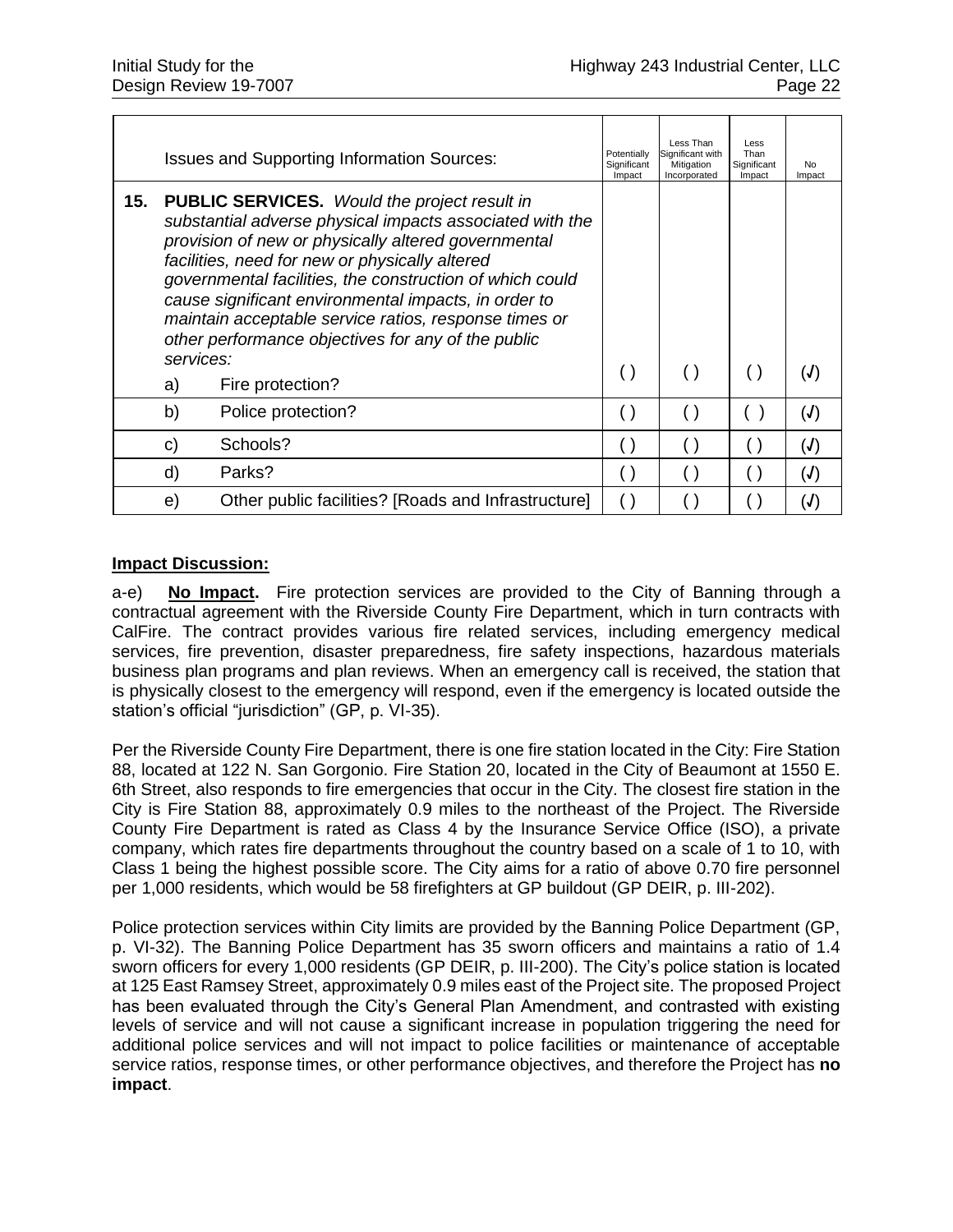Most of the City is served by the Banning Unified School District, with a small area in the western portion of the City served by the Beaumont Unified School District (GP, pp. VI-24 – VI-25). The proposed Project will not develop additional residential units or will substantially increase the number of school-age children through the recruitment of new employees as the majority of staff will be relocating from the City of Beaumont where education of school age children is already established. Thus, the Project will not cause an increase in population that would require additional school facilities, and therefore the Project has **no impact**.

Parks and recreation services within the City are provided by the City Parks and Recreation Department. The Riverside County Regional Park and Open Space District also provides recreational facilities and services at County owned parks facilities within the City (GP, p. III-83). The proposed Project will not develop additional residential units or will substantially increase the number of school-age children through the recruitment of new employees as the majority of staff will be relocating from the City of Beaumont where recreational amenities are already established Thus, the Project will not cause an increase in population that would require additional school facilities, and therefore the Project has **no impact**.

Other public facilities in the City include one U.S. Post Office, the Banning Municipal Airport, San Gorgonio Memorial Hospital, and several public utility facilities operated by the City Public Works Department. The Project description has been evaluated by said entities and no impact to the level of service is found, nor the requirement to augment and/or construction or rehabilitate any existing public service facilities is derived from the project development. Therefore, the Project has **no impact**.

|     | <b>Issues and Supporting Information Sources:</b> |                                                                                                                                                                                                    |  | Less Than<br>Significant with<br>Mitigation<br>Incorporated | Less<br>Than<br>Significant<br>Impact | No.<br>Impact     |
|-----|---------------------------------------------------|----------------------------------------------------------------------------------------------------------------------------------------------------------------------------------------------------|--|-------------------------------------------------------------|---------------------------------------|-------------------|
| 16. | <b>RECREATION.</b> Would the project:             |                                                                                                                                                                                                    |  |                                                             |                                       |                   |
|     | a)                                                | Increase the use of existing neighborhood and<br>regional parks or other recreational facilities such<br>that substantial physical deterioration of the<br>facility would occur or be accelerated? |  |                                                             |                                       | $\mathcal{J}$     |
|     | b)                                                | Does the project include recreational facilities or<br>require the construction or expansion of<br>recreational facilities which might have an<br>adverse physical effect on the environment?      |  |                                                             |                                       | $\left( J\right)$ |

#### **Impact Discussion:**

a-b) Parks and recreation services within the City are provided by the City Parks and Recreation Department. The Riverside County Regional Park and Open Space District also provides recreational facilities and services at County owned parks facilities within the City (GP, p. III-83). The proposed Project will not develop additional residential units or will substantially increase the number of school-age children through the recruitment of new employees as the majority of staff will be relocating from the City of Beaumont where recreational amenities are already established Thus, the Project will not cause an increase in population that would require additional school facilities, and therefore the Project has **no impact**.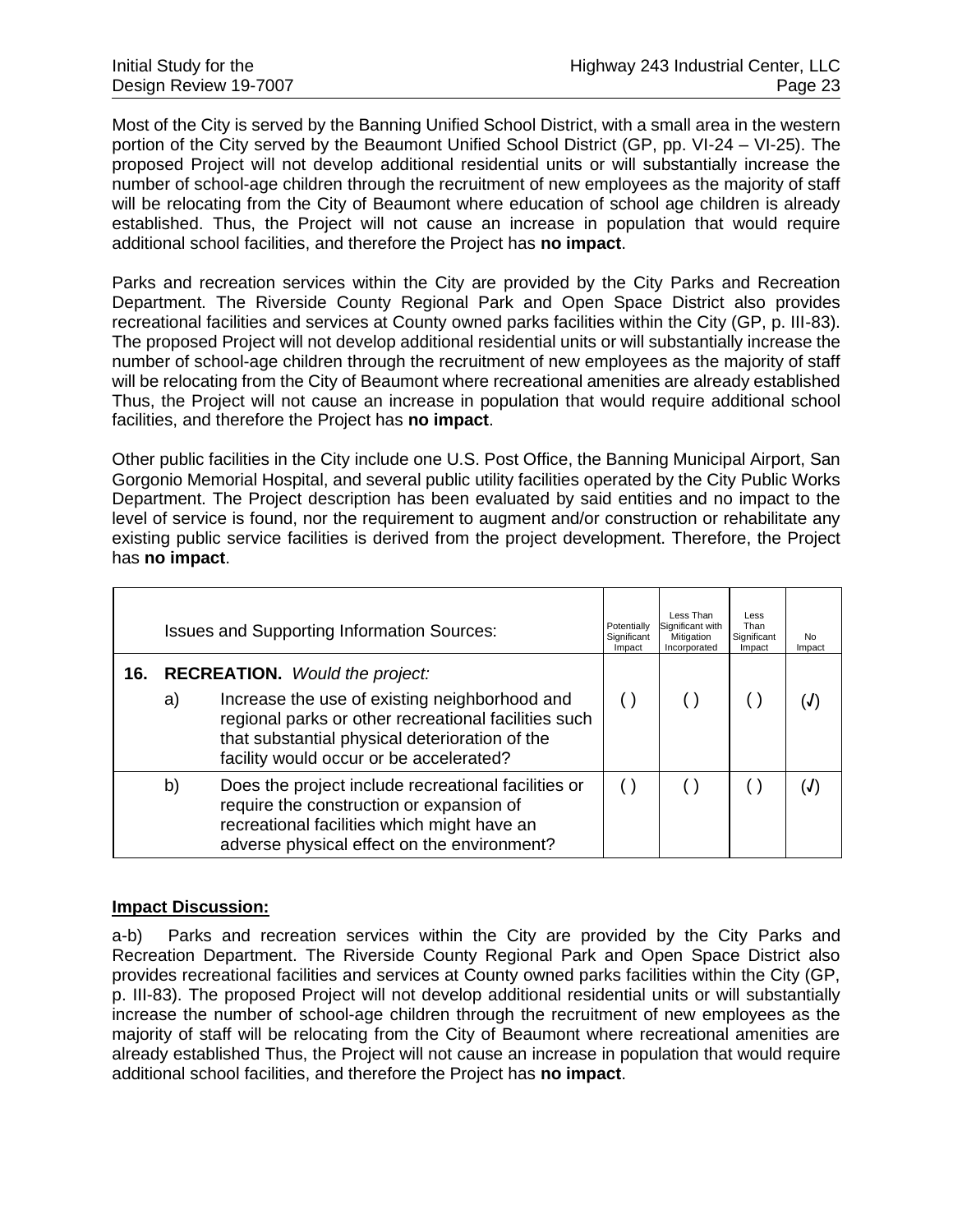| <b>Issues and Supporting Information Sources:</b> |    |                                                                                                                                                                                                           | Potentially<br>Significant<br>Impact | Less Than<br>Significant with<br>Mitigation<br>Incorporated | Less<br>Than<br>Significant<br>Impact | No.<br>Impact |
|---------------------------------------------------|----|-----------------------------------------------------------------------------------------------------------------------------------------------------------------------------------------------------------|--------------------------------------|-------------------------------------------------------------|---------------------------------------|---------------|
| 17.                                               | a) | <b>TRANSPORTATION.</b> Would the project:<br>Conflict with a program plan, ordinance or policy<br>addressing the circulation system, including<br>transit, roadway, bicycle and pedestrian<br>facilities? | ( )                                  |                                                             |                                       | (J)           |
|                                                   | b) | Conflict or be inconsistent with CEQA Guidelines<br>section 15064.3, subdivision (b)?                                                                                                                     | $(\ )$                               |                                                             |                                       | (J)           |
|                                                   | C) | Substantially increase hazards due to a<br>geometric design feature (e.g., sharp curves or<br>dangerous intersections) or incompatible uses<br>(e.g., farm equipment)?                                    | ( )                                  |                                                             |                                       | (J)           |
|                                                   | d) | Result in inadequate emergency access?                                                                                                                                                                    |                                      |                                                             |                                       |               |

#### *Conflict with a program, plan, ordinance, or policy addressing the circulation system, including transit, roadway, bicycle and pedestrian facilities?*

Each county in California is required to develop a Congestion Management Program (CMP) that analyzes at the links between land use, transportation and air quality. The Riverside County Transportation Commission (RCTC) is the County of Riverside's Congestion Management Agency. The RCTC prepares and periodically updates the County's CMP to meet federal Congestion Management System guidelines and state CMP legislation. The most recent CMP is included within RCTC's Long Range Transportation Plan (LRTP), which was completed in December 2019. According to Appendix A of the LRTP, in the 2011 Riverside County Congestion Management Program, Interstate 10 and Highway 243 are the only roads in proximity to the Project site listed as part of the CMP System of Highways and Roadways. These roads are not directly adjacent to the Project site. Thus, the Project will not conflict with a CMP due to the distance between the Project site and these covered roadways and the trips have been accounted for in the GP.

The GP identifies that sidewalks, bike lanes, off-street trails and golf cart routes are especially important along major roadways in the community. The City identifies bus schedules as part of their local transit network (PASS). Regional bus service is provided by the Riverside Transit Agency (RTA), which provides services to Hemet/San Jacinto (Route 31), Moreno Valley (Route 35), and Calimesa/Redlands (Route 36). The Project will not conflict with any program, plan, ordinance, or policy addressing the circulation system, including transit, roadway, bicycle and pedestrian facilities. Therefore, the Project has **no impact**.

Sources: GP; LRTP; PASS; Resolution 2017-07; RTA

### *b) Conflict or be inconsistent with CEQA Guidelines section 15064.3, subdivision (b)?*

Senate Bill 743 (SB 743) was passed by the California State Legislature and signed into law by Governor Brown in 2013. SB 743 required the Office of Planning and Research and the California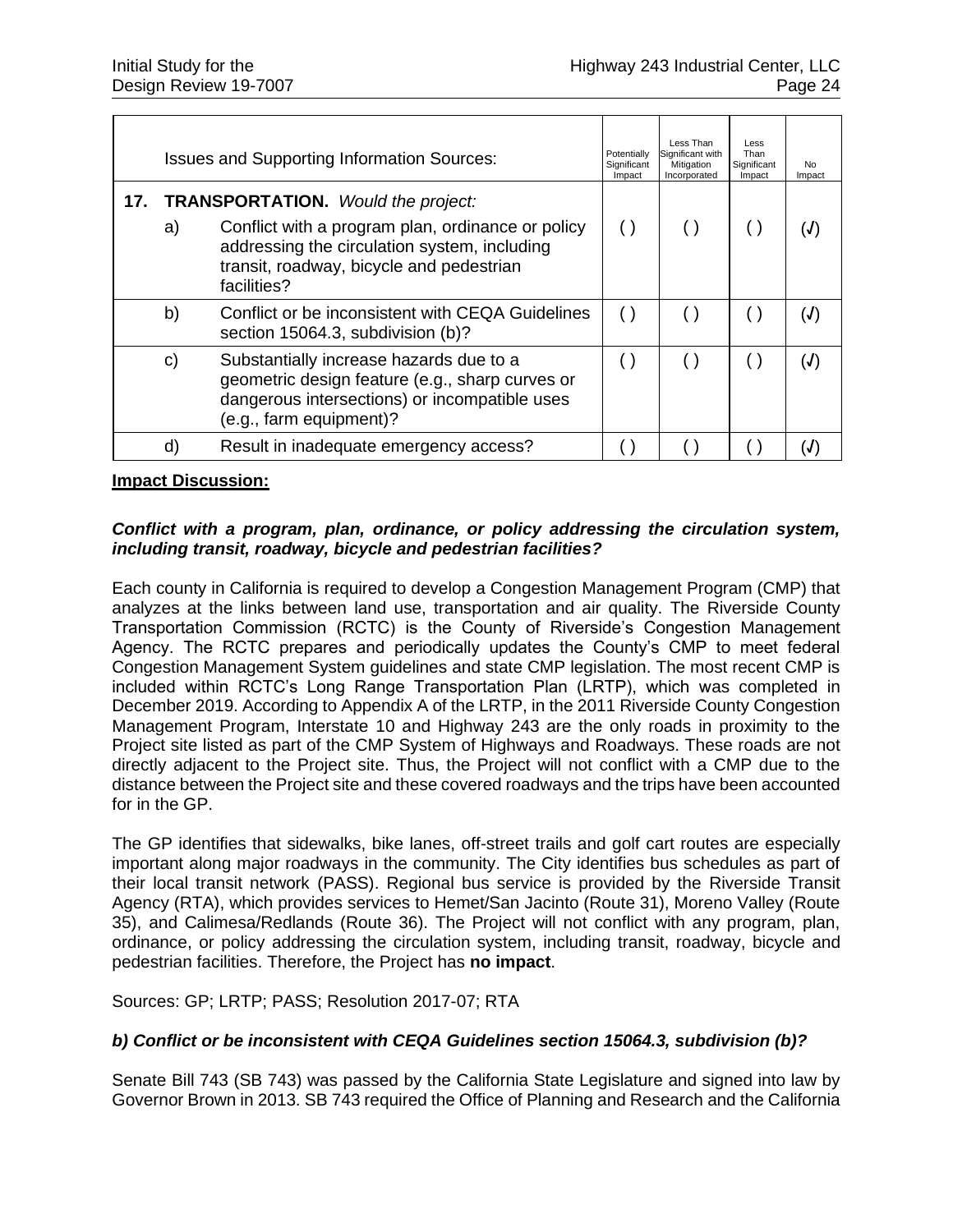Natural Resources Agency to develop alternative methods of measuring transportation impacts under the California Environmental Quality Act (CEQA). In December 2018, the California Natural Resources Agency finalized updates to the CEQA Guidelines, which included SB 743. Section 15064.3 of the 2019 State *CEQA Guidelines* provide that transportation impacts of projects are, in general, best measured by evaluating the project's vehicle miles environmental impact under CEQA. Automobile delay can, however, still be used by agencies to determine local operational impacts.

The provisions of this section are not mandatory until July 1, 2020; however, local agencies may choose to opt in before that date. At the time of preparation of this report, the City has not updated their procedures to analyze VMT; thus, this Project is not currently subject to section 15064.3 of the 2019 CEQA Guidelines. The Project has **no impact**.

Sources: SB 743

#### *c) Substantially increase hazards due to a geometric design feature (e.g., sharp curves or dangerous intersections) or incompatible uses (e.g., farm equipment)?*

LSA prepared a Traffic Impact Analysis (TIA), dated August 2019, for the proposed Project. Within the City of Banning, all major roadways are classified based on the General Plan Street System provided in the Circulation Element of the City General Plan, adopted January 2006. Following is a brief description of major roadways within the TIA study area:

- **8th Street:** Based on the City's General Plan, 8th Street is classified as a major highway south of Ramsey Street. Within the study area, 8th Street is currently an undivided, twolane road. There are sidewalks along both sides of 8th Street within the study area. State Route 243 (SR‐243) also runs concurrently on 8th Street between the I‐10 westbound ramps and Lincoln Street, with its northern terminus ending at the I‐10 westbound ramps. Based on the City's General Plan,  $8<sup>th</sup>$  Street is proposed to be widened to a 100 or 110 foot major or arterial highway with 4 lanes with left turn pockets between Ramsey Street and Lincoln Street under build-out conditions. The City's public transit (Pass Transit) Route 6 and Route 5/6 combo runs along 8th Street within the study area.
- **Lincoln Street:** Based on the City's General Plan, Lincoln Street is classified as a major highway throughout Banning. Within the study area, Lincoln Street is currently an undivided, two‐lane road. There are no sidewalks along either side of Lincoln Street within the study area. SR‐243 also runs concurrently on Lincoln Street between 8th Street and San Gorgonio Avenue. Based on the City's General plan, Lincoln Street is proposed to be widened to a 100 or 110 foot major or arterial highway with 4 lanes with left turn pockets under build‐out conditions.

The trip generation for the proposed project of 54,131 sf industrial buildings was developed using rates from the ITE *Trip Generation Manual* (10th Edition) for Land Use 110 – "Light Industrial." The resulting trips were converted to trucks and passenger vehicles based on the vehicle mix from the City of Fontana's *Truck Trip Generation Study*, dated August 2003. As such, 21.4% of the peak hour project traffic will be trucks. The peak hour truck mix was considered as 49.4% 4‐ axle, 17.9% 3‐axle and 32.7% 2‐axle trucks. The mix of daily traffic will be 78.6% cars, 9.5% 4‐ axle, 3.9% 3‐axle and 8.0% 2‐axle trucks. All truck trips were converted to PCEs using a 1.5 PCE factor for 2‐axle trucks, 2.0 for 3‐axle trucks, and 3.0 for 4‐ and more axle trucks.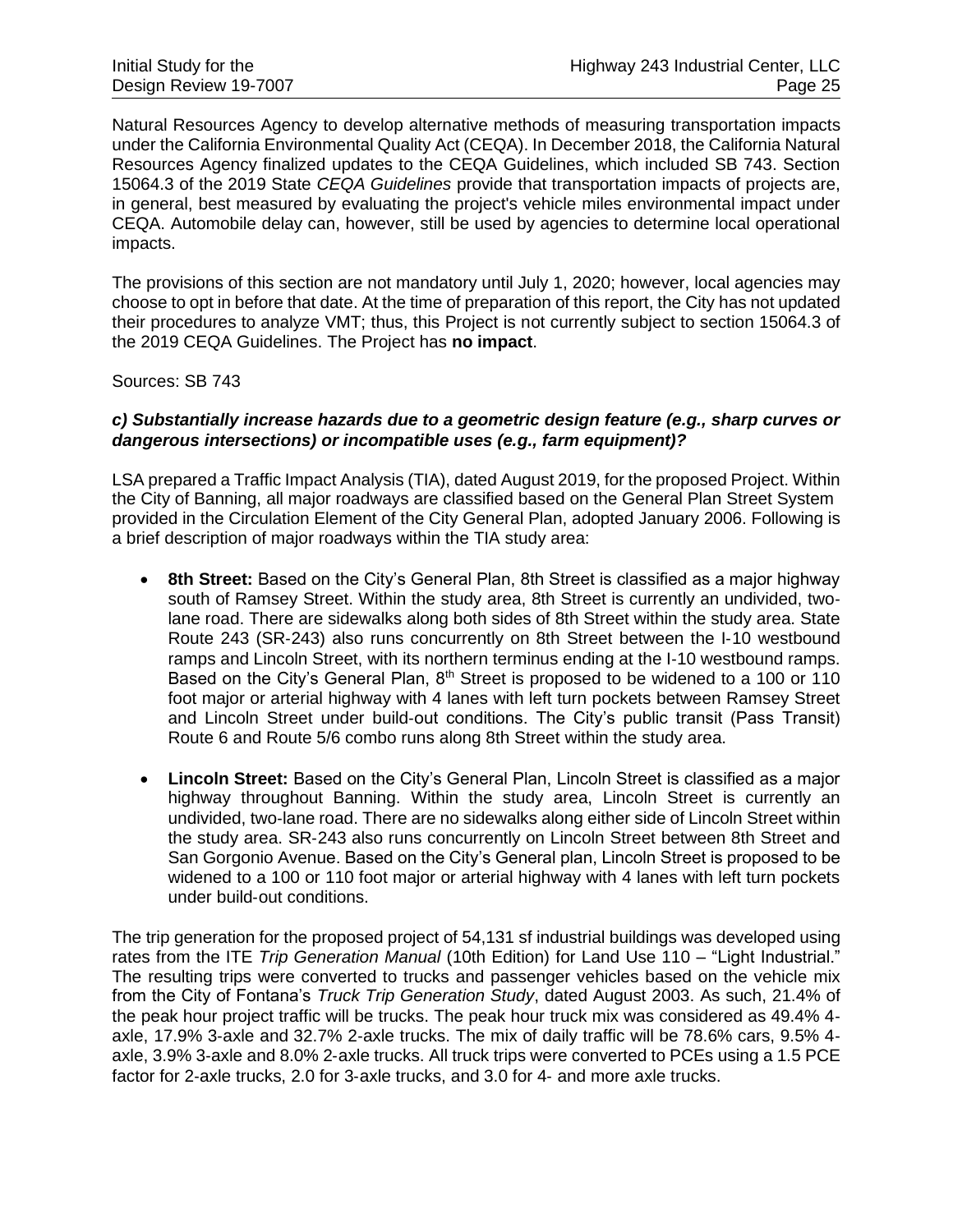The proposed project is estimated to generate 338 daily total PCE trips, with 49 PCE trips occurring during the a.m. peak hour and 44 PCE trips occurring during the p.m. peak hour.

Since the project site includes an existing recycling center, traffic counts were conducted at Project Driveway 2. The traffic counts show nominal trips coming in and out from the existing use during a.m. and p.m. peak hours. Therefore, no trip credits were applied from the existing use to present a more conservative analysis.

At intersections where the level of service is forecast to be unsatisfactory or where the project would have a significant impact, the City requires that improvements be identified to improve the intersection LOS to D or better. Since all study intersections are located on Caltrans facilities, recommended mitigations should improve the intersection delay to 30 seconds (if unsignalized) or 45 seconds (if signalized) or better. Following are the recommended improvements under each analysis scenario:

#### **8.1.1 Existing Plus Project Conditions:**

- **8th Street/I**‐**10 Westbound Ramps:** Install a traffic signal. Add a northbound left‐turn lane with protected left-turn phasing. It should be noted that the project has a direct, significant impact at this intersection. The project is fully responsible for the recommended improvements under existing plus project conditions. Since the recommended mitigations are part of the future roadway improvements covered by the City's *Traffic Fee Component of the Development Impact Fee (DIF) Program*, the project would be partially reimbursed for the improvements.
- **8th Street/I**‐**10 Eastbound Ramps:** Install a traffic signal. Add a southbound left‐turn lane with protected left-turn phasing. The traffic signal with protected phasing improvement is not covered under the City's DIF program. Since the project has a cumulative impact at this intersection, the project will be required to pay its fair share for implementation of the proposed improvement. Addition of the southbound left‐turn lane is covered through the City's DIF program and the project would contribute its assessed fee to the fee program.

#### **8.1.2 Project Completion (2021) Plus Project Conditions:**

- **8th Street/I**‐**10 Westbound Ramps:** Install a traffic signal. Add a northbound left‐turn lane with protected left-turn phasing. It should be noted that the project has a direct, significant impact at this intersection. The recommended mitigations for project completion plus project conditions are the same as the recommended mitigations for existing plus project conditions. The project is fully responsible for the recommended improvements under existing plus project conditions. Since the recommended mitigations are part of the future roadway improvements covered by the City's DIF program, the project would be partially reimbursed for the improvements.
- **8th Street/I**‐**10 Eastbound Ramps:** Install a traffic signal. Add a southbound left‐turn lane with protected left-turn phasing. The traffic signal improvement is not covered under the City's DIF program. Since the project has a cumulative impact at this intersection, the project will be required to pay its fair share for implementation of the proposed improvement. Addition of the southbound left‐turn lane with protected phasing is covered through the City's DIF program and the project would contribute its assessed fee to the fee program.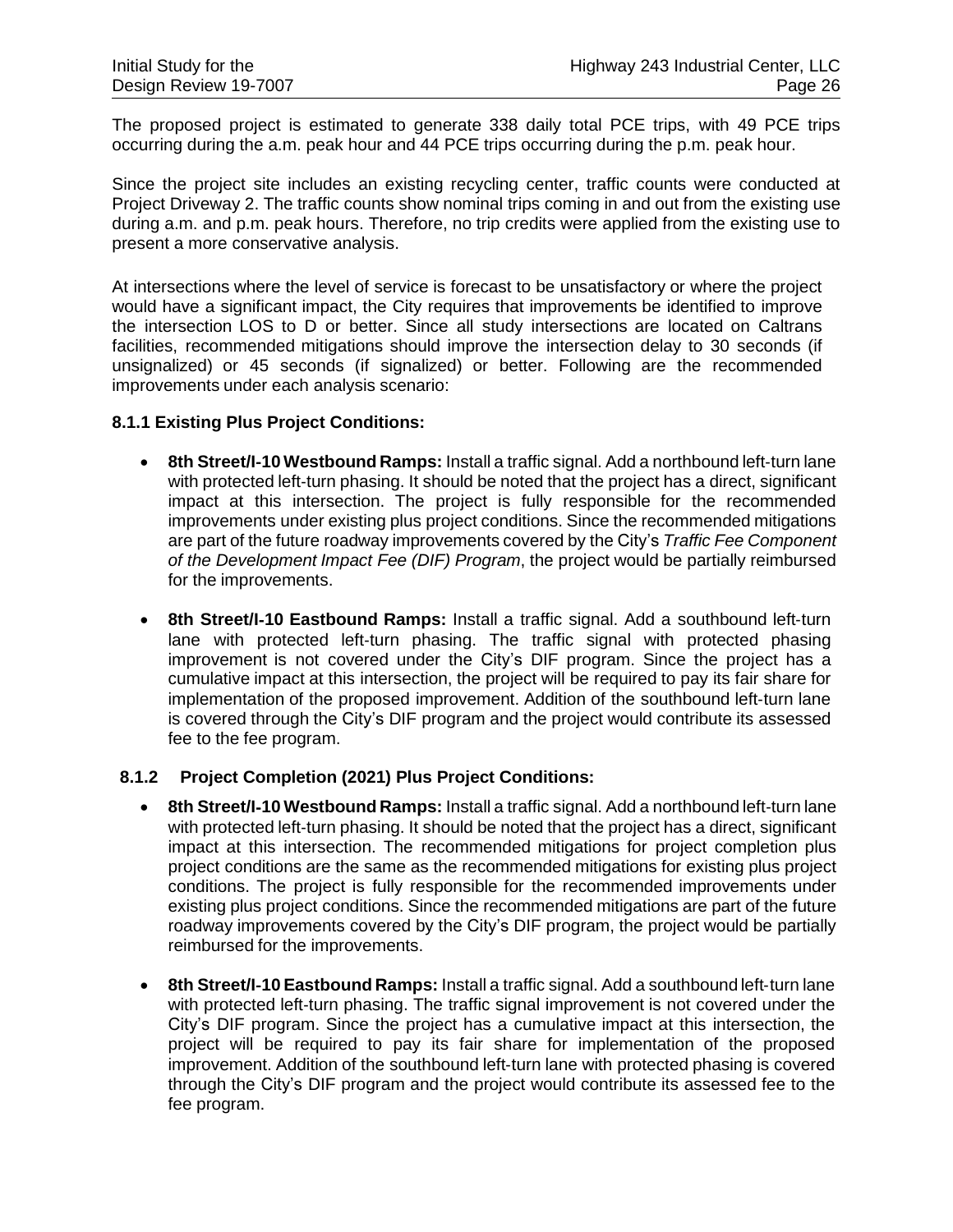Therefore, a Less than significant impact will occur. Source: Project Description; Resolution No. 2017-07

#### *d) Result in inadequate emergency access?*

It is a Major Highway in the City's GP circulation element, therefore will provide access to the land uses with the surrounding area. The Project does not include an implementing project or change to the road designation in the GP, and thus involves no construction or operation or physical impact to the Project site. As the Project has no physical impact on the Project site, it will not result in inadequate emergency access. Therefore, the Project has **no impact**.

Source: Project Description; Resolution No. 2017-07

| 18. |    |                                                                                                                                                                                                                                                                                                                                                                                                                                                        | <b>Issues and Supporting Information Sources:</b>                                                                                                                                                                                                                                                                                                                                                                                                | Potentially<br>Significant<br>Impact | Less Than<br>Significant with<br>Mitigation<br>Incorporated | Less<br>Than<br>Significant<br>Impact | No<br>Impact     |
|-----|----|--------------------------------------------------------------------------------------------------------------------------------------------------------------------------------------------------------------------------------------------------------------------------------------------------------------------------------------------------------------------------------------------------------------------------------------------------------|--------------------------------------------------------------------------------------------------------------------------------------------------------------------------------------------------------------------------------------------------------------------------------------------------------------------------------------------------------------------------------------------------------------------------------------------------|--------------------------------------|-------------------------------------------------------------|---------------------------------------|------------------|
|     | a) | <b>TRIBAL CULTURAL RESOURCES.</b> Would the project:<br>Cause a substantial adverse change in the<br>significance of a tribal cultural resource, defined<br>in Public Resources Code section 21074 as either<br>a site, feature, place, cultural landscape that is<br>geographically defined in terms of the size and<br>scope of the landscape, sacred place, or object<br>with cultural value to a California Native American<br>tribe, and that is: |                                                                                                                                                                                                                                                                                                                                                                                                                                                  |                                      |                                                             |                                       |                  |
|     |    | i)                                                                                                                                                                                                                                                                                                                                                                                                                                                     | Listed or eligible for listing in the California<br>Register of Historical Resources, or in a<br>local register of historical resources as<br>defined in Public Resources Code section<br>5020.1(k), or                                                                                                                                                                                                                                          | $\left( \ \right)$                   | $\left( \ \right)$                                          | $\mathcal{L}(\mathcal{L})$            | $\left( \right)$ |
|     |    | ii)                                                                                                                                                                                                                                                                                                                                                                                                                                                    | A resource determined by the lead<br>agency, in its discretion and supported by<br>substantial evidence, to be significant<br>pursuant to criteria set forth in subdivision<br>(c) of Public Resources Code Section<br>5024.1. In applying the criteria set forth in<br>subdivision (c) of Public Resources Code<br>Section 5024.1, the lead agency shall<br>consider the significance of the resource<br>to a California Native American Tribe. | $\left( \ \right)$                   | $\left( \ \right)$                                          | (J)                                   | (J)              |

#### **Impact Discussion:**

a) Assembly Bill 52 (AB 52), signed into law in 2014, amended CEQA and established new requirements for tribal notification and consultation. AB 52 applies to all projects for which a notice of preparation or notice of intent to adopt a negative declaration/mitigated negative declaration is issued after July 1, 2015. AB 52 also broadly defines a new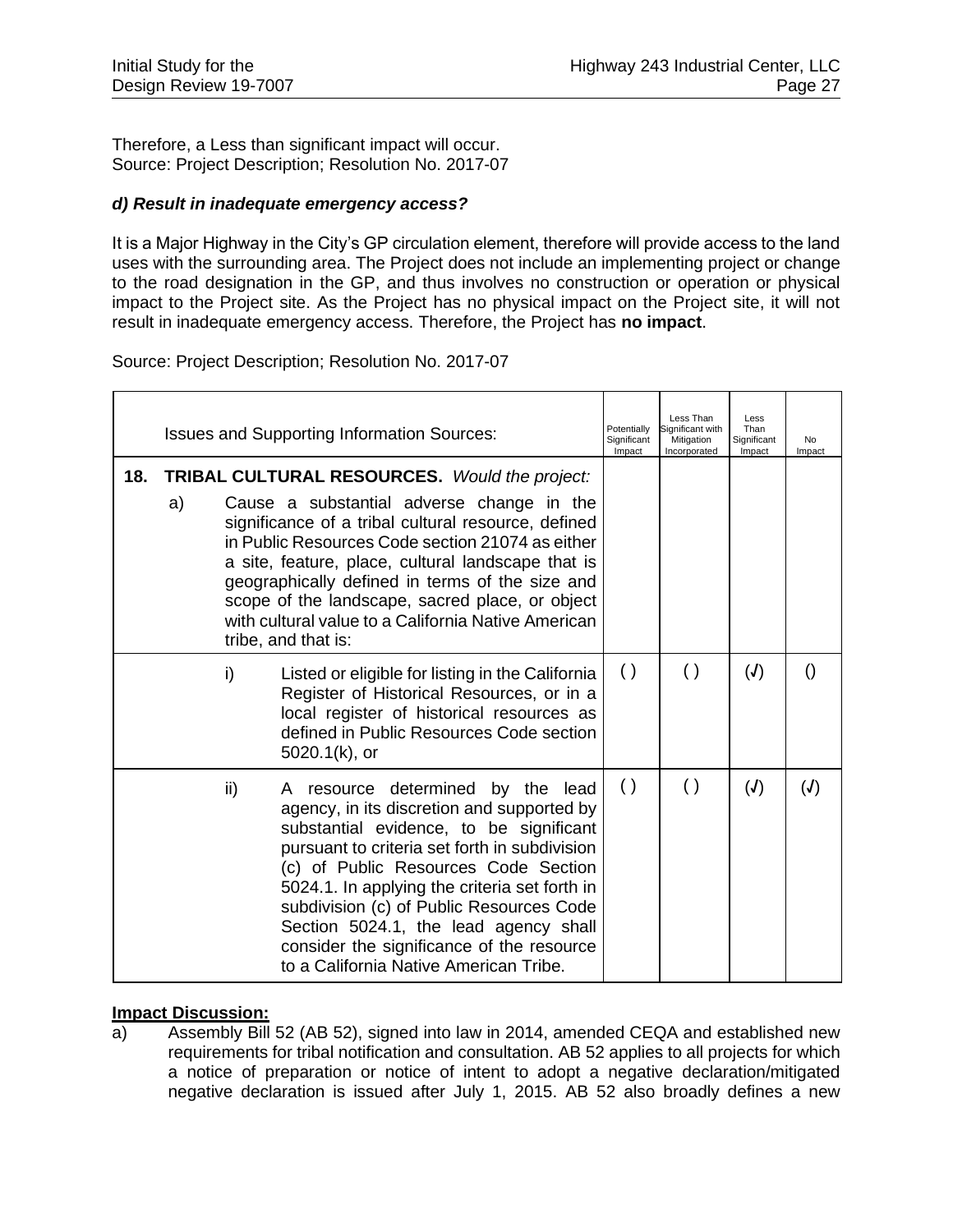resource category of tribal cultural resources and established a more robust process for meaningful consultation that includes:

- prescribed notification and response timelines;
- consultation on alternatives, resource identification, significance determinations, impact evaluation, and mitigation measures; and
- documentation of all consultation efforts to support CEQA findings.

AB 52 notification was initiated for this Project as required for a notice of intent to adopt a negative declaration/mitigated negative declaration.

As of the date of publishing this document, three Tribal responses have been received; one from the Morongo Band of Mission Indians; San Manual Band of Mission Indians; and the second from Rincon Band of Luiseno Indians. The San Manual and Rincon tribes have deferred to the Morongo Band; which has requested the following mitigation measures be applied to the Project.

**MM CR-1**: Prior to the issuance of grading permits, the developer shall enter into a Native American monitoring agreement with one of the consulting tribes for the project. The Native American Monitor shall be on-site during all initial ground disturbing activities including clearing, grubbing, vegetation removal, grading and trenching. The Native American Monitor shall have the authority to temporarily divert, redirect or halt the ground disturbance activities to allow identification, evaluation, and potential recovery of cultural resources. The developer shall meet and confer with the tribe on the consideration of a "Sensitivity Workshop" training on possible things that could come up in case a Native American Monitor is not on-site to monitor at certain times.

**MM CR-2** In the event of discovery of human remains during grading or other ground disturbance, work in the immediate vicinity shall cease and the landowner shall comply with State Health and Safety Code §7050.5 and Public Resources Code §5097.98. In the event human remains are found and identified as Native American, the landowner shall also notify the City Planning Department so that the City can ensure PRC §5097.98 is followed.

**MM CR-3** If cultural resources are found during project construction, all ground-disturbing activities within 100 feet of the find shall be halted. A Registered Professional Archaeologist shall prepare a Cultural Resources Management Plan in consultation with the consulting tribes and the City Planning Department to include relinquishment of all artifacts through one of the following methods:

• A fully executed reburial agreement with the appropriate culturally affiliated Native American tribe or band. This reburial area should be away from any future impacts. Reburial shall not occur until all cataloguing; analysis and any necessary special studies have been completed on the cultural resources. Details of contents and location of the reburial shall be documented in a Final Report.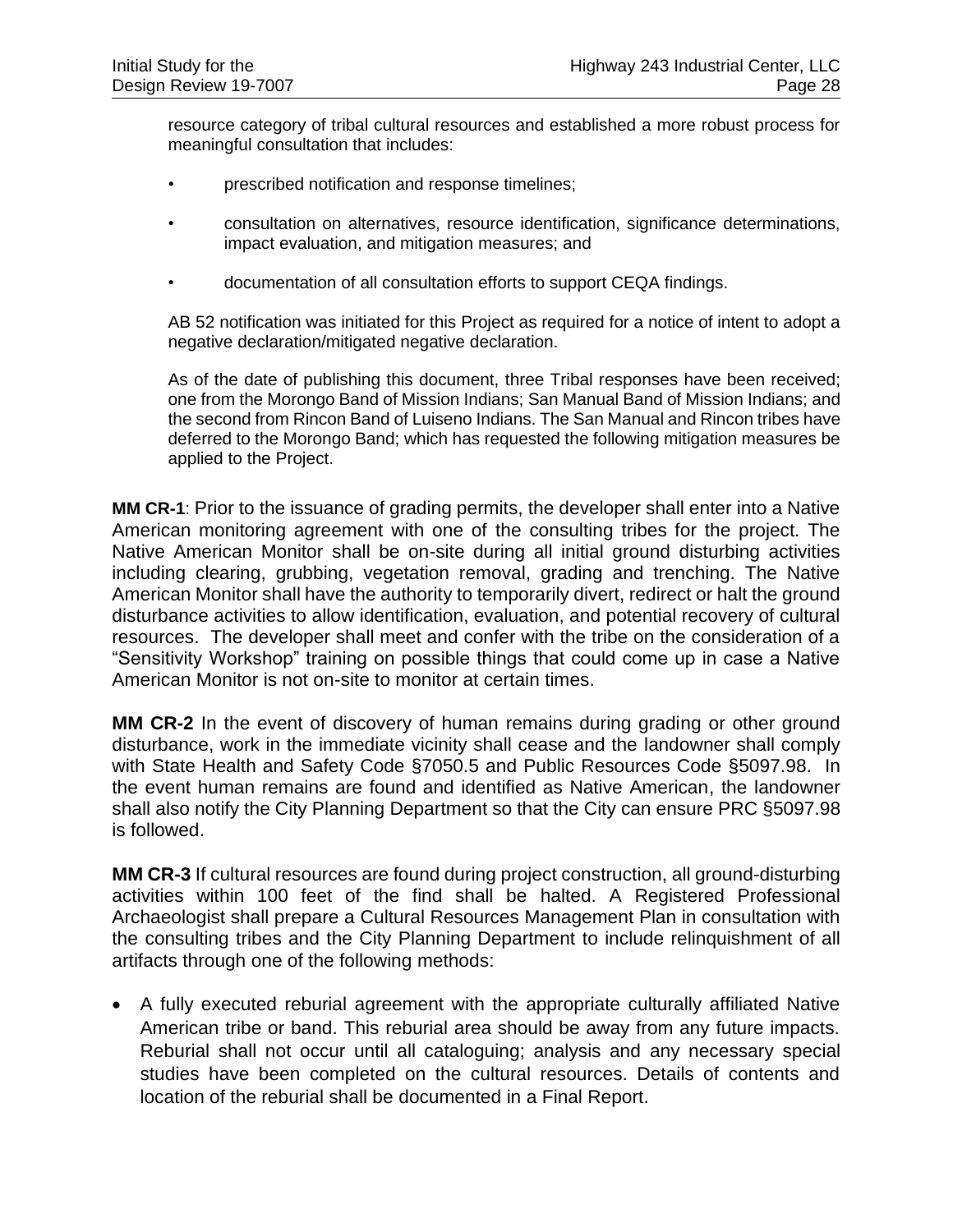• Curation at a Riverside County Curation facility that meets federal standards per 36 CFR Part 79 and therefore will be professionally curated and made available to other archaeologists/researchers and tribal members for further study. The collection and associated records shall be transferred, including title, and are to be accompanied by payment of the fees necessary for permanent curation. Evidence shall be provided in the form of a letter from the curation facility identifying that archaeological materials have been received and that all fees have been paid.

| 19. | <b>Issues and Supporting Information Sources:</b><br><b>UTILITIES AND SERVICE SYSTEMS.</b> Would the |                                                                                                                                                                                                                                                                                                 |                    | Less Than<br>Significant with<br>Mitigation<br>Incorporated | Less<br>Than<br>Significant<br>Impact | No<br>Impact  |
|-----|------------------------------------------------------------------------------------------------------|-------------------------------------------------------------------------------------------------------------------------------------------------------------------------------------------------------------------------------------------------------------------------------------------------|--------------------|-------------------------------------------------------------|---------------------------------------|---------------|
|     | project:                                                                                             |                                                                                                                                                                                                                                                                                                 |                    |                                                             |                                       |               |
|     | a)                                                                                                   | Require or result in the relocation or construction<br>of new or expanded water, wastewater treatment<br>or storm water drainage, electric power, natural<br>gas, or telecommunications facilities the<br>construction or relocation of which could cause<br>significant environmental effects? | $\left( \ \right)$ | $\left( \ \right)$                                          | $\left( \ \right)$                    | (J)           |
|     | d)                                                                                                   | Have sufficient water supplies available to serve<br>the project and reasonably foreseeable future<br>development during normal, dry and multiple dry<br>years?                                                                                                                                 | $\left( \ \right)$ | $\left( \ \right)$                                          | $\left( \right)$                      | (J)           |
|     | $\mathbf{C}$                                                                                         | Result in a determination by the wastewater<br>treatment provider, which serves or may serve<br>the project that it has adequate capacity to serve<br>the project's projected demand in addition to the<br>provider's existing commitments?                                                     | ( )                | $\left( \ \right)$                                          | $\left( \ \right)$                    | $\mathcal{J}$ |
|     | d)                                                                                                   | Generate solid waste in excess of State or local<br>standards, or in excess of the capacity of local<br>infrastructure, or otherwise impair the attainment<br>of solid waste reduction goals?                                                                                                   | $\left( \ \right)$ | $\left( \ \right)$                                          | $\left( \ \right)$                    | $\mathcal{J}$ |
|     | e)                                                                                                   | Comply with Federal, State, and local<br>management and reduction statutes and<br>regulations related to solid waste?                                                                                                                                                                           | $\left( \ \right)$ | $\left( \ \right)$                                          | $\left( \ \right)$                    | (J)           |

#### **Impact Discussion:**

a-e) The City of Banning Public Works Department – Wastewater Division provides sanitary wastewater services to the City of Banning, including the Project site. Buildout according to the City's GP is anticipated to occur gradually over the life of the GP and it is expected that the City will be able to monitor growth trends to assure that wastewater services are adequate (GP DEIR, p. III-210). The City Public Works Department provides domestic water services to the City of Banning and unincorporated County of Riverside lands located southwesterly of the City limits. The City owns and operates wells, reservoirs, and a distribution line system to deliver domestic water within their service area. The City has water lines ranging from 2 inches to 30 inches in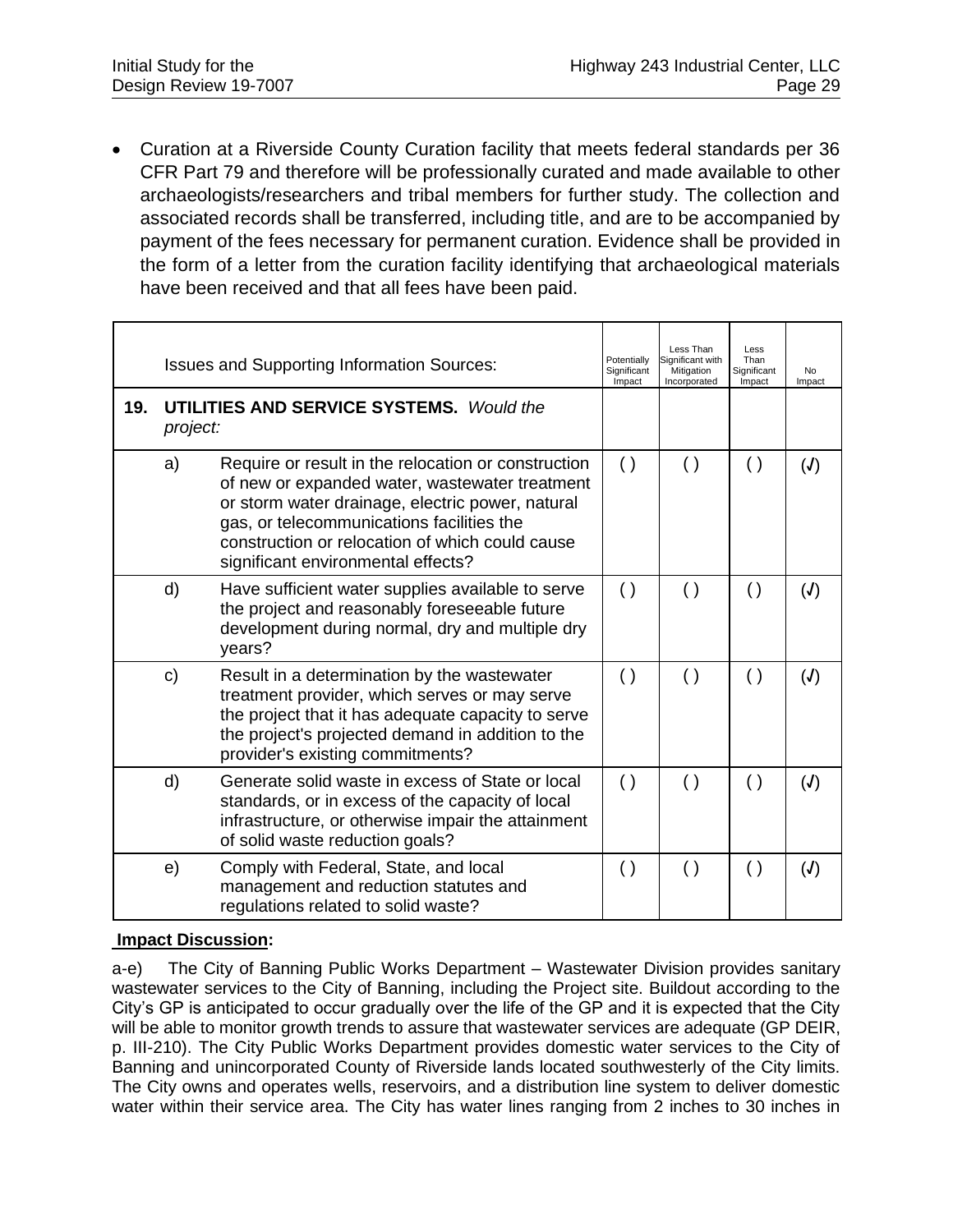diameter (GP DEIR, p. II-15). The Riverside County Flood Control and Water Conservation District (RCFC) is responsible for the management of regional drainage within and in the vicinity of the City. The City, however, remains directly responsible for the management of local drainage (GP DEIR, p. III-90). Electricity is provided to the City by the Banning Department of Public Works, which buys its electricity from Southern California Edison (SCE). SCE facilities include a substation located on east Ramsey Street, and high-voltage transmission lines, which range from 12 kilovolts (KV) to 115KV. Three of the 33KV transmission lines deliver power to areas other than the City. Another 33KV transmission line delivers power supplies to five distribution stations operated by the City. These stations distribute power via 4KV and 12KV distribution systems, which provide electricity to individual residences (GP DEIR, p. III-204). The Gas Company (formerly Southern California Gas) provides natural gas services and facilities to the City. Natural gas supplies to the City originate from Texas, transported by three major east-west trending gas lines. These high-pressure gas lines, of varying sizes, traverse through the eastern desert areas to the western end of Riverside County. In addition, there are other natural gas pipelines located in Wilson and Lincoln Streets (GP DEIR, pp. III-205 – III-206).

Telephone services are provided by Verizon, while cable is provided by Time Warner (GP DEIR, p. III-192). Verizon provides a variety of services to their customers including local and longdistance calling, internet services, wireless communication, conference services, calling cards, toll free business numbers, and voicemail. Time Warner offers a variety of services including a wide range of cable products and services, high speed internet, digital cable, movies, and High Definition TV (GP DEIR, p. III-207). The Project will not require the use or relocation of any utilities or services. The Project will not require or result in the relocation or construction of new or expanded water, wastewater treatment or storm water drainage, electric power, natural gas, or telecommunications facilities, the construction or relocation of which could cause significant environmental effects. Therefore, the Project has **no impact**.

The City Public Works Department provides domestic water services to the City of Banning and unincorporated County of Riverside lands located southwesterly of the City limits. The City owns and operates wells, reservoirs, and a distribution line system to deliver domestic water within their service area. The City has water lines ranging from 2 inches to 30 inches in diameter (GP DEIR, p. II-15). According to the City's 2015 Urban Water Management Plan, the City will be able to meet future demands through 2035 with existing supplies, without using any of the City's 46,774 acre-feet of groundwater in reserve storage in the Beaumont Storage Unit. If the stored groundwater is used to supplement demands, the City will be able to satisfy projected demands at 220 gallons per capita per day (GPCD) without acquiring additional quantities of replenishment water for many years beyond 2040. (UWMP, p. 6-5). The proposed Project is consistent with the City's current land use and zoning designations for the site, and thus would have been accounted for in the City's UWMP. Therefore, the Project has **no impact**.

The City of Banning Public Works Department provides sanitary wastewater services to the City of Banning, including the Project site. Buildout according to the City's GP is anticipated to occur gradually over the life of the GP and it is expected that the City will be able to monitor growth trends to assure that wastewater services are adequate (GP DEIR, p. III-210). The proposed Project is consistent with the City's current land use and zoning designations for the site, and thus would have been accounted for in the City's GP. Therefore, the Project has **no impact**.

Solid waste collection and disposal services are provided by Waste Management Inland Empire and trash collected from the City is disposed at the Lamb Canyon Sanitary Landfill, El Sobrante Landfill, and the Badlands Landfill (GP DEIR, p. III-211). According to Cal Recycle databases, the Badlands Landfill will remain operational until 2022, Lamb Canyon Landfill until 2029, and El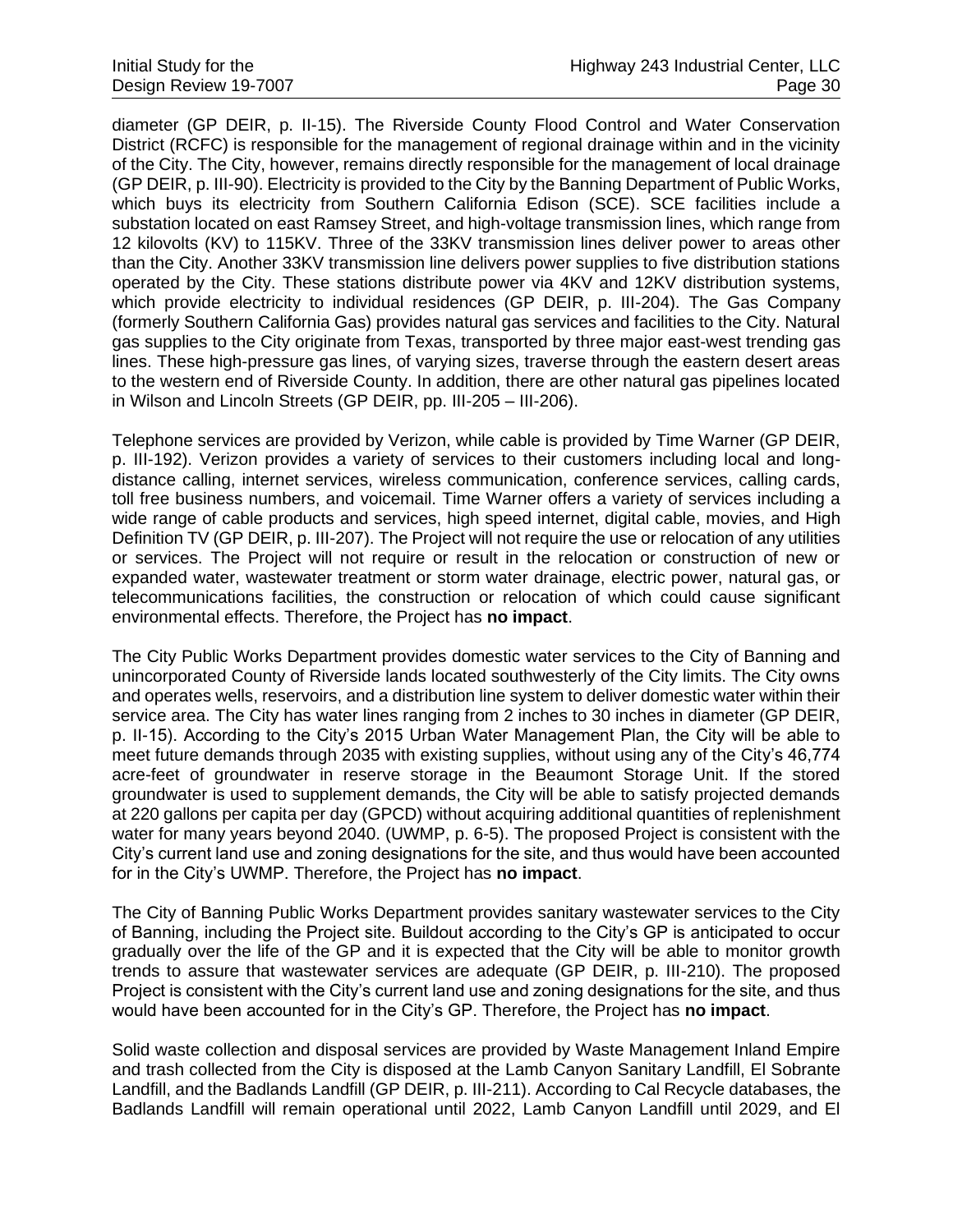Sobrante Landfill until 2051 (CAL-R). Additionally, proposed land uses envisioned in the City's GP are not anticipated to produce unusually high quantities of waste. However, in order to ensure the safe and cost-effective disposal of the City's solid waste, monitoring of waste management by City departments is necessary (GP DEIR, p. III-212). Therefore, the Project has **no impact**. Therefore, the Project has **no impact**.

|     | <b>Issues and Supporting Information Sources:</b>                                                                                                       |                                                                                                                                                                                                                                                                                |                    | Less Than<br>Significant with<br>Mitigation<br>Incorporated | Less<br>Than<br>Significant<br>Impact | No.<br>Impact  |
|-----|---------------------------------------------------------------------------------------------------------------------------------------------------------|--------------------------------------------------------------------------------------------------------------------------------------------------------------------------------------------------------------------------------------------------------------------------------|--------------------|-------------------------------------------------------------|---------------------------------------|----------------|
| 20. | <b>WILDFIRE.</b> If located in or near state responsibility<br>areas or lands classified as very high fire hazard severity<br>zones, Would the project: |                                                                                                                                                                                                                                                                                | $\left( \ \right)$ | $\left( \ \right)$                                          | $\left( \ \right)$                    | $(\checkmark)$ |
|     | a)                                                                                                                                                      | Substantially impair an adopted emergency<br>response plan or emergency evacuation plan?                                                                                                                                                                                       |                    |                                                             |                                       |                |
|     | b)                                                                                                                                                      | Due to slope, prevailing winds, and other factors,<br>exacerbate wildfire risks, and thereby expose<br>project occupants to, pollutant concentrations<br>from a wildfire or the uncontrolled spread of a<br>wildfire?                                                          | $\left( \ \right)$ | $\left( \ \right)$                                          | $\left( \ \right)$                    | $(\checkmark)$ |
|     | C)                                                                                                                                                      | Require the installation or maintenance of<br>associated infrastructure (such as roads, fuel<br>breaks, emergency water sources, power lines or<br>other utilities) that may exacerbate fire risk or that<br>may result in temporary or ongoing impacts to the<br>environment? | $\left( \ \right)$ | $\left( \ \right)$                                          | $\left( \ \right)$                    | $(\checkmark)$ |
|     | d)                                                                                                                                                      | Expose people or structure to significant risks,<br>including downslope or downstream flooding or<br>landslides, as a result of runoff, post-fire slope<br>instability, or drainage changes?                                                                                   | $\left( \ \right)$ | $\left( \ \right)$                                          | $\left( \ \right)$                    | $(\checkmark)$ |

#### **Impact Discussion:**

a-d) According to GP, the proposed Project is within an area classified as high fire threat zone, with a small portion of the right-of-way within a very high fire threat zone and is adiacent to an area of very high fire threat zone to the south within the City's sphere of influence (GP, Exhibit V-10). According to CalFire, the proposed Project borders a local responsibility area (LRA) to the north and a state responsibility area (SRA) to the south. The proposed Project involves amending the GP Circulation Element to realign Sun Lakes Boulevard within its existing right-of-way and this use is consistent with the City's existing land use designations. The Project will not substantially impair an adopted emergency response plan or emergency evacuation plan. Therefore, the Project has **no impact**.

As discussed herein, the Project is near a high fire hazard severity zone (GP, Exhibit V-10). Since the Project will not exacerbate wildfire risks, the Project will not expose occupants to pollutant concentrations from a wildfire or the uncontrolled spread of a wildfire, and **no impact** is anticipated.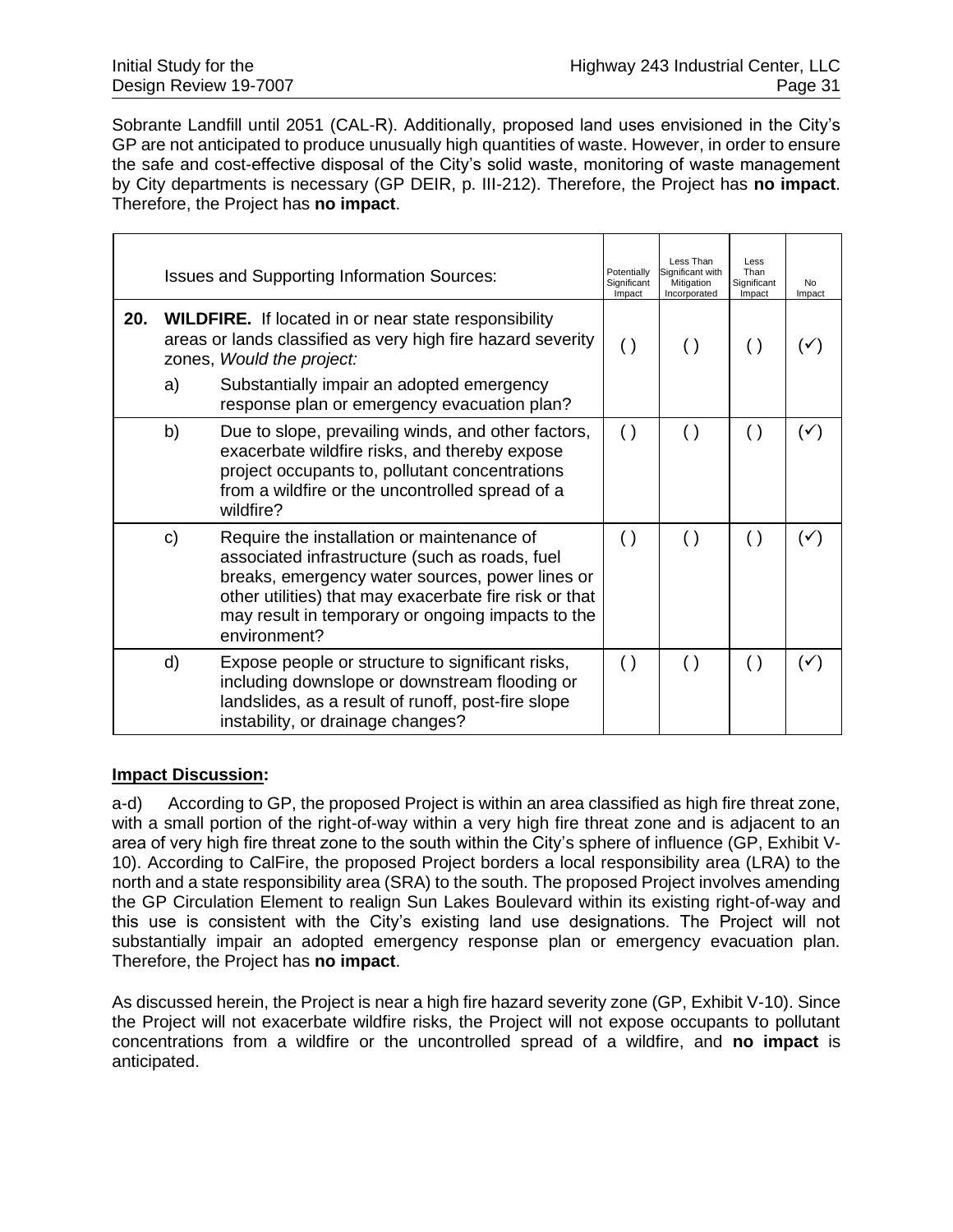As noted above, the Project is near a high fire hazard severity zone (GP Exhibit V-10). Project will not install or maintain infrastructure that may exacerbate fire risk or that may result in temporary or ongoing impacts to the environment. **No impact** is anticipated.

As noted above, the Project is near a high fire hazard severity zone (GP Exhibit V-10). The Project will not expose people or structures to significant risks, including downslope or downstream flooding or landslides, as a result of runoff, post-fire slope instability, or drainage changes. **No impact** is anticipated.

|     | <b>Issues and Supporting Information Sources:</b> |                                                                                                                                                                                                                                                                                                                                                                                                                                                                                                                             |                    | Less Than<br>Significant with<br>Mitigation<br>Incorporated | Less<br>Than<br>Significant<br>Impact | No<br>Impact     |
|-----|---------------------------------------------------|-----------------------------------------------------------------------------------------------------------------------------------------------------------------------------------------------------------------------------------------------------------------------------------------------------------------------------------------------------------------------------------------------------------------------------------------------------------------------------------------------------------------------------|--------------------|-------------------------------------------------------------|---------------------------------------|------------------|
| 21. | a)                                                | <b>MANDATORY FINDINGS OF SIGNIFICANCE</b><br>Does the project have the potential to degrade<br>the quality of the environment, substantially<br>reduce the habitat of a fish or wildlife species,<br>cause a fish or wildlife population to drop below<br>self-sustaining levels, threaten to eliminate a<br>plant or animal community, reduce the number or<br>restrict the range of a rare or endangered plant or<br>animal, or eliminate important examples of the<br>major periods of California history or prehistory? | $\left( \ \right)$ | $\left( \ \right)$                                          | (J)                                   | $\left( \right)$ |
|     | b)                                                | Does the project have impacts that are<br>individually limited, but cumulatively<br>considerable? ("Cumulatively considerable"<br>means that the incremental effects of a project<br>are considerable when viewed in connection with<br>the effects of past projects, the effects of other<br>current projects, and the effects of probable<br>future projects)?                                                                                                                                                            | $\left( \ \right)$ | $\left( \ \right)$                                          | (J)                                   | $\left( \right)$ |
|     | C)                                                | Does the project have environmental effects<br>which will cause substantial adverse effects on<br>human beings, either directly or indirectly?                                                                                                                                                                                                                                                                                                                                                                              | $\left( \ \right)$ | $\left( \ \right)$                                          | (J)                                   | $\left( \right)$ |

#### **Impact Discussion:**

As discussed throughout the Initial Study, the proposed Project area does not contain some sensitive biological resources. The presence of any previously recorded or potential cultural or historic resources were not found on the proposed Project site or within the Project vicinity. Further, the site has been previously highly disturbed, and it is highly unlikely that any cultural resources could exist. The Project will not produce any substantial or unanticipated impacts to the property or surrounding environment; including any impacts to fish or wildlife species, plant or animal communities, rare or endangered plants or animals, or important examples of major periods of California history or prehistory.

The proposed Project will not degrade the quality of the environment, substantially reduce the habitat of a fish or wildlife species, cause a fish or wildlife population to drop below self-sustaining levels, threaten to eliminate a plant or animal community, reduce the number or restrict the range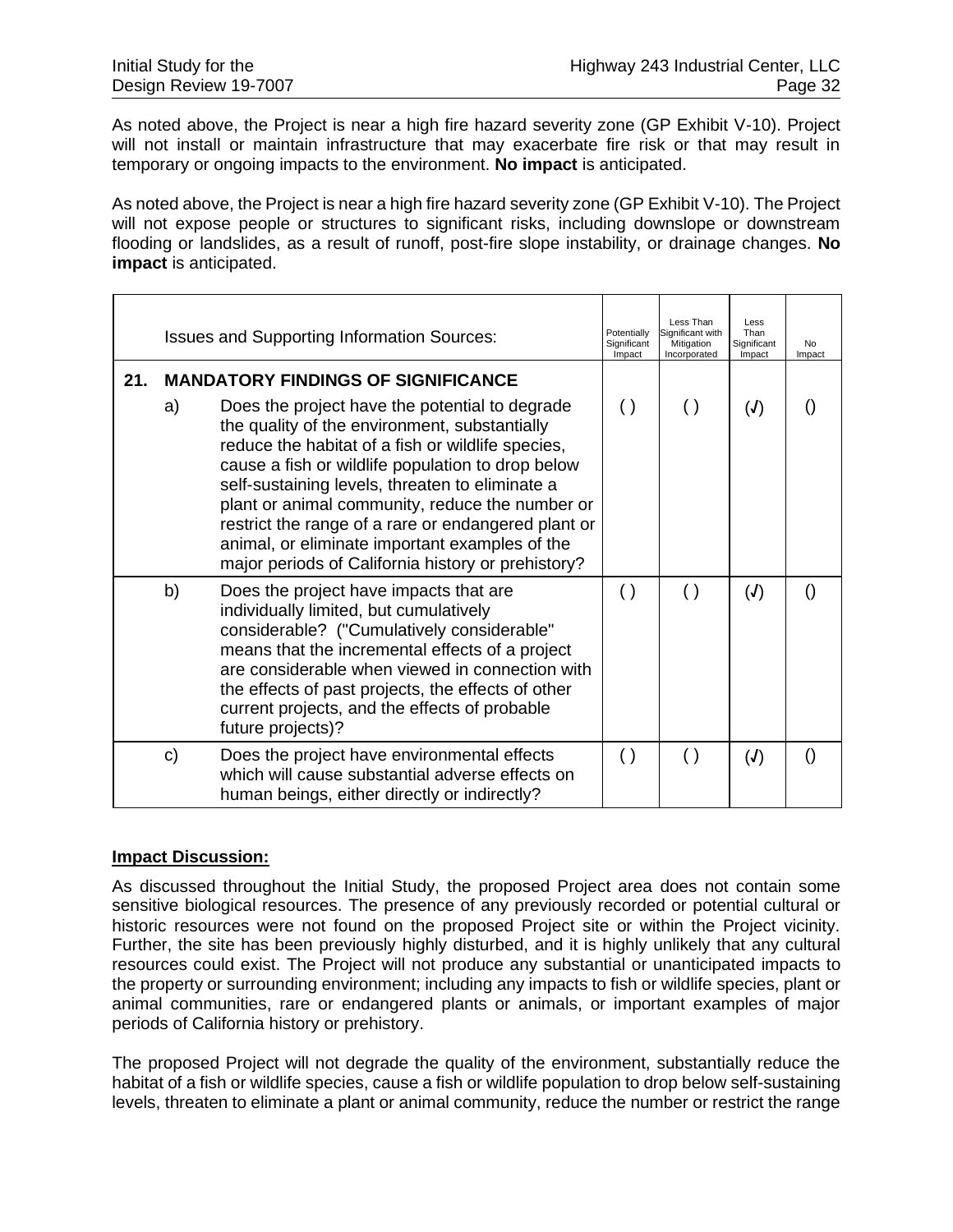of a rare or an endangered plant or animal or eliminate important examples of the major periods of California history or prehistory. Therefore, impacts are **less than significant**.

As demonstrated by the analysis in this Initial Study, the proposed Project involves the construction of approximately 54,000 sf of industrial warehousing, manufacturing and office space. The proposed Project will not result in any impacts that are individually limited, but cumulatively considerable. The Project is consistent with local and regional plans, and the Project has no air quality emissions (since there is no construction or operation associated with the Project). The Project adheres to all other land use plans and policies with jurisdiction in the Project area and will not increase traffic volumes within the Project area. The Project is not considered growth-inducing as defined by State *CEQA Guidelines* Section 15126.2(d) and will not induce, either directly or indirectly, population and/or housing growth. Therefore, impacts are **less than significant**.

Effects on human beings were evaluated as part of this Initial Study and found to be less than significant or have no impact. Based on the analysis and conclusions in this Initial Study, the proposed Project will not have any physical impacts, and thus will not cause substantial adverse effects directly or indirectly to human beings. Therefore, potential direct and indirect impacts on human beings that result from the proposed Project are considered **less than significant**.